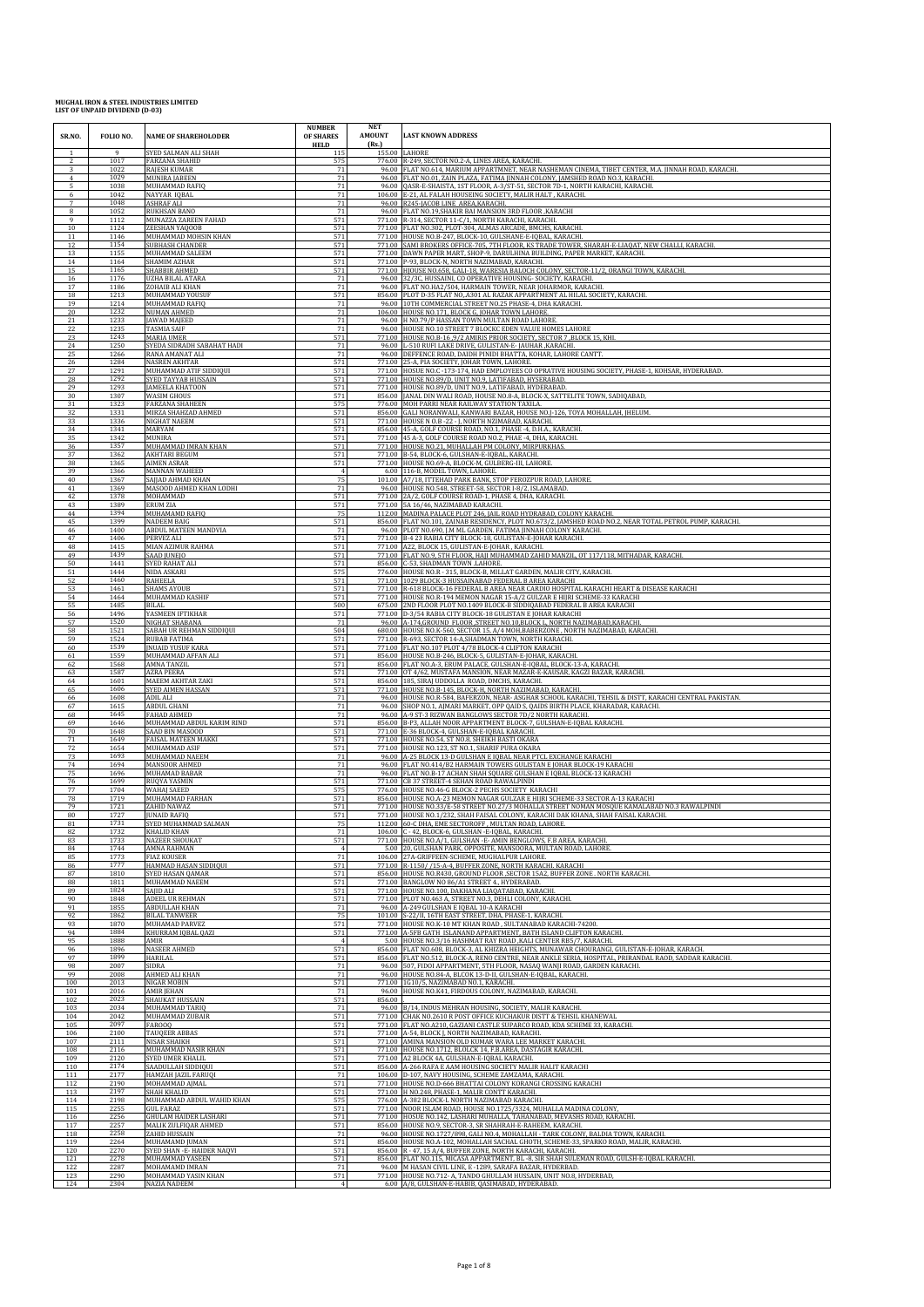| <b>HELD</b><br>(Rs.)<br>771.00 HOUSE NO. 525, 14-B, PEOPLES COLONY, NEW LAHORI MOHALLAH<br>2312<br>UM-E-KULSOOM DEPAR<br>125<br>571<br>856.00 HOUSE NO.62-29, NAZIRABAD COLONY, MULTAN ROAD, BAHAWALPUR<br>IMRAN ALI HAMEED<br>571<br>126<br>233.<br>571<br>2343<br>127<br>SHAHEED ASLAM JAURAH,<br>771.00 60-A, SATELLITE TOWN,<br>128<br>2351<br>KHOLA MUSTAFA<br>571<br>771.00 HOUSE NO. BIX, 7-5-1, TOYA MOHALLA,<br>2402<br>KHURRAM ISRAR<br>96.00 HOUSE NO.17 JALAL STREET NO.84 ISLAMPURA LAHORE<br>129<br>71<br>KH. GHULAM FARID CHISTI<br>575<br>776.00 MOHALLA MEHMOODABAD OLD SHUJABAD ROAD MULTAN<br>130<br>2412<br>131<br>2414<br>MUHAMMAD IRSHAD<br>571<br>771.00 MOHALLAH MULKAN KUDVI TARRU JABBA TEHSIL DISTT. NOSHEHRA<br>575<br>132<br>2457<br><b>NOZHAT HAFEEZ</b><br>862.00 215, LANE 12, ASKARI 5 GULBERGH-3, LAHORE<br>133<br>2460<br><b>IMRAN SARWAR</b><br>571<br>771.00 185/2-A, BLOCK, OAA, PHASE NO. 1,<br>2461<br>SYED ASGHAR ABBAS ABIDI<br>571<br>856.00 75-S-5, OWAIS OARNI ROAD, ISLAM PURA LAHORE<br>134<br><b>UMER SAEED ALVI</b><br>71<br>96.00 HOUSE NO. E-21/2, STREET NO. 30, NOOR FATIMA, BLOCK, AMIN TOWN,<br>135<br>2467<br>MOHAMMAD ASHRAF SHEIKH<br>136<br>2473<br>571<br>771.00 MOHALLA TEHSIL HEAD QUARTER, PINDI, GHEB ATTOCK.<br>571<br>771.00 HOUSE NO. E-41/2-A, STREET NO. 01, QADRI COLONY, WALTON ROAD, LAHORE<br>137<br>2474<br><b>AMBREEN HASSAN</b><br>138<br>2483<br>HINA HABIB<br>75<br>112.00 HOUSE NO. 407, STREET NO. 06 SECTOR NO. 1, PHASE NO. 4, HAYAT ABAD, RESHAWAR.<br>139<br>2484<br>RANA HASEEB NAAZER<br>571<br>914.00 HOUSE NO. 1504, PAF, CAMP BADABER, PESHAWAR.<br>101.00 HOUSE NO. 407, STREET NO. 6, SECTOR NO. 1, PHASE NO. 4, HAYATABAD, PESHAWAR.<br>2485<br>140<br>KHALID HABIB<br>75<br>141<br>2495<br>776.00 HOUSE NO. 286, NEW IQBALABAD, DRIGH ROAD,<br>TALHA NASIR SIDDIQI<br>575<br>575<br>2507<br>142<br><b>GOHAR MAJEED KHAN</b><br>862.00 C-49, OFFICER RESIDENTIAL AREA, PAF BASE, MALIR<br>2517<br>571<br>143<br>MUHAMMAD AKRAM CHOHAN<br>771.00 HOUSE NO. 921, ALLAMA IQBAL TOWN,<br>2525<br><b>AMAN ULLAH</b><br>5.00 FLAT NO.2, AKBER ARCADE, BLOCK-13-B, GULSHAN-E-IQBAL, KARACHI.<br>144<br>$\overline{A}$<br>145<br>2526<br>KASHAN ALI<br>$\overline{4}$<br>5.00 FLAT NO.2, AKBER ARCADE, BLOCK-13-B, GULSHAN-E-IQBAL, KARACHI.<br>2527<br>MUHAMMAD HAMZA<br>575<br>776.00 B-23, ASSALAM APT, UNIVERSITY ROAD, GULSHAN-E-IQBAL, KARACHI.<br>146<br>2530<br>147<br>ZEESHAN ALI<br>5.00 FLAT NO.2, AKBER ARCADE, BLOCK-13-B, GULSHAN-E-IQBAL, KARACHI.<br>148<br>2537<br>571<br>771.00 HOUSE NO.125/14, NEW KARACHI.<br><b>KOSAR ZAHID</b><br>2582<br>SYEDA HUMAIRA ZAIDI<br>771.00 A- 95, KDA, PLOTS, BLOCK- 4, GULISTAN - E-JAUHAR, KARACHI.<br>149<br>571<br>2583<br>571<br>771.00 31/1 - B, MARKTIN QUARTER, KARACHI.<br>150<br>ZAHIDA PARVEEN<br>151<br>2587<br>MUHAMMAD WALI<br>571<br>575<br>771.00 HASSAN SILK CENTER, ANARKALI BAZAR, CHAKWAL<br>2590<br>152<br>SAIMA SHAHEEN<br>776.00 187-A, UET HOUSING SOCIETY, SATTOKATLA, LAHORE<br>153<br>2596<br>MISSING APPLICATION (03-545-28)<br>571<br>771.00<br>2604<br>SARFARAZ HUSSAIN MAHESAR<br>96.00 FLAT NO.101, BLOCK-I, GOR 2, SMCHS, KARACHI.<br>154<br>71<br>575<br>155<br>776.00 HOUSE NO.B - 132/52, SURVEY NO.615, JAFFER - E TIYYAR, MALIR, KARACHI.<br>2618<br>REHANA NAQI<br>2636<br><b>ABDUL REHMAN</b><br>71<br>96.00 ST NO.9 D ROAD BIHAR COLONY KARACHI<br>156<br>571<br>157<br>2638<br>771.00 HOUSE NO.55 B STREET NO.3, ZARAJ HOUSING SOCIETY, GT ROAD, ISLAMABAD,<br>SHEIKH RIAZ UL HASSAN<br>2642<br>571<br>158<br>771.00 ARIF TECH. SERVICE, ATTOCK REFINRY MORGAH, RAWALPINDI.<br>MUHAMAMD HASHAM<br>159<br>771.00 F -59/4 - A, MARTIN QUARTER, JAHNGIR ROAD, NEAR HINA CLINIC, KARACHI.<br>2643<br>ARSHAD ASIMALI<br>571<br>SYED KAMIL MURTAZA NAQVI<br>160<br>2646<br>71<br>96.00 HOUSE NO.A -618, BLOCK-3, GULSHAN-E-IQBAL, KARACHI.<br>2658<br><b>BEENISH MALIK</b><br>571<br>856.00 HOUSE NO.284, STREEYT NO.78, F - 11/1, ISLAMABAD.<br>161<br>71<br>96.00 PLOT 31-C, 10TH STREET TIME TOWER STADIUM LANE 1 DHA, PHASE 5, KARACHI.<br>162<br>2677<br>NOOR ALAM<br>2680<br>571<br>163<br><b>UMBREEN HABIB</b><br>771.00 FLAT NO.103, 1ST FLOOR, ABBAL PALACE SOLDIER BAZAR, KARACHI<br>GHULAM HUSSAIN<br>771.00 HOUSE NO.E-3/3, PND COLONY GHARI ROAD, KARACHI.<br>164<br>2685<br>571<br>ADEEL AHMAD<br>571<br>771.00 HOUSE NO.3, STREET NO.16, DALHUZI STREET, KACHU PURA, LAHORE-54900.<br>165<br>2700<br>2728<br>YASMEEN YOUSUF<br>856.00 HOUSE NO.1289-90, BLOCK-3, FEDERAL B. AREA, MEMON COLONY, KARACHI.<br>166<br>571<br>167<br>2729<br>MUHAMMAD YOUSUF<br>571<br>771.00 HOUSE NO.1289-90, BLOCK 3, FB AREA , HUSSAINA ABAD KARACHI. |  |
|----------------------------------------------------------------------------------------------------------------------------------------------------------------------------------------------------------------------------------------------------------------------------------------------------------------------------------------------------------------------------------------------------------------------------------------------------------------------------------------------------------------------------------------------------------------------------------------------------------------------------------------------------------------------------------------------------------------------------------------------------------------------------------------------------------------------------------------------------------------------------------------------------------------------------------------------------------------------------------------------------------------------------------------------------------------------------------------------------------------------------------------------------------------------------------------------------------------------------------------------------------------------------------------------------------------------------------------------------------------------------------------------------------------------------------------------------------------------------------------------------------------------------------------------------------------------------------------------------------------------------------------------------------------------------------------------------------------------------------------------------------------------------------------------------------------------------------------------------------------------------------------------------------------------------------------------------------------------------------------------------------------------------------------------------------------------------------------------------------------------------------------------------------------------------------------------------------------------------------------------------------------------------------------------------------------------------------------------------------------------------------------------------------------------------------------------------------------------------------------------------------------------------------------------------------------------------------------------------------------------------------------------------------------------------------------------------------------------------------------------------------------------------------------------------------------------------------------------------------------------------------------------------------------------------------------------------------------------------------------------------------------------------------------------------------------------------------------------------------------------------------------------------------------------------------------------------------------------------------------------------------------------------------------------------------------------------------------------------------------------------------------------------------------------------------------------------------------------------------------------------------------------------------------------------------------------------------------------------------------------------------------------------------------------------------------------------------------------------------------------------------------------------------------------------------------------------------------------------------------------------------------------------------------------------------------------------------------------------------------------------------------------------------------------------------------------------------------------------------------------------------------------------------------------------------------------------------------------------------------------------------------------------------------------------------------------------------------------------------------------------------------------------------------------------------------------------------------------------------------------------------------------------------------------------------------------------------------------------------------------------------------------------------------------------------------------------------------------------------|--|
|                                                                                                                                                                                                                                                                                                                                                                                                                                                                                                                                                                                                                                                                                                                                                                                                                                                                                                                                                                                                                                                                                                                                                                                                                                                                                                                                                                                                                                                                                                                                                                                                                                                                                                                                                                                                                                                                                                                                                                                                                                                                                                                                                                                                                                                                                                                                                                                                                                                                                                                                                                                                                                                                                                                                                                                                                                                                                                                                                                                                                                                                                                                                                                                                                                                                                                                                                                                                                                                                                                                                                                                                                                                                                                                                                                                                                                                                                                                                                                                                                                                                                                                                                                                                                                                                                                                                                                                                                                                                                                                                                                                                                                                                                                                                  |  |
|                                                                                                                                                                                                                                                                                                                                                                                                                                                                                                                                                                                                                                                                                                                                                                                                                                                                                                                                                                                                                                                                                                                                                                                                                                                                                                                                                                                                                                                                                                                                                                                                                                                                                                                                                                                                                                                                                                                                                                                                                                                                                                                                                                                                                                                                                                                                                                                                                                                                                                                                                                                                                                                                                                                                                                                                                                                                                                                                                                                                                                                                                                                                                                                                                                                                                                                                                                                                                                                                                                                                                                                                                                                                                                                                                                                                                                                                                                                                                                                                                                                                                                                                                                                                                                                                                                                                                                                                                                                                                                                                                                                                                                                                                                                                  |  |
|                                                                                                                                                                                                                                                                                                                                                                                                                                                                                                                                                                                                                                                                                                                                                                                                                                                                                                                                                                                                                                                                                                                                                                                                                                                                                                                                                                                                                                                                                                                                                                                                                                                                                                                                                                                                                                                                                                                                                                                                                                                                                                                                                                                                                                                                                                                                                                                                                                                                                                                                                                                                                                                                                                                                                                                                                                                                                                                                                                                                                                                                                                                                                                                                                                                                                                                                                                                                                                                                                                                                                                                                                                                                                                                                                                                                                                                                                                                                                                                                                                                                                                                                                                                                                                                                                                                                                                                                                                                                                                                                                                                                                                                                                                                                  |  |
|                                                                                                                                                                                                                                                                                                                                                                                                                                                                                                                                                                                                                                                                                                                                                                                                                                                                                                                                                                                                                                                                                                                                                                                                                                                                                                                                                                                                                                                                                                                                                                                                                                                                                                                                                                                                                                                                                                                                                                                                                                                                                                                                                                                                                                                                                                                                                                                                                                                                                                                                                                                                                                                                                                                                                                                                                                                                                                                                                                                                                                                                                                                                                                                                                                                                                                                                                                                                                                                                                                                                                                                                                                                                                                                                                                                                                                                                                                                                                                                                                                                                                                                                                                                                                                                                                                                                                                                                                                                                                                                                                                                                                                                                                                                                  |  |
|                                                                                                                                                                                                                                                                                                                                                                                                                                                                                                                                                                                                                                                                                                                                                                                                                                                                                                                                                                                                                                                                                                                                                                                                                                                                                                                                                                                                                                                                                                                                                                                                                                                                                                                                                                                                                                                                                                                                                                                                                                                                                                                                                                                                                                                                                                                                                                                                                                                                                                                                                                                                                                                                                                                                                                                                                                                                                                                                                                                                                                                                                                                                                                                                                                                                                                                                                                                                                                                                                                                                                                                                                                                                                                                                                                                                                                                                                                                                                                                                                                                                                                                                                                                                                                                                                                                                                                                                                                                                                                                                                                                                                                                                                                                                  |  |
|                                                                                                                                                                                                                                                                                                                                                                                                                                                                                                                                                                                                                                                                                                                                                                                                                                                                                                                                                                                                                                                                                                                                                                                                                                                                                                                                                                                                                                                                                                                                                                                                                                                                                                                                                                                                                                                                                                                                                                                                                                                                                                                                                                                                                                                                                                                                                                                                                                                                                                                                                                                                                                                                                                                                                                                                                                                                                                                                                                                                                                                                                                                                                                                                                                                                                                                                                                                                                                                                                                                                                                                                                                                                                                                                                                                                                                                                                                                                                                                                                                                                                                                                                                                                                                                                                                                                                                                                                                                                                                                                                                                                                                                                                                                                  |  |
|                                                                                                                                                                                                                                                                                                                                                                                                                                                                                                                                                                                                                                                                                                                                                                                                                                                                                                                                                                                                                                                                                                                                                                                                                                                                                                                                                                                                                                                                                                                                                                                                                                                                                                                                                                                                                                                                                                                                                                                                                                                                                                                                                                                                                                                                                                                                                                                                                                                                                                                                                                                                                                                                                                                                                                                                                                                                                                                                                                                                                                                                                                                                                                                                                                                                                                                                                                                                                                                                                                                                                                                                                                                                                                                                                                                                                                                                                                                                                                                                                                                                                                                                                                                                                                                                                                                                                                                                                                                                                                                                                                                                                                                                                                                                  |  |
|                                                                                                                                                                                                                                                                                                                                                                                                                                                                                                                                                                                                                                                                                                                                                                                                                                                                                                                                                                                                                                                                                                                                                                                                                                                                                                                                                                                                                                                                                                                                                                                                                                                                                                                                                                                                                                                                                                                                                                                                                                                                                                                                                                                                                                                                                                                                                                                                                                                                                                                                                                                                                                                                                                                                                                                                                                                                                                                                                                                                                                                                                                                                                                                                                                                                                                                                                                                                                                                                                                                                                                                                                                                                                                                                                                                                                                                                                                                                                                                                                                                                                                                                                                                                                                                                                                                                                                                                                                                                                                                                                                                                                                                                                                                                  |  |
|                                                                                                                                                                                                                                                                                                                                                                                                                                                                                                                                                                                                                                                                                                                                                                                                                                                                                                                                                                                                                                                                                                                                                                                                                                                                                                                                                                                                                                                                                                                                                                                                                                                                                                                                                                                                                                                                                                                                                                                                                                                                                                                                                                                                                                                                                                                                                                                                                                                                                                                                                                                                                                                                                                                                                                                                                                                                                                                                                                                                                                                                                                                                                                                                                                                                                                                                                                                                                                                                                                                                                                                                                                                                                                                                                                                                                                                                                                                                                                                                                                                                                                                                                                                                                                                                                                                                                                                                                                                                                                                                                                                                                                                                                                                                  |  |
|                                                                                                                                                                                                                                                                                                                                                                                                                                                                                                                                                                                                                                                                                                                                                                                                                                                                                                                                                                                                                                                                                                                                                                                                                                                                                                                                                                                                                                                                                                                                                                                                                                                                                                                                                                                                                                                                                                                                                                                                                                                                                                                                                                                                                                                                                                                                                                                                                                                                                                                                                                                                                                                                                                                                                                                                                                                                                                                                                                                                                                                                                                                                                                                                                                                                                                                                                                                                                                                                                                                                                                                                                                                                                                                                                                                                                                                                                                                                                                                                                                                                                                                                                                                                                                                                                                                                                                                                                                                                                                                                                                                                                                                                                                                                  |  |
|                                                                                                                                                                                                                                                                                                                                                                                                                                                                                                                                                                                                                                                                                                                                                                                                                                                                                                                                                                                                                                                                                                                                                                                                                                                                                                                                                                                                                                                                                                                                                                                                                                                                                                                                                                                                                                                                                                                                                                                                                                                                                                                                                                                                                                                                                                                                                                                                                                                                                                                                                                                                                                                                                                                                                                                                                                                                                                                                                                                                                                                                                                                                                                                                                                                                                                                                                                                                                                                                                                                                                                                                                                                                                                                                                                                                                                                                                                                                                                                                                                                                                                                                                                                                                                                                                                                                                                                                                                                                                                                                                                                                                                                                                                                                  |  |
|                                                                                                                                                                                                                                                                                                                                                                                                                                                                                                                                                                                                                                                                                                                                                                                                                                                                                                                                                                                                                                                                                                                                                                                                                                                                                                                                                                                                                                                                                                                                                                                                                                                                                                                                                                                                                                                                                                                                                                                                                                                                                                                                                                                                                                                                                                                                                                                                                                                                                                                                                                                                                                                                                                                                                                                                                                                                                                                                                                                                                                                                                                                                                                                                                                                                                                                                                                                                                                                                                                                                                                                                                                                                                                                                                                                                                                                                                                                                                                                                                                                                                                                                                                                                                                                                                                                                                                                                                                                                                                                                                                                                                                                                                                                                  |  |
|                                                                                                                                                                                                                                                                                                                                                                                                                                                                                                                                                                                                                                                                                                                                                                                                                                                                                                                                                                                                                                                                                                                                                                                                                                                                                                                                                                                                                                                                                                                                                                                                                                                                                                                                                                                                                                                                                                                                                                                                                                                                                                                                                                                                                                                                                                                                                                                                                                                                                                                                                                                                                                                                                                                                                                                                                                                                                                                                                                                                                                                                                                                                                                                                                                                                                                                                                                                                                                                                                                                                                                                                                                                                                                                                                                                                                                                                                                                                                                                                                                                                                                                                                                                                                                                                                                                                                                                                                                                                                                                                                                                                                                                                                                                                  |  |
|                                                                                                                                                                                                                                                                                                                                                                                                                                                                                                                                                                                                                                                                                                                                                                                                                                                                                                                                                                                                                                                                                                                                                                                                                                                                                                                                                                                                                                                                                                                                                                                                                                                                                                                                                                                                                                                                                                                                                                                                                                                                                                                                                                                                                                                                                                                                                                                                                                                                                                                                                                                                                                                                                                                                                                                                                                                                                                                                                                                                                                                                                                                                                                                                                                                                                                                                                                                                                                                                                                                                                                                                                                                                                                                                                                                                                                                                                                                                                                                                                                                                                                                                                                                                                                                                                                                                                                                                                                                                                                                                                                                                                                                                                                                                  |  |
|                                                                                                                                                                                                                                                                                                                                                                                                                                                                                                                                                                                                                                                                                                                                                                                                                                                                                                                                                                                                                                                                                                                                                                                                                                                                                                                                                                                                                                                                                                                                                                                                                                                                                                                                                                                                                                                                                                                                                                                                                                                                                                                                                                                                                                                                                                                                                                                                                                                                                                                                                                                                                                                                                                                                                                                                                                                                                                                                                                                                                                                                                                                                                                                                                                                                                                                                                                                                                                                                                                                                                                                                                                                                                                                                                                                                                                                                                                                                                                                                                                                                                                                                                                                                                                                                                                                                                                                                                                                                                                                                                                                                                                                                                                                                  |  |
|                                                                                                                                                                                                                                                                                                                                                                                                                                                                                                                                                                                                                                                                                                                                                                                                                                                                                                                                                                                                                                                                                                                                                                                                                                                                                                                                                                                                                                                                                                                                                                                                                                                                                                                                                                                                                                                                                                                                                                                                                                                                                                                                                                                                                                                                                                                                                                                                                                                                                                                                                                                                                                                                                                                                                                                                                                                                                                                                                                                                                                                                                                                                                                                                                                                                                                                                                                                                                                                                                                                                                                                                                                                                                                                                                                                                                                                                                                                                                                                                                                                                                                                                                                                                                                                                                                                                                                                                                                                                                                                                                                                                                                                                                                                                  |  |
|                                                                                                                                                                                                                                                                                                                                                                                                                                                                                                                                                                                                                                                                                                                                                                                                                                                                                                                                                                                                                                                                                                                                                                                                                                                                                                                                                                                                                                                                                                                                                                                                                                                                                                                                                                                                                                                                                                                                                                                                                                                                                                                                                                                                                                                                                                                                                                                                                                                                                                                                                                                                                                                                                                                                                                                                                                                                                                                                                                                                                                                                                                                                                                                                                                                                                                                                                                                                                                                                                                                                                                                                                                                                                                                                                                                                                                                                                                                                                                                                                                                                                                                                                                                                                                                                                                                                                                                                                                                                                                                                                                                                                                                                                                                                  |  |
|                                                                                                                                                                                                                                                                                                                                                                                                                                                                                                                                                                                                                                                                                                                                                                                                                                                                                                                                                                                                                                                                                                                                                                                                                                                                                                                                                                                                                                                                                                                                                                                                                                                                                                                                                                                                                                                                                                                                                                                                                                                                                                                                                                                                                                                                                                                                                                                                                                                                                                                                                                                                                                                                                                                                                                                                                                                                                                                                                                                                                                                                                                                                                                                                                                                                                                                                                                                                                                                                                                                                                                                                                                                                                                                                                                                                                                                                                                                                                                                                                                                                                                                                                                                                                                                                                                                                                                                                                                                                                                                                                                                                                                                                                                                                  |  |
|                                                                                                                                                                                                                                                                                                                                                                                                                                                                                                                                                                                                                                                                                                                                                                                                                                                                                                                                                                                                                                                                                                                                                                                                                                                                                                                                                                                                                                                                                                                                                                                                                                                                                                                                                                                                                                                                                                                                                                                                                                                                                                                                                                                                                                                                                                                                                                                                                                                                                                                                                                                                                                                                                                                                                                                                                                                                                                                                                                                                                                                                                                                                                                                                                                                                                                                                                                                                                                                                                                                                                                                                                                                                                                                                                                                                                                                                                                                                                                                                                                                                                                                                                                                                                                                                                                                                                                                                                                                                                                                                                                                                                                                                                                                                  |  |
|                                                                                                                                                                                                                                                                                                                                                                                                                                                                                                                                                                                                                                                                                                                                                                                                                                                                                                                                                                                                                                                                                                                                                                                                                                                                                                                                                                                                                                                                                                                                                                                                                                                                                                                                                                                                                                                                                                                                                                                                                                                                                                                                                                                                                                                                                                                                                                                                                                                                                                                                                                                                                                                                                                                                                                                                                                                                                                                                                                                                                                                                                                                                                                                                                                                                                                                                                                                                                                                                                                                                                                                                                                                                                                                                                                                                                                                                                                                                                                                                                                                                                                                                                                                                                                                                                                                                                                                                                                                                                                                                                                                                                                                                                                                                  |  |
|                                                                                                                                                                                                                                                                                                                                                                                                                                                                                                                                                                                                                                                                                                                                                                                                                                                                                                                                                                                                                                                                                                                                                                                                                                                                                                                                                                                                                                                                                                                                                                                                                                                                                                                                                                                                                                                                                                                                                                                                                                                                                                                                                                                                                                                                                                                                                                                                                                                                                                                                                                                                                                                                                                                                                                                                                                                                                                                                                                                                                                                                                                                                                                                                                                                                                                                                                                                                                                                                                                                                                                                                                                                                                                                                                                                                                                                                                                                                                                                                                                                                                                                                                                                                                                                                                                                                                                                                                                                                                                                                                                                                                                                                                                                                  |  |
|                                                                                                                                                                                                                                                                                                                                                                                                                                                                                                                                                                                                                                                                                                                                                                                                                                                                                                                                                                                                                                                                                                                                                                                                                                                                                                                                                                                                                                                                                                                                                                                                                                                                                                                                                                                                                                                                                                                                                                                                                                                                                                                                                                                                                                                                                                                                                                                                                                                                                                                                                                                                                                                                                                                                                                                                                                                                                                                                                                                                                                                                                                                                                                                                                                                                                                                                                                                                                                                                                                                                                                                                                                                                                                                                                                                                                                                                                                                                                                                                                                                                                                                                                                                                                                                                                                                                                                                                                                                                                                                                                                                                                                                                                                                                  |  |
|                                                                                                                                                                                                                                                                                                                                                                                                                                                                                                                                                                                                                                                                                                                                                                                                                                                                                                                                                                                                                                                                                                                                                                                                                                                                                                                                                                                                                                                                                                                                                                                                                                                                                                                                                                                                                                                                                                                                                                                                                                                                                                                                                                                                                                                                                                                                                                                                                                                                                                                                                                                                                                                                                                                                                                                                                                                                                                                                                                                                                                                                                                                                                                                                                                                                                                                                                                                                                                                                                                                                                                                                                                                                                                                                                                                                                                                                                                                                                                                                                                                                                                                                                                                                                                                                                                                                                                                                                                                                                                                                                                                                                                                                                                                                  |  |
| 2738<br>571<br>168<br>771.00 R -92, SECTOR-5 - B/2, NORTH KARACHI, KARACHI.<br><b>UBAIR FAROOO</b><br>2741<br>862.00 APARTMENT NO.103, BLOCK-B, CREEK VISTAS, PHASE-VIII, DHA, KARACHI.<br>169<br><b>HINA TAIMUR</b><br>575                                                                                                                                                                                                                                                                                                                                                                                                                                                                                                                                                                                                                                                                                                                                                                                                                                                                                                                                                                                                                                                                                                                                                                                                                                                                                                                                                                                                                                                                                                                                                                                                                                                                                                                                                                                                                                                                                                                                                                                                                                                                                                                                                                                                                                                                                                                                                                                                                                                                                                                                                                                                                                                                                                                                                                                                                                                                                                                                                                                                                                                                                                                                                                                                                                                                                                                                                                                                                                                                                                                                                                                                                                                                                                                                                                                                                                                                                                                                                                                                                                                                                                                                                                                                                                                                                                                                                                                                                                                                                                      |  |
| 2744<br>SANIAH IMRAN SYED<br>575<br>776.00 32 - A/1, GOLD COURSE ROAD - 2, PHASE - 4, DEFENCE, KARACHI.<br>170<br>2751<br>571<br>771.00 FLAT NO.B - 1, 1 - 1-9, NAZIMABAD, NO.1, KARACHI -74600<br>171<br><b>TAHA SAJJAD</b>                                                                                                                                                                                                                                                                                                                                                                                                                                                                                                                                                                                                                                                                                                                                                                                                                                                                                                                                                                                                                                                                                                                                                                                                                                                                                                                                                                                                                                                                                                                                                                                                                                                                                                                                                                                                                                                                                                                                                                                                                                                                                                                                                                                                                                                                                                                                                                                                                                                                                                                                                                                                                                                                                                                                                                                                                                                                                                                                                                                                                                                                                                                                                                                                                                                                                                                                                                                                                                                                                                                                                                                                                                                                                                                                                                                                                                                                                                                                                                                                                                                                                                                                                                                                                                                                                                                                                                                                                                                                                                     |  |
| 2755<br>71<br>172<br>MUHAMMAD RIYAZ PATEL<br>96.00 505, MACHIYARA SQUARE, MULJI STREET, KHARADAR, KARACHI<br>2774<br>571<br>173<br><b>GHAZAL FIDA HUSSAIN</b><br>771.00 392 - A, HUMA BLOCK ALALMA IQBAL TOWN, LAHORE                                                                                                                                                                                                                                                                                                                                                                                                                                                                                                                                                                                                                                                                                                                                                                                                                                                                                                                                                                                                                                                                                                                                                                                                                                                                                                                                                                                                                                                                                                                                                                                                                                                                                                                                                                                                                                                                                                                                                                                                                                                                                                                                                                                                                                                                                                                                                                                                                                                                                                                                                                                                                                                                                                                                                                                                                                                                                                                                                                                                                                                                                                                                                                                                                                                                                                                                                                                                                                                                                                                                                                                                                                                                                                                                                                                                                                                                                                                                                                                                                                                                                                                                                                                                                                                                                                                                                                                                                                                                                                            |  |
| 2777<br>856.00 TAQWA TRAVELS, OFFICE NO.G-37, BILAL CENTER, 9 NICHOLSON ROAD, LAHORE.<br>174<br><b>S.M IRSHAD</b><br>571<br><b>AMEEN MIRZA</b><br>71<br>96.00 JUBILEE LIFE INSURANCE 74/1-A, LALAZAR M.T. KHAN ROAD, KARACHI.<br>2797                                                                                                                                                                                                                                                                                                                                                                                                                                                                                                                                                                                                                                                                                                                                                                                                                                                                                                                                                                                                                                                                                                                                                                                                                                                                                                                                                                                                                                                                                                                                                                                                                                                                                                                                                                                                                                                                                                                                                                                                                                                                                                                                                                                                                                                                                                                                                                                                                                                                                                                                                                                                                                                                                                                                                                                                                                                                                                                                                                                                                                                                                                                                                                                                                                                                                                                                                                                                                                                                                                                                                                                                                                                                                                                                                                                                                                                                                                                                                                                                                                                                                                                                                                                                                                                                                                                                                                                                                                                                                            |  |
| 175<br>2830<br><b>IMRAN FEROZ</b><br>571<br>771.00 R-189, BLK-C, BAGH-E-MALIR, KARACHI.<br>176                                                                                                                                                                                                                                                                                                                                                                                                                                                                                                                                                                                                                                                                                                                                                                                                                                                                                                                                                                                                                                                                                                                                                                                                                                                                                                                                                                                                                                                                                                                                                                                                                                                                                                                                                                                                                                                                                                                                                                                                                                                                                                                                                                                                                                                                                                                                                                                                                                                                                                                                                                                                                                                                                                                                                                                                                                                                                                                                                                                                                                                                                                                                                                                                                                                                                                                                                                                                                                                                                                                                                                                                                                                                                                                                                                                                                                                                                                                                                                                                                                                                                                                                                                                                                                                                                                                                                                                                                                                                                                                                                                                                                                   |  |
| 575<br>2847<br>776.00 HOUSE NO. H77/9, MALIR, EXTENSION, COLONY SAUDABAD, KARACHI.<br>177<br>ADNAN KHAN<br>2851<br>178<br>SYED AZHAR HASSAN RIZVI<br>71<br>106.00 1460/15, DASTAGIR SOCIETY, F.B AREA, KARACHI.                                                                                                                                                                                                                                                                                                                                                                                                                                                                                                                                                                                                                                                                                                                                                                                                                                                                                                                                                                                                                                                                                                                                                                                                                                                                                                                                                                                                                                                                                                                                                                                                                                                                                                                                                                                                                                                                                                                                                                                                                                                                                                                                                                                                                                                                                                                                                                                                                                                                                                                                                                                                                                                                                                                                                                                                                                                                                                                                                                                                                                                                                                                                                                                                                                                                                                                                                                                                                                                                                                                                                                                                                                                                                                                                                                                                                                                                                                                                                                                                                                                                                                                                                                                                                                                                                                                                                                                                                                                                                                                  |  |
| 179<br>ADNAN AHMED SHAKIL<br>771.00 BLOCK NO. 19-F.B AREA, KARACHI.<br>2852<br>571<br>180<br>571<br>856.00 C214, BLOCK NO. 10, F.B AREA, KARACHI.<br>2856<br>YASMIN ELAHI                                                                                                                                                                                                                                                                                                                                                                                                                                                                                                                                                                                                                                                                                                                                                                                                                                                                                                                                                                                                                                                                                                                                                                                                                                                                                                                                                                                                                                                                                                                                                                                                                                                                                                                                                                                                                                                                                                                                                                                                                                                                                                                                                                                                                                                                                                                                                                                                                                                                                                                                                                                                                                                                                                                                                                                                                                                                                                                                                                                                                                                                                                                                                                                                                                                                                                                                                                                                                                                                                                                                                                                                                                                                                                                                                                                                                                                                                                                                                                                                                                                                                                                                                                                                                                                                                                                                                                                                                                                                                                                                                        |  |
| MUHAMMAD FAISAL RIAZ<br>771.00 1564 /2, AZIZABAD, F.B AREA, BANK, KARACHI.<br>181<br>2869<br>571<br>571<br>182<br>2870<br>RIAZ AHMED<br>771.00 1564/2, AZIZABAD, F.B. AREA, KARACHI.                                                                                                                                                                                                                                                                                                                                                                                                                                                                                                                                                                                                                                                                                                                                                                                                                                                                                                                                                                                                                                                                                                                                                                                                                                                                                                                                                                                                                                                                                                                                                                                                                                                                                                                                                                                                                                                                                                                                                                                                                                                                                                                                                                                                                                                                                                                                                                                                                                                                                                                                                                                                                                                                                                                                                                                                                                                                                                                                                                                                                                                                                                                                                                                                                                                                                                                                                                                                                                                                                                                                                                                                                                                                                                                                                                                                                                                                                                                                                                                                                                                                                                                                                                                                                                                                                                                                                                                                                                                                                                                                             |  |
| 2880<br>571<br>771.00 HOUSE NO. 378, SECTOR NO. C/3, SAEEDABAD, BALDIA TOWN KARACHI.<br>183<br><b>NAZIA MUKHTAR</b><br>MUHAMMAD ANWER SHAHZAD QURESHI<br>71<br>96.00 HOUSE NO K-41, FIRDOUS COLONY NAZIMABAD KARACHI.<br>184<br>2893                                                                                                                                                                                                                                                                                                                                                                                                                                                                                                                                                                                                                                                                                                                                                                                                                                                                                                                                                                                                                                                                                                                                                                                                                                                                                                                                                                                                                                                                                                                                                                                                                                                                                                                                                                                                                                                                                                                                                                                                                                                                                                                                                                                                                                                                                                                                                                                                                                                                                                                                                                                                                                                                                                                                                                                                                                                                                                                                                                                                                                                                                                                                                                                                                                                                                                                                                                                                                                                                                                                                                                                                                                                                                                                                                                                                                                                                                                                                                                                                                                                                                                                                                                                                                                                                                                                                                                                                                                                                                             |  |
| 571<br>PERVAIZ SHAH KHAWAR<br>771.00 121/B, TAK BEER BLOCK BAHARIA TOWN, LAHORE.<br>185<br>2903<br>96.00 OASR E SHAISTA 1ST FLOOR, A-3/ST-5, SECTOR 7-D-1, NORTH KARACHI, KARACHI.75850<br>186<br>2920<br>SHAHIDA<br>71                                                                                                                                                                                                                                                                                                                                                                                                                                                                                                                                                                                                                                                                                                                                                                                                                                                                                                                                                                                                                                                                                                                                                                                                                                                                                                                                                                                                                                                                                                                                                                                                                                                                                                                                                                                                                                                                                                                                                                                                                                                                                                                                                                                                                                                                                                                                                                                                                                                                                                                                                                                                                                                                                                                                                                                                                                                                                                                                                                                                                                                                                                                                                                                                                                                                                                                                                                                                                                                                                                                                                                                                                                                                                                                                                                                                                                                                                                                                                                                                                                                                                                                                                                                                                                                                                                                                                                                                                                                                                                          |  |
| 71<br>187<br>2933<br>MOHAMMAD IBRAHIM KHAN<br>96.00 HOUSE NO. PL13 ARFAT TOWN BLOCK 1 NORTH NAZIMABAD KARACHI<br>2938<br>571<br>771.00 A-311, STREET NO.12, BLOCK N, NORTH NAZIMABAD, KARACHI<br>188<br><b>AKHTER SULTANA</b>                                                                                                                                                                                                                                                                                                                                                                                                                                                                                                                                                                                                                                                                                                                                                                                                                                                                                                                                                                                                                                                                                                                                                                                                                                                                                                                                                                                                                                                                                                                                                                                                                                                                                                                                                                                                                                                                                                                                                                                                                                                                                                                                                                                                                                                                                                                                                                                                                                                                                                                                                                                                                                                                                                                                                                                                                                                                                                                                                                                                                                                                                                                                                                                                                                                                                                                                                                                                                                                                                                                                                                                                                                                                                                                                                                                                                                                                                                                                                                                                                                                                                                                                                                                                                                                                                                                                                                                                                                                                                                    |  |
| 2939<br>862.00 A-170, BLOCK-L, NORTH NAZIMABAD, KARACHI.<br>189<br>SHARIO AHMED<br>575                                                                                                                                                                                                                                                                                                                                                                                                                                                                                                                                                                                                                                                                                                                                                                                                                                                                                                                                                                                                                                                                                                                                                                                                                                                                                                                                                                                                                                                                                                                                                                                                                                                                                                                                                                                                                                                                                                                                                                                                                                                                                                                                                                                                                                                                                                                                                                                                                                                                                                                                                                                                                                                                                                                                                                                                                                                                                                                                                                                                                                                                                                                                                                                                                                                                                                                                                                                                                                                                                                                                                                                                                                                                                                                                                                                                                                                                                                                                                                                                                                                                                                                                                                                                                                                                                                                                                                                                                                                                                                                                                                                                                                           |  |
| 2943<br>SYED FARAZ ABBAS JAFFRI<br>190<br>71<br>96.00 HOUSE NO.B-254, SECTOR 11-A, NORTH KARACHI.<br>191<br>2955<br>NAEEMA SIDDIQUI<br>71<br>96.00 HOUSE NO.R-491, SECTOR 15-B, BUFFER ZONE KARACHI.                                                                                                                                                                                                                                                                                                                                                                                                                                                                                                                                                                                                                                                                                                                                                                                                                                                                                                                                                                                                                                                                                                                                                                                                                                                                                                                                                                                                                                                                                                                                                                                                                                                                                                                                                                                                                                                                                                                                                                                                                                                                                                                                                                                                                                                                                                                                                                                                                                                                                                                                                                                                                                                                                                                                                                                                                                                                                                                                                                                                                                                                                                                                                                                                                                                                                                                                                                                                                                                                                                                                                                                                                                                                                                                                                                                                                                                                                                                                                                                                                                                                                                                                                                                                                                                                                                                                                                                                                                                                                                                             |  |
| 192<br>2967<br>HASSAN AHMED KHAN<br>571<br>771.00 HOUSE NO. B-116/1, BLOCK NO.6, GULSHAN-E- IQBAL, KARACHI.<br>2970<br>571<br>771.00 R-69, SECTOR 11-C-2, SIR SYED TOWN, NORTH KARACHI.<br>193<br>SHAUKAT                                                                                                                                                                                                                                                                                                                                                                                                                                                                                                                                                                                                                                                                                                                                                                                                                                                                                                                                                                                                                                                                                                                                                                                                                                                                                                                                                                                                                                                                                                                                                                                                                                                                                                                                                                                                                                                                                                                                                                                                                                                                                                                                                                                                                                                                                                                                                                                                                                                                                                                                                                                                                                                                                                                                                                                                                                                                                                                                                                                                                                                                                                                                                                                                                                                                                                                                                                                                                                                                                                                                                                                                                                                                                                                                                                                                                                                                                                                                                                                                                                                                                                                                                                                                                                                                                                                                                                                                                                                                                                                        |  |
| 2973<br>SYED GHULAM SHOAIB<br>71<br>96.00 A-301-YASIR HEIGHTS ,BLOCK M, NORTH NAZIMBAD KARACHI.<br>194<br>2977<br>195<br>ASIM BIN TASNEEM<br>571<br>856.00 BLOCKFL-2, PLOT NO R-21, TARIO BIN ZIYAD SOCIETY, KARACHI                                                                                                                                                                                                                                                                                                                                                                                                                                                                                                                                                                                                                                                                                                                                                                                                                                                                                                                                                                                                                                                                                                                                                                                                                                                                                                                                                                                                                                                                                                                                                                                                                                                                                                                                                                                                                                                                                                                                                                                                                                                                                                                                                                                                                                                                                                                                                                                                                                                                                                                                                                                                                                                                                                                                                                                                                                                                                                                                                                                                                                                                                                                                                                                                                                                                                                                                                                                                                                                                                                                                                                                                                                                                                                                                                                                                                                                                                                                                                                                                                                                                                                                                                                                                                                                                                                                                                                                                                                                                                                             |  |
| 2998<br>ASAD MEHMOOD MINHAS<br>771.00 HOUSE NO.158, STREET 24, DHOKE, SYEDIAN, CHAMAN ABAD MISRIAL ROAD, RAWALPINDI.<br>196<br>571<br>197<br>2999<br>SUMBUL FATIMA<br>71<br>96.00 HOUSE NO.50 OFFICERS COLONY, CIVIL COLONY, RAWALPINDI.                                                                                                                                                                                                                                                                                                                                                                                                                                                                                                                                                                                                                                                                                                                                                                                                                                                                                                                                                                                                                                                                                                                                                                                                                                                                                                                                                                                                                                                                                                                                                                                                                                                                                                                                                                                                                                                                                                                                                                                                                                                                                                                                                                                                                                                                                                                                                                                                                                                                                                                                                                                                                                                                                                                                                                                                                                                                                                                                                                                                                                                                                                                                                                                                                                                                                                                                                                                                                                                                                                                                                                                                                                                                                                                                                                                                                                                                                                                                                                                                                                                                                                                                                                                                                                                                                                                                                                                                                                                                                         |  |
| 3009<br>71<br>96.00 HOUSE NO.448, BLOCK-J 3, JOHAR TOWN, LAHORE<br>198<br>SABA IMRAN<br>199<br>71<br>96.00 HOUSE NO.33-A, HUMA BLOCK, ALLAMA IQBAL TOWN, LAHORE.<br>3012<br>RAHAT JABEEN                                                                                                                                                                                                                                                                                                                                                                                                                                                                                                                                                                                                                                                                                                                                                                                                                                                                                                                                                                                                                                                                                                                                                                                                                                                                                                                                                                                                                                                                                                                                                                                                                                                                                                                                                                                                                                                                                                                                                                                                                                                                                                                                                                                                                                                                                                                                                                                                                                                                                                                                                                                                                                                                                                                                                                                                                                                                                                                                                                                                                                                                                                                                                                                                                                                                                                                                                                                                                                                                                                                                                                                                                                                                                                                                                                                                                                                                                                                                                                                                                                                                                                                                                                                                                                                                                                                                                                                                                                                                                                                                         |  |
| AMBER FAROOQ GHAURI<br>200<br>3025<br>571<br>771.00 D-9/1 STREET 11, PAF COMPLEX SECTOR E-9, ISLAMABAD.<br>771.00 C 10 SL AHMAD BILAL FLAT D-516, SECTOR E-912, PAF COMPLEX, ISLAMABAD<br>201<br>3026<br>571<br>WHAR ALI                                                                                                                                                                                                                                                                                                                                                                                                                                                                                                                                                                                                                                                                                                                                                                                                                                                                                                                                                                                                                                                                                                                                                                                                                                                                                                                                                                                                                                                                                                                                                                                                                                                                                                                                                                                                                                                                                                                                                                                                                                                                                                                                                                                                                                                                                                                                                                                                                                                                                                                                                                                                                                                                                                                                                                                                                                                                                                                                                                                                                                                                                                                                                                                                                                                                                                                                                                                                                                                                                                                                                                                                                                                                                                                                                                                                                                                                                                                                                                                                                                                                                                                                                                                                                                                                                                                                                                                                                                                                                                         |  |
| 202<br>3059<br>ASHAQ HUSSAIN<br>71<br>106.00 D -22, FFC TOWN SHIP, GOTH MACHHI, SADIKABAD, DISTRICT RAHIM YAR KHAN<br><b>TASNEEM AKHTAR</b><br>575<br>776.00 FFC MEDICAL CENTRE GOTH MACHHI SADIKABAD<br>203<br>3060                                                                                                                                                                                                                                                                                                                                                                                                                                                                                                                                                                                                                                                                                                                                                                                                                                                                                                                                                                                                                                                                                                                                                                                                                                                                                                                                                                                                                                                                                                                                                                                                                                                                                                                                                                                                                                                                                                                                                                                                                                                                                                                                                                                                                                                                                                                                                                                                                                                                                                                                                                                                                                                                                                                                                                                                                                                                                                                                                                                                                                                                                                                                                                                                                                                                                                                                                                                                                                                                                                                                                                                                                                                                                                                                                                                                                                                                                                                                                                                                                                                                                                                                                                                                                                                                                                                                                                                                                                                                                                             |  |
| <b>NASREEN JEHANGIR</b><br>771.00 A-153, BLOCK 5, GULSHEN-E-IQBAL, KARACHI.<br>204<br>3066<br>571                                                                                                                                                                                                                                                                                                                                                                                                                                                                                                                                                                                                                                                                                                                                                                                                                                                                                                                                                                                                                                                                                                                                                                                                                                                                                                                                                                                                                                                                                                                                                                                                                                                                                                                                                                                                                                                                                                                                                                                                                                                                                                                                                                                                                                                                                                                                                                                                                                                                                                                                                                                                                                                                                                                                                                                                                                                                                                                                                                                                                                                                                                                                                                                                                                                                                                                                                                                                                                                                                                                                                                                                                                                                                                                                                                                                                                                                                                                                                                                                                                                                                                                                                                                                                                                                                                                                                                                                                                                                                                                                                                                                                                |  |
| 3067<br><b>CHOUDHRY AHSAN JEHANGIR</b><br>71.00 A-153, BLCOK NO.5, GULSHAN-E-IQBAL, KARACHI<br>206<br>3084<br>MRS. MARIA REHAN<br>71<br>96.00 HOUSE NO.119/II, 29TH STREET, KHAYABAN-E-BADAR, PHASE-VI, DHA. KARACHI.                                                                                                                                                                                                                                                                                                                                                                                                                                                                                                                                                                                                                                                                                                                                                                                                                                                                                                                                                                                                                                                                                                                                                                                                                                                                                                                                                                                                                                                                                                                                                                                                                                                                                                                                                                                                                                                                                                                                                                                                                                                                                                                                                                                                                                                                                                                                                                                                                                                                                                                                                                                                                                                                                                                                                                                                                                                                                                                                                                                                                                                                                                                                                                                                                                                                                                                                                                                                                                                                                                                                                                                                                                                                                                                                                                                                                                                                                                                                                                                                                                                                                                                                                                                                                                                                                                                                                                                                                                                                                                            |  |
| 207<br>3094<br>MUHAMMAD HASNAIN<br>71<br>96.00 HOUSE NO.H22, SECTOR 51C KORANGI NO.6, KARACHI.<br>NABEEL ALI PARACHA<br>71<br>96.00 HOUSE NO.1000 BLOCK C, DOUBLE ROAD SECTOR 0-9, NATIONAL POLICE FOUNDATION, ISLAMABAD.<br>208<br>3121                                                                                                                                                                                                                                                                                                                                                                                                                                                                                                                                                                                                                                                                                                                                                                                                                                                                                                                                                                                                                                                                                                                                                                                                                                                                                                                                                                                                                                                                                                                                                                                                                                                                                                                                                                                                                                                                                                                                                                                                                                                                                                                                                                                                                                                                                                                                                                                                                                                                                                                                                                                                                                                                                                                                                                                                                                                                                                                                                                                                                                                                                                                                                                                                                                                                                                                                                                                                                                                                                                                                                                                                                                                                                                                                                                                                                                                                                                                                                                                                                                                                                                                                                                                                                                                                                                                                                                                                                                                                                         |  |
| SHAKEEL AHMAD<br>71<br>106.00 12 QUAID-I-AZAM UNIVERSITY, ISLAMABAD.<br>209<br>3134<br>856.00 HOUSE NO. 569, STREET NO. 4, SHAHZAD TOWN, ISLAMABAD<br>3139<br><b>NAILA JABEEN</b><br>571<br>210                                                                                                                                                                                                                                                                                                                                                                                                                                                                                                                                                                                                                                                                                                                                                                                                                                                                                                                                                                                                                                                                                                                                                                                                                                                                                                                                                                                                                                                                                                                                                                                                                                                                                                                                                                                                                                                                                                                                                                                                                                                                                                                                                                                                                                                                                                                                                                                                                                                                                                                                                                                                                                                                                                                                                                                                                                                                                                                                                                                                                                                                                                                                                                                                                                                                                                                                                                                                                                                                                                                                                                                                                                                                                                                                                                                                                                                                                                                                                                                                                                                                                                                                                                                                                                                                                                                                                                                                                                                                                                                                  |  |
| 211<br>3143<br>ALI SHABBAR BURNEY<br>571<br>771.00 83-2, 6, DHA,<br>771.00 NEAR, RAILWAY, POLCE STATION, EID- GAH ROAD, KINGS, HILL, SUKKUR<br>212<br>3153<br>SULAIMAN JAVAID RUBIAN<br>571                                                                                                                                                                                                                                                                                                                                                                                                                                                                                                                                                                                                                                                                                                                                                                                                                                                                                                                                                                                                                                                                                                                                                                                                                                                                                                                                                                                                                                                                                                                                                                                                                                                                                                                                                                                                                                                                                                                                                                                                                                                                                                                                                                                                                                                                                                                                                                                                                                                                                                                                                                                                                                                                                                                                                                                                                                                                                                                                                                                                                                                                                                                                                                                                                                                                                                                                                                                                                                                                                                                                                                                                                                                                                                                                                                                                                                                                                                                                                                                                                                                                                                                                                                                                                                                                                                                                                                                                                                                                                                                                      |  |
| 213<br><b>AGHA IMRAN ZULFIQAR</b><br>571<br>856.00 X-17, 18TH EAST STREET, DHA, PHASE -I, KARACHI.<br>3157<br>KAWISH NADEEM NIZAMI<br>75<br>101.00 R-831, SECTOR 15-A-4, BUFFERZONE , NORTH KARACHI. KARACHI.<br>214<br>3162                                                                                                                                                                                                                                                                                                                                                                                                                                                                                                                                                                                                                                                                                                                                                                                                                                                                                                                                                                                                                                                                                                                                                                                                                                                                                                                                                                                                                                                                                                                                                                                                                                                                                                                                                                                                                                                                                                                                                                                                                                                                                                                                                                                                                                                                                                                                                                                                                                                                                                                                                                                                                                                                                                                                                                                                                                                                                                                                                                                                                                                                                                                                                                                                                                                                                                                                                                                                                                                                                                                                                                                                                                                                                                                                                                                                                                                                                                                                                                                                                                                                                                                                                                                                                                                                                                                                                                                                                                                                                                     |  |
| 101.00 R-156, SECTOR 11-C-1, BUFFERZONE , NORTH KARACHI. KARACHI.<br>HUSNA JAHAN<br>215<br>3163<br>75<br>MUHAMMAD IMTIAZ KHAN<br>3167<br>71<br>96.00 HOUSE NO.C-157, BLOCK I, NORTH NAZIMABAD, KARACHI,<br>216                                                                                                                                                                                                                                                                                                                                                                                                                                                                                                                                                                                                                                                                                                                                                                                                                                                                                                                                                                                                                                                                                                                                                                                                                                                                                                                                                                                                                                                                                                                                                                                                                                                                                                                                                                                                                                                                                                                                                                                                                                                                                                                                                                                                                                                                                                                                                                                                                                                                                                                                                                                                                                                                                                                                                                                                                                                                                                                                                                                                                                                                                                                                                                                                                                                                                                                                                                                                                                                                                                                                                                                                                                                                                                                                                                                                                                                                                                                                                                                                                                                                                                                                                                                                                                                                                                                                                                                                                                                                                                                   |  |
| 217<br>3183<br>MOBIN IFTIKHAR<br>71<br>96.00 FLAT NO. A-14, JUMMANI ARCADE, GULSHAN-E-IQBAL, BLOCK -14, MAIN UNIVERSITY ROAD,<br>218<br>71<br>96.00 B-10 DOULAT ARCADE, CHANDANI CHOWK, GARDEM WEST, KARACHI<br>3195<br>AISWARI BAI                                                                                                                                                                                                                                                                                                                                                                                                                                                                                                                                                                                                                                                                                                                                                                                                                                                                                                                                                                                                                                                                                                                                                                                                                                                                                                                                                                                                                                                                                                                                                                                                                                                                                                                                                                                                                                                                                                                                                                                                                                                                                                                                                                                                                                                                                                                                                                                                                                                                                                                                                                                                                                                                                                                                                                                                                                                                                                                                                                                                                                                                                                                                                                                                                                                                                                                                                                                                                                                                                                                                                                                                                                                                                                                                                                                                                                                                                                                                                                                                                                                                                                                                                                                                                                                                                                                                                                                                                                                                                              |  |
| 219<br>MUHAMMAD FARAZ YOUSUF<br>571<br>771.00 FLAT NO.104, PLOT NO.C-4-7, ISMAIL ARACE CHANDNI CHOWK, KARACHI.<br>3237<br>771.00 45A 1/1, GOLF COURSE ROAD NO.1, PHASE 4, DHA KARACHI.                                                                                                                                                                                                                                                                                                                                                                                                                                                                                                                                                                                                                                                                                                                                                                                                                                                                                                                                                                                                                                                                                                                                                                                                                                                                                                                                                                                                                                                                                                                                                                                                                                                                                                                                                                                                                                                                                                                                                                                                                                                                                                                                                                                                                                                                                                                                                                                                                                                                                                                                                                                                                                                                                                                                                                                                                                                                                                                                                                                                                                                                                                                                                                                                                                                                                                                                                                                                                                                                                                                                                                                                                                                                                                                                                                                                                                                                                                                                                                                                                                                                                                                                                                                                                                                                                                                                                                                                                                                                                                                                           |  |
| 220<br>3241<br>MOHAMMAD SALIM<br>571<br>96.00 HOUSE NO.12, STREET NO.5/1-4, NORTH KARACHI, KARACHI.<br>SABA NOREEN RASHID<br>71<br>221<br>3253                                                                                                                                                                                                                                                                                                                                                                                                                                                                                                                                                                                                                                                                                                                                                                                                                                                                                                                                                                                                                                                                                                                                                                                                                                                                                                                                                                                                                                                                                                                                                                                                                                                                                                                                                                                                                                                                                                                                                                                                                                                                                                                                                                                                                                                                                                                                                                                                                                                                                                                                                                                                                                                                                                                                                                                                                                                                                                                                                                                                                                                                                                                                                                                                                                                                                                                                                                                                                                                                                                                                                                                                                                                                                                                                                                                                                                                                                                                                                                                                                                                                                                                                                                                                                                                                                                                                                                                                                                                                                                                                                                                   |  |
| 3254<br>MUSARRAT<br>571<br>771.00 A-202, SB-15, YASIR HEGHTS, BLOCK-M, NORTH NAZIMABAD, KARACHI.<br>222<br>223<br>MEHREEN KAUSAR AZAM<br>571<br>771.00 A -450, BLOCK-N, NORTH NAZIMABAD, KARACHI.<br>3260                                                                                                                                                                                                                                                                                                                                                                                                                                                                                                                                                                                                                                                                                                                                                                                                                                                                                                                                                                                                                                                                                                                                                                                                                                                                                                                                                                                                                                                                                                                                                                                                                                                                                                                                                                                                                                                                                                                                                                                                                                                                                                                                                                                                                                                                                                                                                                                                                                                                                                                                                                                                                                                                                                                                                                                                                                                                                                                                                                                                                                                                                                                                                                                                                                                                                                                                                                                                                                                                                                                                                                                                                                                                                                                                                                                                                                                                                                                                                                                                                                                                                                                                                                                                                                                                                                                                                                                                                                                                                                                        |  |
| MUHAMMAD SALEEM<br>771.00 49 - 0, BLOCK-2, PECHS, KARACHI.<br>224<br>3267<br>571<br>3275<br>MUHAMMAD MUSTAFA UMAIR<br>71<br>96.00 OT 1/16, KAUSAR PALACE, KHARADAR, KARACHI.<br>225                                                                                                                                                                                                                                                                                                                                                                                                                                                                                                                                                                                                                                                                                                                                                                                                                                                                                                                                                                                                                                                                                                                                                                                                                                                                                                                                                                                                                                                                                                                                                                                                                                                                                                                                                                                                                                                                                                                                                                                                                                                                                                                                                                                                                                                                                                                                                                                                                                                                                                                                                                                                                                                                                                                                                                                                                                                                                                                                                                                                                                                                                                                                                                                                                                                                                                                                                                                                                                                                                                                                                                                                                                                                                                                                                                                                                                                                                                                                                                                                                                                                                                                                                                                                                                                                                                                                                                                                                                                                                                                                              |  |
| 771.00 HOUSE NO.561-A, SECTOR-11 1/2, MANSOOR NAGAR, ORANGI TOWN, KARACHI.<br>226<br>3290<br>MOHAMMAD FEROZ ALAM<br>571<br>227<br>3306<br><b>SAMREEN IRFAN</b><br>571<br>771.00 FLAT NO.C/6, UK APPARTMETNT, PHASE-2, GULSHAN-E-IQBAL, BLOCK-4, KARACHI.                                                                                                                                                                                                                                                                                                                                                                                                                                                                                                                                                                                                                                                                                                                                                                                                                                                                                                                                                                                                                                                                                                                                                                                                                                                                                                                                                                                                                                                                                                                                                                                                                                                                                                                                                                                                                                                                                                                                                                                                                                                                                                                                                                                                                                                                                                                                                                                                                                                                                                                                                                                                                                                                                                                                                                                                                                                                                                                                                                                                                                                                                                                                                                                                                                                                                                                                                                                                                                                                                                                                                                                                                                                                                                                                                                                                                                                                                                                                                                                                                                                                                                                                                                                                                                                                                                                                                                                                                                                                         |  |
| 228<br>MOHAMMAD WAHEED BHATTI<br>571<br>771.00 E-117, DEFENCE, PHASE-2, KARACHI.<br>3312<br>96.00 FLAT NO.5, 3RD FLOOR, HANIFA HAJINANI MANZIL, KHARADAR, KARAHCI.<br>229<br>3317<br>HASNAIN ARZA<br>71                                                                                                                                                                                                                                                                                                                                                                                                                                                                                                                                                                                                                                                                                                                                                                                                                                                                                                                                                                                                                                                                                                                                                                                                                                                                                                                                                                                                                                                                                                                                                                                                                                                                                                                                                                                                                                                                                                                                                                                                                                                                                                                                                                                                                                                                                                                                                                                                                                                                                                                                                                                                                                                                                                                                                                                                                                                                                                                                                                                                                                                                                                                                                                                                                                                                                                                                                                                                                                                                                                                                                                                                                                                                                                                                                                                                                                                                                                                                                                                                                                                                                                                                                                                                                                                                                                                                                                                                                                                                                                                          |  |
| 776.00 HOUSE NO.102, SEC-50-D, KORANGI 100 QUARTER GHOUS PAK ROAD, KORANGI, KARACHI.<br>230<br>3320<br><b>NASREEN</b><br>575<br>AHMED ABBAS HYDRI<br>231<br>3342<br>571<br>771.00 D-20, BANO PLAZA, GARDEN EAST NISHTER ROAD, KARACHI.                                                                                                                                                                                                                                                                                                                                                                                                                                                                                                                                                                                                                                                                                                                                                                                                                                                                                                                                                                                                                                                                                                                                                                                                                                                                                                                                                                                                                                                                                                                                                                                                                                                                                                                                                                                                                                                                                                                                                                                                                                                                                                                                                                                                                                                                                                                                                                                                                                                                                                                                                                                                                                                                                                                                                                                                                                                                                                                                                                                                                                                                                                                                                                                                                                                                                                                                                                                                                                                                                                                                                                                                                                                                                                                                                                                                                                                                                                                                                                                                                                                                                                                                                                                                                                                                                                                                                                                                                                                                                           |  |
| 3365<br>MUHAMMAD FAROOQ<br>571<br>771.00 S-33, MOTIWALA, MARKET, MULJEE STREET, KHARADAR, KARAHCI.<br>232<br>776.00 PLOT NO.715-9, BE APPARTMENT, 2ND FLOOR, M.A. JINNAH COLONY, JAMSHED ROAD-3, KARAHCI<br>233<br>MUZZAMIL BALAGAMWALA<br>575<br>3386                                                                                                                                                                                                                                                                                                                                                                                                                                                                                                                                                                                                                                                                                                                                                                                                                                                                                                                                                                                                                                                                                                                                                                                                                                                                                                                                                                                                                                                                                                                                                                                                                                                                                                                                                                                                                                                                                                                                                                                                                                                                                                                                                                                                                                                                                                                                                                                                                                                                                                                                                                                                                                                                                                                                                                                                                                                                                                                                                                                                                                                                                                                                                                                                                                                                                                                                                                                                                                                                                                                                                                                                                                                                                                                                                                                                                                                                                                                                                                                                                                                                                                                                                                                                                                                                                                                                                                                                                                                                           |  |
| 234<br>776.00 PLOT-715-9, 2ND FLOOR, B-3, BE APPARTMENT, M.A. JINNAH ROAD, JAMSHAED RAOD-3, KARAHCI.<br>3387<br><b>IAVERIA</b><br>575                                                                                                                                                                                                                                                                                                                                                                                                                                                                                                                                                                                                                                                                                                                                                                                                                                                                                                                                                                                                                                                                                                                                                                                                                                                                                                                                                                                                                                                                                                                                                                                                                                                                                                                                                                                                                                                                                                                                                                                                                                                                                                                                                                                                                                                                                                                                                                                                                                                                                                                                                                                                                                                                                                                                                                                                                                                                                                                                                                                                                                                                                                                                                                                                                                                                                                                                                                                                                                                                                                                                                                                                                                                                                                                                                                                                                                                                                                                                                                                                                                                                                                                                                                                                                                                                                                                                                                                                                                                                                                                                                                                            |  |
| MOHAMMAD BABER FAROOQI<br>771.00 R-133 SECTOR 11-C/1 NORTH KARACHI KARACHI<br>235<br>3400<br>571<br>96.00 5/17 YAYAH CHEMBER FLAT NO.B-2 1ST FLOOR FIRDOS COLONY NAZIMABAD BEHIND TOTAL PUMP KARACHI<br>3404<br>NUDRAT ARIF<br>71<br>236                                                                                                                                                                                                                                                                                                                                                                                                                                                                                                                                                                                                                                                                                                                                                                                                                                                                                                                                                                                                                                                                                                                                                                                                                                                                                                                                                                                                                                                                                                                                                                                                                                                                                                                                                                                                                                                                                                                                                                                                                                                                                                                                                                                                                                                                                                                                                                                                                                                                                                                                                                                                                                                                                                                                                                                                                                                                                                                                                                                                                                                                                                                                                                                                                                                                                                                                                                                                                                                                                                                                                                                                                                                                                                                                                                                                                                                                                                                                                                                                                                                                                                                                                                                                                                                                                                                                                                                                                                                                                         |  |
| 237<br>3409<br>SABAH FAIZAN<br>71<br>96.00 155-GG STREET NO.22 PHASE-4 DHA LAHORE<br>5.00 FLAT NO.303 ALPHINE CENTRE 3RD FLOOR BMCHS SHARFABAD KARACHI<br>238<br>3417<br><b>YASMEEN</b><br>$\overline{4}$                                                                                                                                                                                                                                                                                                                                                                                                                                                                                                                                                                                                                                                                                                                                                                                                                                                                                                                                                                                                                                                                                                                                                                                                                                                                                                                                                                                                                                                                                                                                                                                                                                                                                                                                                                                                                                                                                                                                                                                                                                                                                                                                                                                                                                                                                                                                                                                                                                                                                                                                                                                                                                                                                                                                                                                                                                                                                                                                                                                                                                                                                                                                                                                                                                                                                                                                                                                                                                                                                                                                                                                                                                                                                                                                                                                                                                                                                                                                                                                                                                                                                                                                                                                                                                                                                                                                                                                                                                                                                                                        |  |
| 239<br>MUHAMMAD NAEEM<br>71<br>96.00 F/83-4 MARTON ROAD TEEN HATTY KARACHI<br>3419<br>96.00 E-2 DHA OFFICERS RESIDENCE 9TH GIZRI LANE PHASE-4 KARACHI<br>240<br>3437<br>KHAWAR MAJEED<br>71                                                                                                                                                                                                                                                                                                                                                                                                                                                                                                                                                                                                                                                                                                                                                                                                                                                                                                                                                                                                                                                                                                                                                                                                                                                                                                                                                                                                                                                                                                                                                                                                                                                                                                                                                                                                                                                                                                                                                                                                                                                                                                                                                                                                                                                                                                                                                                                                                                                                                                                                                                                                                                                                                                                                                                                                                                                                                                                                                                                                                                                                                                                                                                                                                                                                                                                                                                                                                                                                                                                                                                                                                                                                                                                                                                                                                                                                                                                                                                                                                                                                                                                                                                                                                                                                                                                                                                                                                                                                                                                                      |  |
| 241<br>3502<br><b>SKISHWER JABEEN</b><br>575<br>776.00 A 353-5 BLOCK -15 GULISTAN-E-JOHAR KARACHI.<br>3505<br><b>UMER ASHFAQ</b><br>71<br>106.00 HOUSE NO.21-F ASKARI-V, MALIR CANTT KARACHI.<br>242                                                                                                                                                                                                                                                                                                                                                                                                                                                                                                                                                                                                                                                                                                                                                                                                                                                                                                                                                                                                                                                                                                                                                                                                                                                                                                                                                                                                                                                                                                                                                                                                                                                                                                                                                                                                                                                                                                                                                                                                                                                                                                                                                                                                                                                                                                                                                                                                                                                                                                                                                                                                                                                                                                                                                                                                                                                                                                                                                                                                                                                                                                                                                                                                                                                                                                                                                                                                                                                                                                                                                                                                                                                                                                                                                                                                                                                                                                                                                                                                                                                                                                                                                                                                                                                                                                                                                                                                                                                                                                                             |  |
| 776.00 JALIL ARCADE 5TH FLOOR FLAT A-502, PLOT JM 716/9/1, OFF M.A JINNAH ROAD, KARACHI.<br>243<br>3529<br>575<br>ASMA<br>YASMEEN KHATOON<br>771.00 FLAT NO.12 ABDULLAH KHAMOO MANZIL STREET NO.7 LEE MARKET KARACHI<br>244<br>3553<br>571                                                                                                                                                                                                                                                                                                                                                                                                                                                                                                                                                                                                                                                                                                                                                                                                                                                                                                                                                                                                                                                                                                                                                                                                                                                                                                                                                                                                                                                                                                                                                                                                                                                                                                                                                                                                                                                                                                                                                                                                                                                                                                                                                                                                                                                                                                                                                                                                                                                                                                                                                                                                                                                                                                                                                                                                                                                                                                                                                                                                                                                                                                                                                                                                                                                                                                                                                                                                                                                                                                                                                                                                                                                                                                                                                                                                                                                                                                                                                                                                                                                                                                                                                                                                                                                                                                                                                                                                                                                                                       |  |
| 771.00 R-652, BLOCK-2, FEDERAL B AREA, AZIZABAD, KARACHI.<br>245<br>3560<br><b>ABDUL MAJEED SAYA</b><br>571<br>246<br>3562<br>ZULIFQAR ALI<br>5.00 SCHON CENTRE, I.I CHUDRIGAR ROAD, KARACHI.                                                                                                                                                                                                                                                                                                                                                                                                                                                                                                                                                                                                                                                                                                                                                                                                                                                                                                                                                                                                                                                                                                                                                                                                                                                                                                                                                                                                                                                                                                                                                                                                                                                                                                                                                                                                                                                                                                                                                                                                                                                                                                                                                                                                                                                                                                                                                                                                                                                                                                                                                                                                                                                                                                                                                                                                                                                                                                                                                                                                                                                                                                                                                                                                                                                                                                                                                                                                                                                                                                                                                                                                                                                                                                                                                                                                                                                                                                                                                                                                                                                                                                                                                                                                                                                                                                                                                                                                                                                                                                                                    |  |
| 3600<br>ANIS AHMED<br>71<br>96.00 PLOT NO.717, BLOCK 2, AZIZABAD FEDERAL B AREA, KARACHI.<br>247<br>571<br>856.00 IST FLOOR PLOT NO.ST-22, BLOCK-7, FEDERAL B AREA, KARACHI.<br>248<br>3605<br>MUHAMMAD SHAKIR                                                                                                                                                                                                                                                                                                                                                                                                                                                                                                                                                                                                                                                                                                                                                                                                                                                                                                                                                                                                                                                                                                                                                                                                                                                                                                                                                                                                                                                                                                                                                                                                                                                                                                                                                                                                                                                                                                                                                                                                                                                                                                                                                                                                                                                                                                                                                                                                                                                                                                                                                                                                                                                                                                                                                                                                                                                                                                                                                                                                                                                                                                                                                                                                                                                                                                                                                                                                                                                                                                                                                                                                                                                                                                                                                                                                                                                                                                                                                                                                                                                                                                                                                                                                                                                                                                                                                                                                                                                                                                                   |  |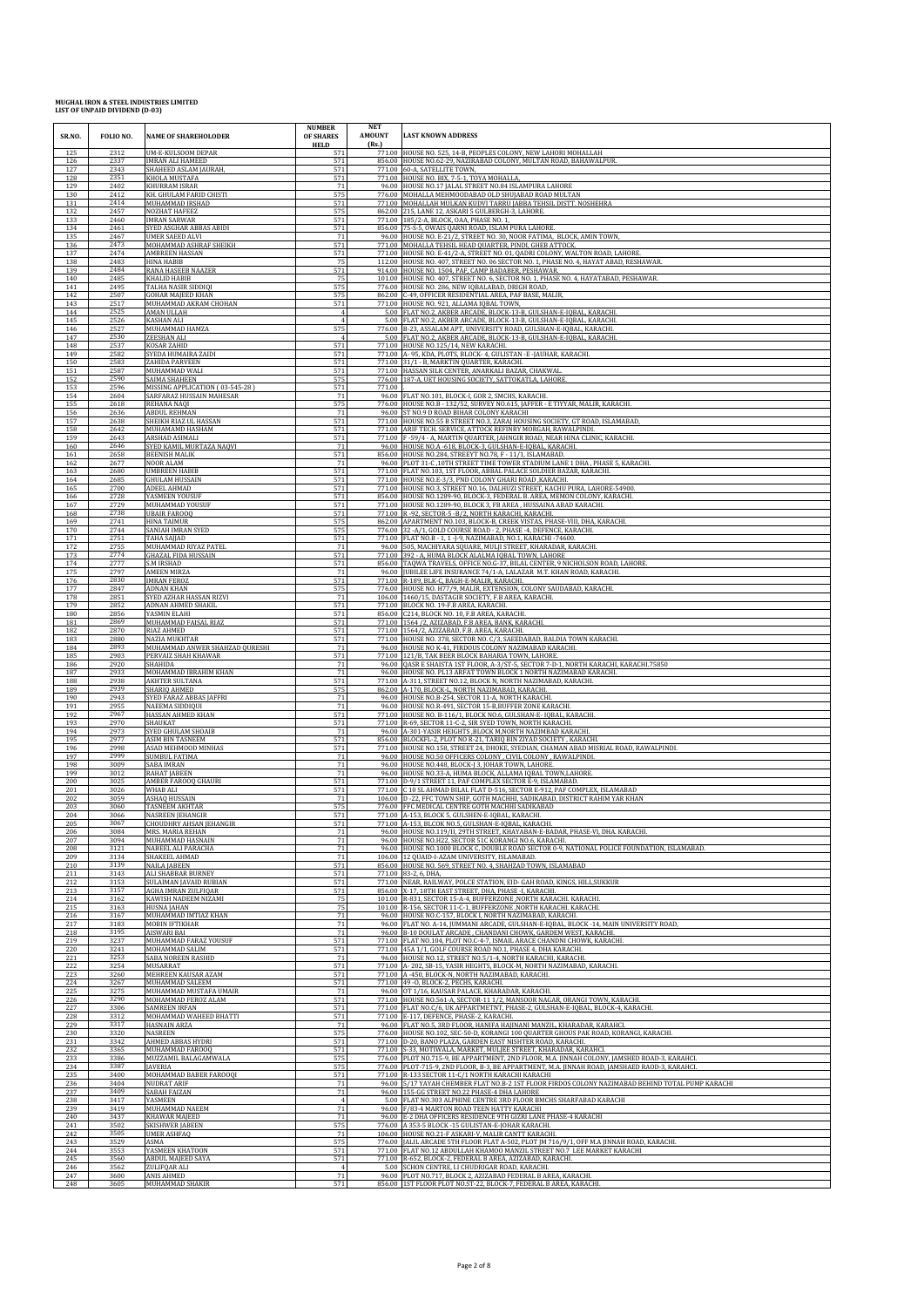| SR.NO.     | FOLIO NO.    | <b>NAME OF SHAREHOLODER</b>              | <b>NUMBER</b><br><b>OF SHARES</b><br><b>HELD</b> | <b>NET</b><br><b>AMOUNT</b><br>(Rs.) | <b>LAST KNOWN ADDRESS</b>                                                                                                                 |
|------------|--------------|------------------------------------------|--------------------------------------------------|--------------------------------------|-------------------------------------------------------------------------------------------------------------------------------------------|
| 249        | 3615         | <b>SHAHERYAR</b>                         | 571                                              |                                      | 771.00 B-19, A-2, MEMON COMPLEX, BLOCK M NORTH NAZIMABAD, KARACHI.                                                                        |
| 250        | 3630         | MUHAMMAD JAWAD ULLAH                     | 571                                              |                                      | 856.00 R-77, K.D.A. EMPLOYEE CO OPERATIVE HOUSING SOCIETY SCH-33, KARACHI.                                                                |
| 251        | 3652         | <b>OWAIS IQBAL</b>                       | 571                                              |                                      | 771.00 HOUSE NO.1- E, STREET NO.75, G -6/4, ISLAMABD.                                                                                     |
| 252        | 3653         | HASSAN UL HAQ                            | 571                                              |                                      | 771.00 MOH, JANDA QAZIAN ROAD, GUJJAR KHAN, RAWALPINDI.                                                                                   |
| 253        | 3654         | <b>SRDAR MOHY UDDIN</b>                  | 571                                              |                                      | 771.00 KAHOTA ROAD, HOUSE NO.799, STREET -8, MODEL TOWN, ISLAMABAD.                                                                       |
| 254        | 3687         | MOHAMMAD ASHARAF                         | 71                                               |                                      | 96.00 KHATHIWAR BUILDING ADAMJEE NAGAR TIPU SULTAN ROAD, BLCOK A, KARACHI, WEST                                                           |
| 255        | 3708         | FEHMIDA SOHAIL                           | 71                                               |                                      | 106.00 31-A, BLOCK-A, ADAMJEE NAGAR, KCHS, KARACHI.                                                                                       |
| 256        | 3744         | MUHAMMAD SOHAII                          | 571                                              |                                      | 856.00 101, SANA APPARTMENT, PETRO DF SOUZA ROAD, RAOD, GARDEN EAST, KARACHI                                                              |
| 257        | 3767         | SALLAHUDDIN                              | 71                                               |                                      | 96.00 HOUSE NO.R C200 STREET NO.4 HAZARA COLONY KARACHI                                                                                   |
| 258        | 3789         | EIAZ AHMED                               | 71                                               |                                      | 96.00 D-43/1, QAYYUMABAD, KARACHI                                                                                                         |
| 259        | 3820         | MUHAMAMD ALI                             | 571                                              |                                      | 771.00 U -201, HAROON ROYAL CITY, PHASE -3, BLOCK-17, GULISTAN -E-JAUHAR, KARACHI.                                                        |
| 260        | 3929         | S.MUSTAFA ZAHEER ZAIDI                   | 71                                               | 106.00                               | 4-B 1/2. NAZIMABAD. KARACHI.                                                                                                              |
| 261        | 3951         | ZARINA                                   | 571                                              | 771.00                               | 33,34 (MAZNINEEN) BURHANI CENTRE, M.A. JINNAH ROAD, KARACHI.                                                                              |
| 262        | 3985         | ABDUL REHMAN                             | 571                                              |                                      | 771.00 HANIFA TERRAC KHARADAR KARACHI.                                                                                                    |
| 263        | 3995         | HASSAN SAIGAL                            | 571                                              |                                      | 856.00 FLAT NO.302, PLOT-30, ALMAS ARCADE, BMCHS, KARACHI.                                                                                |
| 264        | 4010         | AAMIR                                    | 71                                               |                                      | 96.00 HOUSE NO.14, MASHALLAH BUILDING, 2ND FLOOR, MOOSA LANE KARACHI.                                                                     |
| 265        | 4021         | <b>ALIYA BEGUM</b>                       | 571                                              | 771.00                               | 771.00 HOUSE NO.A-678, SECTOR 9, NORTH, KARACHI.                                                                                          |
| 266        | 4057         | SADIA NASIM                              | 571                                              |                                      | 75/1 2ND STREET OFF KHY-E-BADAR PHASE-6, DHA KARACHI.                                                                                     |
| 267        | 4073         | AISHA IRFAN                              | 571                                              |                                      | 771.00 HOUSE NO.8, AYJB MANZIL DEGREE COLONY KARACHI.                                                                                     |
| 268        | 4080         | <b>ANEEL KUMAF</b>                       | 571                                              |                                      | 771.00 BLOCK-/D/5/6, A- ONE CENTER, NEW TOWN, NEAR PIB COLONY, KARACHI.                                                                   |
| 269        | 4083         | WANHER BILAL                             | 571                                              |                                      | 771.00 PLOT NO.28, FLAT NO.203- A, SAIF ARCADE, BAHADURABAD, KARACHI.                                                                     |
| 270        | 4114         | NAILA                                    | 571                                              |                                      | 771.00 SHAHEEN AIR INTERNATIONAL LTD, TERMINAL 1 ROAD, JINNAH INTERNATIONAL AIRPORT, KARACHI.                                             |
| 271        | 4118         | MAAZ AHMED                               | 71                                               |                                      | 106.00 R-A-35 RIZWAN HOUSING SOCIETY, KARACHI.                                                                                            |
| 272        | 4120         | <b>AYUB MUSHTAQ</b>                      | 71                                               |                                      | 106.00 FLAT NO.7 HUSSAINABAD FEDERAL B AREA BLOCK-3 KARACHI                                                                               |
| 273        | 4174         | MUHAMAMD YOUSUF                          | 571                                              |                                      | 771.00 F-201, ANUM PRIDE, BLOCK-A, K.C.H.S., SHAHEED - E-MILLAT ROAD, KARACHI.                                                            |
| 274        | 4190         | <b>IBRAHIM</b>                           | 571                                              |                                      | 856.00 FLAT NO.33, 5TH FLOOR, TAJ MEHAL APPARTMENT, PLOT.SR9/1 5, FAIZ MUHAMMAD FATEH ALI ROAD, PAKISTAN CHOWK, KHI.                      |
| 275        | 4191         | MUHAMMAD IMRAN                           | 571                                              |                                      | 771.00 HOUSE NO.573, BLOCK 3, KARIMABAD FB AREA , KARACHI,                                                                                |
| 276        | 4193         | SIDIQA YASMEEN                           | 71                                               | 96.00                                | PLOT NO.143, FLAT NO.3, PIB COLONY , KARACHI.                                                                                             |
| 277        | 4195         | MALIK SAJID NAVEED                       | 571                                              |                                      | 771.00 STREET NO.1, NEAR GOVT. COLLEGE BAGHBAN PURA LAHORE                                                                                |
| 278        | 4214         | <b>ABDUL HASEEB</b>                      | $\overline{4}$                                   |                                      | 5.00 FLAT NO.C-208 ASHIANA HILL G-7/A GULSHAN E IQBAL BLOCK-17 KARACHI                                                                    |
| 279        | 4239         | <b>KANEEZ FATIMA</b>                     | 571                                              |                                      | 771.00 SUBHAN APPARTMENT 275 D FLAT NO.B-202, CRUZ ROAD, KARACHI.                                                                         |
| 280        | 4243         | MUHAMMAD YASIR KHAN                      | 571                                              |                                      | 771.00 FLAT NO.8, BAT UL AMNA, STREET NO.9, NAZARTH ROAD, GARDEN EAST KARACHI.                                                            |
| 281        | 4332         | MUHAMAMAD ISAMIL                         | 571                                              |                                      | 771.00 PLOT NO.8/73A, LIAQTABAD, KARACHI                                                                                                  |
| 282        | 4337         | HAMEEDA FAROOQ                           | 571                                              | 96.00                                | 771.00 AL MAERYUM ARCADE, G -4, GROUND FLOOR, NISHTAR ROAD, KARACHI.                                                                      |
| 283        | 4349         | SAMAD                                    | 71                                               |                                      | A502, OXFORD RISE, 13/D-2, GULSHAN-E-IQBAL, KARACHI                                                                                       |
| 284        | 4377         | JAWED                                    | 571                                              |                                      | 856.00 FLAT NO.29, PLOT NO.AK 135, HOOA BAI BLDG., STREET NO.2, TAYYAB ALI ALVI ROAD, MEMON SOCIETY LYARI, KARACHI.                       |
| 285        | 4408         | RUKHSANA NAEEM                           | 71                                               |                                      | 96.00 HOUSE NO.28/1-3, SHEET NO.23, MODEL COLONY, KARACHI.                                                                                |
| 286        | 4417         | MEHBOOB AHMED                            | 575                                              | 776.00                               | C-18, SAFDAR SQUARE BANTVA NAGAR LIAQUATABAD, KARACHI.                                                                                    |
| 287        | 4442         | MUHAMMAD ANWER NADEEM                    | 575                                              |                                      | BANKING INSPECTIION DEPARTMENT 7TH FLOOR, STATE BANK OF PAKISTAN 11CR KARACHI.                                                            |
| 288        | 4443         | MADIHA MOEEN                             | 571                                              | 776.00                               | 771.00 BUILDING NO.9C FIRST FLOOR, LANE NO.4, SEHR COMM DHA 7, KARACHI                                                                    |
| 289        | 4449         | ATIQ AHMED                               | 575                                              |                                      | 776.00 HOUSE NO.C19, IQBAL COMPLEX NORTH KARACHI, KARACHI.                                                                                |
| 290        | 4450         | SHAHERYAR RASHID                         | 571                                              |                                      | 856.00 HOUSE NO.15/9, STREET NO.43, PECHS, BLCOK 6, KARACHI.                                                                              |
| 291        | 4528         | AABIDA                                   | 571                                              | 771.00                               | 1-DARGAH JAMAL SHAH DOCTOR HAJI QASIM LANE KHARADAR KARACHI--74000                                                                        |
| 292        | 4550         | <b>BADAR UL HUDA KHAN</b>                | 571                                              | 856.00                               | 51/2, MAIN 26TH STREET, PHASE 5, DHA, KARACHI,                                                                                            |
| 293        | 4552         | ARFA SIDDIQUI                            | 571                                              |                                      | 771.00 B-41-1, BLOCK 13-D-2, GULSHAN-E-IQBAL KARACHI                                                                                      |
| 294        | 4571         | MUHAMMAD YOUSAF                          | 75                                               |                                      | 101.00 ST.42, HIJARAT COLONY NO.MAAZ WELFARE CLINIC SEC 0/2 SADDAR KARACHI.                                                               |
| 295        | 4578         | <b>BILAL AMANULLAH</b>                   | 571                                              | 96.00                                | 771.00 A-3,716/9, ZARCON APTS JAMSHED ROAD, 3, FATIMA JINNAH COLONY, KARACHI.                                                             |
| 296        | 4590         | MOHAMMAD AMIN                            | 71                                               |                                      | 5-C, LOHANA BUILDING, ROOM NO.17, NANAKWADA, KARACHI.                                                                                     |
| 297        | 4599         | YOUNUS KHAN                              | 71                                               |                                      | 96.00 DARIYABAD KHADA LYARI, KARACHI.                                                                                                     |
| 298        | 4611         | <b>AWAIS HAIDER</b>                      | 571                                              |                                      | 771.00 NP 3/70, KAMIL GALI, ROSHAN STREET, KARACHI.                                                                                       |
| 299        | 4617         | SYED ALI IRTAZA ZAIDI                    | 571                                              |                                      | 771.00 FLAT NO.B-79, SUNNY PRIDE, BLOCK-20, GULISTAN-E-JOHAR, KARACHI.                                                                    |
| 300        | 4621         | ABDUL HAEED CHUNARA                      | 571                                              |                                      | 856.00 A-3, UNITED HOUSING SOCIETY, FLYNN STREET-96, GARDEN EAST, KARACHI.                                                                |
| 301        | 4647         | ZAFAR IQBAL                              | 71                                               |                                      | 106.00 137/4, NAZIMABAD, BARA MAIDAN, KARACHI.                                                                                            |
| 302        | 4648         | SYED MUHAMMAD SHARIQ                     | 571                                              |                                      | 856.00 A-72, BLOCK-13-D/1, GULSHANJ-E-IQBAL, KARACHI.                                                                                     |
| 303        | 4673         | MUHAMMAD IMRAN                           | 571                                              |                                      | 771.00 PLOT NO.507 STREET NO.26 SECTOR 4-B POLICE TRAINING CENTRE NEW SAEEDABAD BALDIA TOWN KARACHIV                                      |
| 304        | 4684         | SHAIKH NAWAB DIN                         | $\overline{4}$                                   |                                      | 5.00 N-249 MOHALLAH N-AREA KORANGI NO.3 1/2 KARACHI                                                                                       |
| 305        | 4693         | SHAIKH ARSHAD AHMED BHINDARI             | 71                                               |                                      | 96.00 C-113, BLOCK 5-C, SECTOR NO.11-C-1, FAIZA AVENUE, NORTH KARACHI, KARACHI.                                                           |
| 306        | 4702         | SALMAN SHAKOOR ABBASI                    | 75                                               |                                      | 101.00 15/B1, KHAYABAN-E- MUHAFAZ, PHASE 8.DHA, KARACHI.                                                                                  |
| 307        | 4703         | MUHAMMAD SAEED                           | 71                                               |                                      | 106.00 C-77, AYESHA SALEEM, APPATMENT, 9TH, COMMERCIAL, STREET, PHSE 4, DHA, KARACHI                                                      |
| 308        | 4713         | <b>NOMAN KHAN</b>                        | 75                                               |                                      | 101.00 BRIDGE VIEW, APPARTMENT, BLOCK 2, 5TH FLOR, 501, FERER TOWN, CLIFTON KARACHI.                                                      |
| 309        | 4717         | MARIA RAJPUT                             | 575                                              |                                      | 862.00 HOUSE NO.B -21, BLOCK-18, F.B AREA, KARACHI.                                                                                       |
| 310        | 4732         | MUHAMMAD IMRAN                           | 571                                              |                                      | 856.00 110 CANEL PARK RAHIM YAR KHAN                                                                                                      |
| 311        | 4758         | KASHIF MEHMOOD                           | 71                                               |                                      | 96.00 FAISAL COLONY KAHALI SHAH PUR GUJRANWALA                                                                                            |
| 312        | 4783         | MUMESH KUMAR SOBHAN                      | 571                                              |                                      | 771.00 BAGLOW AZI MUHALLA HAPPY HOMES PHASE-2, QASMABAD HYDERABAD.                                                                        |
| 313        | 4786         | AMIN MUHAMMAD MUGHAL                     | 71                                               |                                      | 96.00 HOUSE NO.925, SEHWANI PARA KOTRI                                                                                                    |
| 314        | 4800         | MUHAMAMD HAMID KHAN GHORI                | 571                                              |                                      | 771.00 HOUSE NO.3/D BLOCK-A UNIT NO.5, LATIFABAD HYDERABAD.                                                                               |
| 315        | 4802         | SHEELA BACHANI                           | 571                                              | 771.00                               | 771.00 FLAT NO.19, ASAD PARADISE PHASE ONE QASIMABAD HYDERABAD.                                                                           |
| 316        | 4824         | MUHAMMAD ALI RAO                         | 571                                              |                                      | HOUSE NO.74/2-D, STREET 32, SECTOR F-61, ISLAMABAD.                                                                                       |
| 317        | 4825         | MUHAMMAD SHAHAB QAZI                     | 571                                              | 856.00                               | HOUSE NO.69-B, STREET NO.17, GULZAR-E-QUAID-E-RAWALPIND                                                                                   |
| 318        | 4840         | SAAD HAMZA                               | 571                                              |                                      | 771.00 ZB 80/A MOHALLAH ALAMABAD NAI ABADI DHOKE HASSU RAWALPINDI                                                                         |
| 319        | 4841         | SARA KANWAI                              | 71                                               |                                      | 96.00 ZB 80/A MOHALLAH ALAMABAD NAI ABADI DHOKE HASSU RAWALPINDI                                                                          |
| 320        | 4878         | MUHAMMAD UMAIR KHAN GHAURI               | 571                                              |                                      | 771.00 42 RAZA BLOCK ALLAMA IQBAL TOWN LAHORE                                                                                             |
| 321        | 4882         | AYESHA MUZAMMEL                          | 571                                              | 771.00                               | HOUSE NO.217 BLOCK-F PUNJAB CO OPREATIVE HOUSING SOCIETY, LAHORE                                                                          |
| 322        | 4921         | ZAHIDA ASGHAR ALI                        | 71                                               | 96.00                                | HOUSE NO.644, 8-B/5, KHAN STREET, BANK ROAD, ISLAMPURA, LAHORE                                                                            |
| 323        | 4929         | <b>SM ASIF NAZIR</b>                     | $\overline{4}$                                   |                                      | 6.00 81-P, M.A. JOHAR TOWN, LAHORE.                                                                                                       |
| 324        | 4931         | SYED ALI ASIM KIRMANI                    | 71                                               |                                      | 96.00 86-F, MOHAFIZ TOWN, MULTAN ROAD, LAHORE.                                                                                            |
| 325        | 4934         | ZAHIDA PARVEEN<br><b>HMER DIN</b>        | 571                                              |                                      | 771.00 776,C- BLOCK, FAISAL TOWN, LAHORE.                                                                                                 |
| 326        | 4938         | HASSAN MEHMOOD BABRI                     | 75                                               | 101.00                               | 134-, ABU BAKAR, BLOCK NEW GARDEN TOWN, LAHORE.                                                                                           |
| 327        | 4940         |                                          | 571                                              | 856.00                               | 512-C FAISAL TOWN, LAHORE.                                                                                                                |
| 328<br>329 | 4944<br>4951 | NASREEM AFZAL<br><b>REHMAN ALI</b>       | 571                                              |                                      | 856.00 F-82, STREET 7-A OFFICER COLONY, CAVELRY GROUND, WALTON ROAD, LAHORE<br>106.00 PO BOX. NASIR PUR, KALAN THE BHALWAL, DIST SARGHOD/ |
| 330        | 4959         | <b>IIZMA WAHEED</b>                      | 571                                              | 771.00                               | 771.00 HOUSE NO.4/02, ANAR KALI BAZAR MIAN CHANNU                                                                                         |
| 331        | 4981         | MEHWISH                                  | 571                                              |                                      | MEMON MUHALLAH PIRYALOI TALUKA, KINGRI DISSTIC, KHAIRPUR                                                                                  |
| 332        | 4992         | MUHAMMADI BEGUM                          | 71                                               |                                      | 96.00 OASR E SHAISTA 1ST FLOOR A-3 SECTOR 7/D-1 STREET NO.5 NORTH KARACHI                                                                 |
| 333        | 4993         | <b>KAUSER PERVEEN</b>                    | 71                                               |                                      | 96.00 OASR E SHAISTA 1ST FLOOR A-3 SCTOR 7/D-1 STREE NO.5 NORTH KARACHI KARACHI-75850                                                     |
| 334        | 4994         | MUHAMMAD ANIS                            | 71                                               |                                      | 96.00 QASR E SHAISTA 1ST FLOOR A-3 SECTOR 7/D-1 STREET NO.5 NORTH KARACHI KARACHI-75850                                                   |
| 335        | 4999         | TAUCEF AHMED                             | 571                                              |                                      | 856.00 HOUSE NO.A-13 HAIDR CENTRE BLOCK-G KARACHI                                                                                         |
| 336        | 5021         | <b>FAIZAN AHMED</b>                      | 571                                              |                                      | 771.00 3-B-10/5 NAZIMABAD KARACHI                                                                                                         |
| 337        | 5039         | MUHAMAMD FAISAL ANSARI                   | 571                                              |                                      | 771.00 HOUSE NO.FL-11/6, BLCOK 13-A, GULSHAN-E-IBOLA KARACHI.                                                                             |
| 338        | 5044         | AZEEM US SHAN                            | 571                                              |                                      | 771.00 FLA TNO.D-4, BLOCK 14, JAMALI ARCADE GULSHAN IQBAL KARACHI                                                                         |
| 339        | 5050         | NAHEED                                   | 571                                              |                                      | 771.00 DADA TERRACE FLAT NO.301 GUL MEHAR STREET JHANGIR ROAD, KARACHI.                                                                   |
| 340        | 5055         | <b>FARHAN ALI KHAN</b>                   | 571                                              |                                      | 771.00 HOUSE NO.704-165-FATIMA JINNAH COLONY, JAMSHED ROAD NO.3, KARACHI.                                                                 |
| 341        | 5056         | SHAMSHAD AKHTAR                          | 571                                              | 771.00                               | C-404/5, AL RAUF ROYAL CITY BLK -19, GULISTAN-E-JOHAR KARACHI.                                                                            |
| 342        | 5062         | SYED SHAHNAWAZ                           | 571                                              |                                      | 856.00 AR CLASSIC GROUND FLOOR, FLAT NO.198, BLOCK-13, STREET NO.15, KARACHI.                                                             |
| 343        | 5063         | ABDUR RASHEED                            | 71                                               |                                      | 96.00 252-B, SECOND FLOOR DMCHS, BLOCK 3, KARACHI.                                                                                        |
| 344        | 5067         | <b>NASEEM</b>                            | 71                                               |                                      | 96.00 PLOT NO.Z/212, FLAT NO-4, BLOCK 7/8, AL HAMRA SOCIETY KARACHI.                                                                      |
| 345        | 5129         | SHAHAB AHMED                             | 571                                              | 771.00                               | 856.00 R358 BLOCK 8, AZIZABAD F.B.AREA, KARACHI.                                                                                          |
| 346        | 5137         | SYED ZEESHAN ALAM                        | 571                                              |                                      | A-375, BLOCK-15, GULISTAN-E-JAUHAR, KARACHI                                                                                               |
| 347        | 5138         | <b>IKRAM ULLAH KHAN NIAZI</b>            | 571                                              |                                      | 771.00 R-37, PARADISE HOMES ABUL HASSAN ISPAHANI ROAD GULSHAN-E-IQBAL KARACHI.                                                            |
| 348        | 5163         | <b>SAMAN AFZAL</b>                       | 571                                              |                                      | 771.00 HOUSE NO.912 RAVI BLOCK ALLAMA IQBAL TOWN LAHORE                                                                                   |
| 349        | 5166         | NIAZ AHMAD                               | 571                                              |                                      | 771.00 H NO.63, GULSHAN PARK MULTAN ROAD LAHORE.                                                                                          |
| 350        | 5185         | SYED MUHAMMAD ABBAS RAZA                 | 71                                               |                                      | 96.00 3RD FLOOR ALI PRIDE, F.B. AREA BLOCK-20, KARACHI.                                                                                   |
| 351        | 5190         | AHMED RAZA KAZI                          | 71                                               | 96.00                                | 5TH FLOOR SIDCO AVENUE CENTRE MAULANA DEEN MUHAMMAD WAFAI ROAD, SADDAR KARACHI.                                                           |
| 352        | 5205         | MIAN NISAR AFZAL                         | 571                                              |                                      | 771.00 C-123- C BLOCK, NORTH NAZIMABAD KARACHI.                                                                                           |
| 353        | 5210         | MUSTAFA SHAFI KHAN                       | 571                                              |                                      | 771.00 L-3 ERUM PALACE BLOCK 13A, GULSHAN-E-IQBAL, KARACHI.                                                                               |
| 354        | 5221         | MAIEED AHMED                             | 71                                               |                                      | 96.00 KOT SHIEKH, ALLAH DIN, NEAR CANAL REST, HOUSE KHUDIAN KHAS, TEHSIL AND DISTRICT, KASUR.                                             |
| 355        | 5222         | <b>FAISAL ARBAS</b>                      | 571                                              |                                      | 771.00 FAISAL STREET NO.20, MOHALA SYED PAK, DHULLY, GUJRANWALA.                                                                          |
| 356        | 5235         | MUHAMMAD RIZWAN YOUSUF                   | 575                                              | 776.00                               | HOUSE NO.545-1C1, TOWNSHIP ,LAHORE.                                                                                                       |
| 357        | 5244         | <b>FARHAT ARA</b>                        | 571                                              |                                      | 771.00 B-146/11 FEDERAL B AREA KARACHI                                                                                                    |
| 358        | 5261         | MOHAMMAD FARHAN KHAN                     | 571                                              |                                      | 771.00 KACHI MEMON BUILDING 2ND FLOOR HOUSE NO.B-13 KARACHI                                                                               |
| 359        | 5262         | <b>SUNDUS SHAYAN</b>                     | 75                                               |                                      | 112.00 HOUSE NO.A-146 BLOCK-3 GULSHAN E IQBAL KARACHI                                                                                     |
| 360        | 5263         | JAWAD NASIR QARI                         | 575                                              |                                      | 776.00 B-4 AFZAL COURT APARTMENTS CLIFTON BLOCK-3 KARACHI                                                                                 |
| 361        | 5266         | MOHAMMAD IKRAM KHAN LODHI                | 571                                              |                                      | 856.00 FALAK NAZ VIEW, FLAT-B-26, OPP. AIR PORT, NATIONAL HIGH WAY, KARACHI.                                                              |
| 362        | 5318         | NAUSHAD ALI                              | 571                                              |                                      | 771.00 FLAT NO.C505 ML HEIGHTS JM-152, BURGHARI ROAD, SOLDIER BAZAR NO.2, KARACHI                                                         |
| 363        | 5322         | SYED ABDUL HAROON RASHEED KAZMI          | 575                                              |                                      | 862.00 FLAT NO.H-5, UK SQUARE, FB AREA, BLOCK 16, KARACHI.                                                                                |
| 364        | 5324         | RUKHSANA<br><b>UBAID UR REHMAN MEMON</b> | 571                                              |                                      | 771.00 AL REHMAN AGENCY, 32 NAWAB MUHABBAT KHANHJI ROAD, LEA MARKET, KARACHI.                                                             |
| 365<br>366 | 5327<br>5329 | MUHAMMAD IRFAN                           | 571<br>571                                       |                                      | 771.00 FLAT NO.3, 6TH FLOOR, SEEMA BHATTI PLAZA, HYDRABAD<br>771.00 FLAT NO910, 9TH FLOOR, SANA RESIDENCY, GARDEN WEST KHI.               |
| 367        | 5333         | ASHFAQ ULLAH HASHIMI                     | 571                                              |                                      | 771.00 APPT NO.T27, 4TH FLOOR , SASI HOMES, GOUHAR, BLOCK4, KHI.                                                                          |
| 368        | 5340         | <b>HABIBA</b>                            | 571                                              |                                      | 771.00 AL AMIN APPATMENT, FLAT B-11, BLOCK NO.368, GARDEN EAST .KHI                                                                       |
| 369        | 5344         | HUMA IFTIKHAR                            | 571                                              |                                      | 856.00 C/O. NAI ZINDAGI OFFICE-37-38, TOP FLOOR, BEVERLY, CENTER, BLUE AREA, ISLAMABAD.                                                   |
| 370        | 5347         | <b>ABIDA AWAIS</b>                       | 71                                               |                                      | 106.00 HOUSE NO.A-753, SECTOR 11-A, GULSHAN-E-USMAN, NORTH KARACHI, KARACHI.                                                              |
| 371        | 5351         | <b>FATIMA</b>                            | 71                                               |                                      | 96.00 FLAT-F-20, LAKHANI PALAZA, F.B.AREA, BLOCK-7, KARACHI.                                                                              |
| 372        | 5374         | SYED OMAR FAROOQ                         | 571                                              |                                      | 771.00 FLAT NO.3, PLOT NO.412, C.P & BARAR SOCIETY, BLOCK-7/8, KARACHI.                                                                   |
|            |              |                                          |                                                  |                                      |                                                                                                                                           |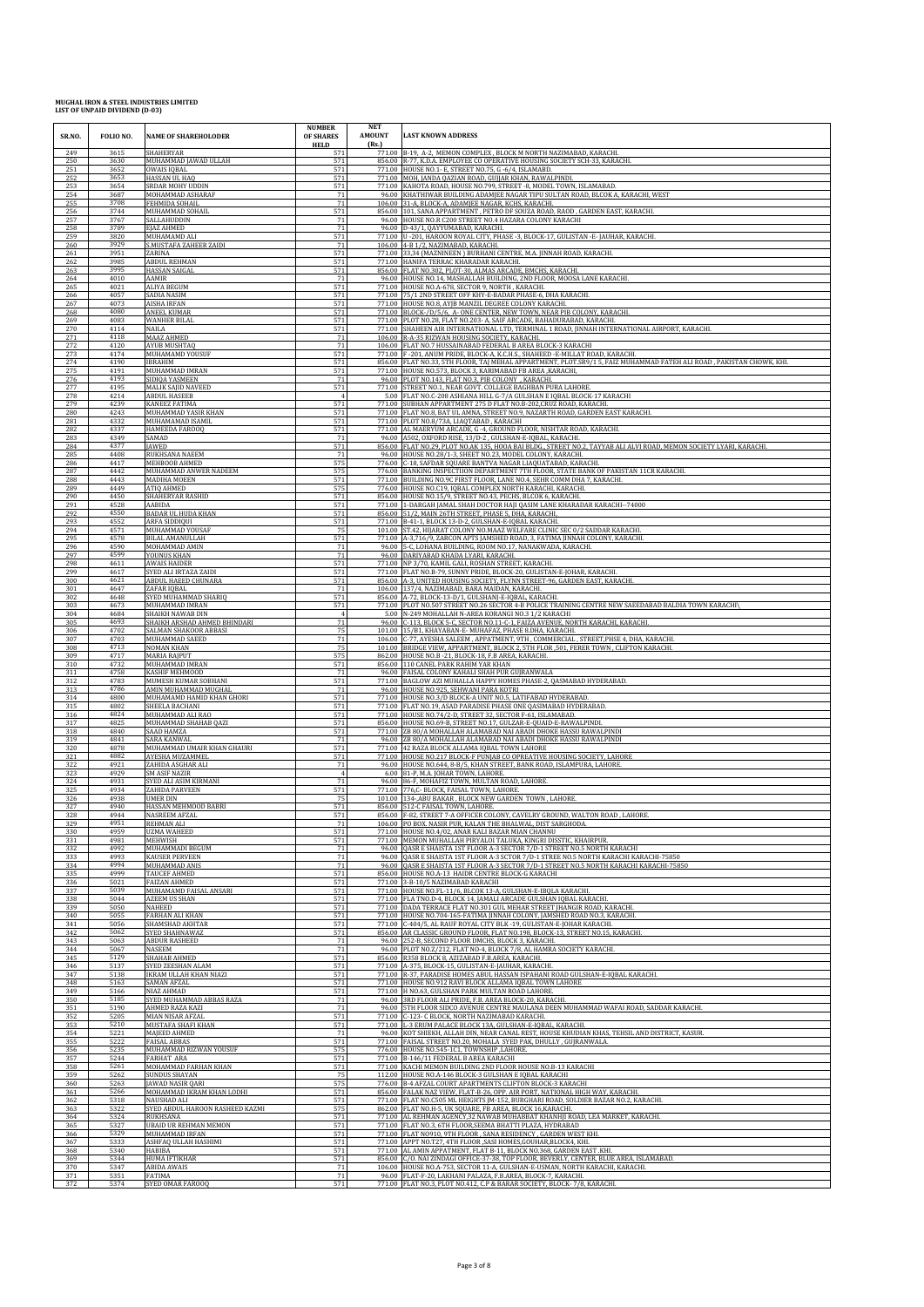| SR.NO.     | FOLIO NO.    | <b>NAME OF SHAREHOLODER</b>               | <b>NUMBER</b><br>OF SHARES<br><b>HELD</b> | <b>NET</b><br>AMOUNT<br>(Rs.) | <b>LAST KNOWN ADDRESS</b>                                                                                                                                   |
|------------|--------------|-------------------------------------------|-------------------------------------------|-------------------------------|-------------------------------------------------------------------------------------------------------------------------------------------------------------|
| 373        | 5375         | ASMA                                      | 571                                       |                               | 771.00 C 12, PHASE -1, MEMON PLAZA, BLOCK -13-B, QULSHAN -E- IQBAL, KARACHI.                                                                                |
| 374        | 5383         | SHEIKH ALI SAEED                          | 71                                        |                               | 96.00 HOUSE NO.S-20/II, 16EAST STREET, PHASE -1, DHA, KARACHI.                                                                                              |
| 375        | 5393         | <b>BASHIR AHMED</b>                       | 71                                        |                               | 96.00 R-2003, KARIMABAD COLONY, FEDERAL B AREA, BLOCK -3, KARACHI.                                                                                          |
| 376        | 5395         | ZEESHAN ANWER                             | 71                                        |                               | 96.00 HOUSE NO.5 PLOT NO.73/C 11TH COMMERCIAL STREET DHA KARACHI                                                                                            |
| 377        | 5404         | <b>ARIFA KHATOON</b>                      | 571                                       |                               | 771.00 L-842, SECTOR 5-C/2, BILAL TOWN, NORTH KARACHI, KARACHI,                                                                                             |
| 378        | 5410         | DANISH MUHAMMAD SALIM                     | 571                                       |                               | 771.00 FLAT NO.3 AL-FEROZ CENTRE BLOCK-7 FEDERAL B AREA KARACHI                                                                                             |
| 379        | 5441         | GHULAM SAFDAR                             | 71                                        |                               | 96.00 HOUSE NO. A273 GULSHAN-E-HADEED BIN QASIM P-1, KARACHI.                                                                                               |
| 380        | 5460         | MUHAMMAD UVAIS                            | 571                                       |                               | 771.00 HOUSE NO.94 GHULAM RASOOL SHAH COLONY NEAR NAYA MADERSA HIGH SCHOOL NAWAB SHAH                                                                       |
| 381        | 5462         | ABDUL WAHEED KHAN                         | 575                                       |                               | 776.00 40-C BLOCK-2 PECHS KARACHI-75400                                                                                                                     |
| 382<br>383 | 5500<br>5553 | <b>RIZWAN NISAR</b>                       | 71<br>571                                 |                               | 96.00 9/1, 19-STREET, KHAYABAN-E-TAUHEED, DHA, V KARACHI.<br>771.00 FLAT NO.A-202, YASIR TERRACE APPARTMENT, PHASE 2, BLOCK 10, GULISTAN-E-JAUHER, KARACHI. |
| 384        | 5561         | ABDUL SAMEE SHAIKH<br>MUHAMMAD WAQAS      | 571                                       |                               | 771.00 MODEL TOWN, RAWALPINDI.                                                                                                                              |
| 385        | 5578         | <b>ABDULLAH BIN SHOAIB</b>                | 571                                       |                               | 771.00 82/212 STREET NO.5, KHAYABAN-E-RAHAT, PHASE 6, DHA, KARACHI.                                                                                         |
| 386        | 5581         | MUHAMMAD IRFAN                            | $\boldsymbol{\Lambda}$                    |                               | 5.00 HOUSE NO.698, PRINCIPAL BANGLOW DR. ZIA UDDIN ROAD, AREAM BAGH KARACHI.                                                                                |
| 387        | 5599         | ABDUL SAMAD                               | 571                                       |                               | 771.00 201, AL MADINA CENTER, PARYA LAL STREET, JODIA BAZAR, KARACHI                                                                                        |
| 388        | 5611         | UZAIR JAMIL                               | 571                                       |                               | 771.00 HOUSE NO.262, SHAHID - E- MILLAT ROAD, D.M.C.H.S, KARACHI.                                                                                           |
| 389        | 5613         | <b>ADNAN AHMED</b>                        | 571                                       |                               | 771.00 PLOT NO.E-26/2, HOUSE NO.170, BEHAR COLONY, KARACHI.                                                                                                 |
| 390        | 5628         | MUHAMMAD ASIF ADVANI                      | 571                                       |                               | 856.00 MEMON MANZIL, NAZIM UD DIN STREET, FLAT NO.35, NANAK WARA, KARACHI.                                                                                  |
| 391        | 5631         | MUHAMMAD ASLAM                            | 71                                        |                               | 96.00 H NO.43, STREET - 2, KHYBER COLONY, ZARAR SHAHEED ROAD, LAHORE CANTT.                                                                                 |
| 392        | 5675         | <b>NEELAM KHAN</b>                        | $\boldsymbol{\Lambda}$                    |                               | 5.00 HOUSE NO.6, 1ST FLOOR, STREET 9, SECTOR-B, QAYYMABAD KARACHI                                                                                           |
| 393        | 5688         | ADNAN                                     | 71                                        |                               | 106.00 JAMSHED ROAD NO.3, ASHFAQ PLAZA, FLAT NO.31, KARACHI.                                                                                                |
| 394        | 5697         | WISHAH NADEEM                             | 571                                       |                               | 771.00 HOUSE NO 231-HI JOUHAR TOWN, LAHORE                                                                                                                  |
| 395        | 5708         | <b>JUNAID AHMED</b>                       | 571                                       |                               | BHATTI HOUSE WARD NO,12, HISBANI MOHALLA KANDIARO NAUSHAHRO FEROZE                                                                                          |
| 396        | 5714         | MUHAMMAD IRFAN JAVED                      | 71                                        | 96.00                         | HOUSE NO.47, OFFICERS ENCLAVE, KORAL CHOWK, ISLAMABAD.                                                                                                      |
| 397        | 5733         | <b>VICKY KUMAR</b>                        | 571                                       |                               | 771.00 FLAT NO.102, SHAHZAD APPATMENT, STREET NO.3, NEAR LAMS COLLEGE, BATH YEE LAND CLIFTON KHI                                                            |
| 398        | 5748         | MOIZ IQBAL HUSSAIN                        | $\mathbf{A}$                              |                               | 6.00 ADAMJEE BUDHA ROAD, MUSTAFA MARKET, FLAT NO.26, LIGHT HOUSE, KARACHI.                                                                                  |
| 399        | 5761         | MUHAMMAD MUDASAR NAWAZ                    | 571                                       |                               | 771.00 JAMAL K P.O. BASIR PUR, THE DEPAL PUR, DISTT, OKARA                                                                                                  |
| 400        | 5777         | FAHAD RASHID AHMED KHAN                   | 71                                        |                               | 96.00 HOUSE NO.93/2, OFFICERS MESS, PAF BASE, MUSHAF, SARGODHA.                                                                                             |
| 401        | 5808         | QAMAR FATIMA                              | 571                                       |                               | 856.00 43-A-JAFFARIA COLONY SODIWALL MULTAN ROAD LAHORE.                                                                                                    |
| 402        | 5812         | RANA TALIB HUSSIAN TALIB                  | 71                                        |                               | 106.00 QAID AZAM PARK NEAR JAMIA SADDIQUE NAQSH BANDI KOT LAKH PAT, LAHORE                                                                                  |
| 403        | 5816         | ADNAN                                     | 571                                       |                               | 771.00 PLOT NO.1726/56 MUSLIM MUJAHID COLONY JUNA GARH BALDIA TOWN, KARACHI.                                                                                |
| 404        | 5818         | MUHAMMAD KHALID KASMANI                   | 571                                       |                               | 771.00 2ND FLOOR FLAT NO.K 16 SHAHLIMAR GARDEN WEST KARACHI.                                                                                                |
| 405        | 5822         | ZAIN ZAFAR                                | 575                                       |                               | 776.00 D-56, BLOCK H, NORTH NAZIMABAD, KARACHI.                                                                                                             |
| 406        | 5828         | ANWAR                                     | 71                                        |                               | 106.00 A-399 BLOCK 4, NORTH NAZIMABAD KARACHI.                                                                                                              |
| 407        | 5829         | SYEDA SANJEEDA KHATOON ZAIDI              | 571                                       |                               | 771.00 2-J, 1412, NAZIMABAD NO.2, KARACHI.                                                                                                                  |
| 408        | 5832         | SYED SAFDAR ALI                           | 571                                       |                               | 771.00 D-79 BLOCK-B, NORTH NAZIMABAD KARACHI                                                                                                                |
| 409        | 5858         | GHULAM MOHY UDDIN                         | 571                                       |                               | 856.00 HOUSE NO. L-1037/A, SECTOR 4-A, SURJANI TOWN, KARACHI.                                                                                               |
| 410        | 5859         | SOHAIL SHAKEEL                            | 75                                        |                               | 101.00 HOUSE NO.L-883, SECTOR 5A2, NORTH KARACHI, KARACHI.                                                                                                  |
| 411        | 5860         | AYAZ SHAIKH                               | 571                                       |                               | 856.00 B-45-46, CHUSTI NAGAR NEAR KAMRAN CHOWRANGI GULISTAN-E-JAUHER BLOCK 10, KARACHI                                                                      |
| 412        | 5864         | SYEDA FATIMA ARIF                         | 571                                       |                               | 771.00 B-102, YOUSUF ARCADE BLOCK L, NORTH NAZIMABAD, KARACHI.                                                                                              |
| 413        | 5865         | ABDUL SABOOR                              | 500                                       |                               | 750.00 47, SHARFABAD, BMCHS, KARACHI                                                                                                                        |
| 414        | 5870         | SEEMA SABOOR                              | 500                                       |                               | 675.00 47 SHARFABAD BMCHS KARACHI-74800                                                                                                                     |
| 415        | 5871         | AHMED RAZA QADRI                          | 71                                        |                               | 96.00 MAKAN NO.8, CITY RAILWAY COLONY, BLCOK 253, KARACHI.                                                                                                  |
| 416        | 5883         | <b>VIJAY KUMAR</b>                        | 571                                       |                               | 771.00 HOUSE NO.350-A, MASOOM SHAH COLONY, KALA PUL, KARACH                                                                                                 |
| 417        | 5888         | KIRANUMESH MAHESHWARI                     | 571                                       |                               | 771.00 96 DEPOT LINE SADAR KARACHI.                                                                                                                         |
| 418        | 5891<br>5894 | <b>MAHESH KUMAR</b>                       | 571                                       |                               | 771.00 FLAT NO.2, 6TH FLOOR, FAKIA TERRACE PLOT NO.D-5/21, STREET NO.2, DEHLI COLONY NO.2, CLIFTON, KARACHI.<br>856.00 7/104-BLOCK 3, D.M.C. KARACHI-74800. |
| 419<br>420 | 5899         | MUHAMMAD YOUSUF<br>MUHAMAMD SARWAR JAWAID | 571<br>571                                |                               | 856.00 3H4/9, NAZIMABAD NO.3, KARACHI.                                                                                                                      |
| 421        | 5912         | SYED HASSAMUDDIN SHAH                     | 71                                        |                               | 96.00 FLAT NO.D - 21, SAFARI BLESSING, BLOCK-12, GULISTAN -E-JOUHAR, KARACHI                                                                                |
| 422        | 5913         | MUHAMMAD SULTAN                           | 71                                        |                               | 96.00 PLOT NO. C -537, FLOOR-4, BLOCK-2, COMMERCIAL AREA, P.E.C.H.S., KARACHI                                                                               |
| 423        | 5921         | MIRZA ZAFAR BAIG                          | 71                                        |                               | 96.00 HOUSE NO.A /901, SHAH FAISAL COLONY, KARACHI.                                                                                                         |
| 424        | 5927         | <b>NUSRAT JABBAR MEMON</b>                | 571                                       |                               | 771.00 HOUSE NO.B-7 HADI NAGAR QASIMABAD HYDERABAD                                                                                                          |
| 425        | 5933         | <b>UMAIR KHAN</b>                         | 571                                       |                               | 771.00 HOUSE NO.264 BLOCK-F UNIT NO.8 LATIFABAD HYDERABAD                                                                                                   |
| 426        | 5934         | MUHAMMAD HAMMAD KHAN                      | 571                                       |                               | 771.00 HOUSE NO.264 BLOCK-F UNIT NO.8 LATIFABAD HYDERABAD                                                                                                   |
| 427        | 5936         | MUHAMMAD KAMRAN                           | 571                                       |                               | 771.00 UNILEVER PAKISTAN LTD BANGLOW NO.25-A BLOCK-A LATIFABAD UNIT NO.9 HYDERABAD                                                                          |
| 428        | 5976         | SAMINA BANO                               | 71                                        |                               | 96.00 FLAT NO.402, 4TH FLOOR, HAJIANI MANSION, KHARADAR, KARACHI.                                                                                           |
| 429        | 5989         | <b>UBEDA KHALID</b>                       | 71                                        |                               | 96.00 HOUSE NO.7/4, NAZIMABAD NO.1, BLOCK -1-E, KARACHI.                                                                                                    |
| 430        | 5992         | <b>FRAZ AHMED</b>                         | 571                                       | 856.00                        | SHOP NO.G -31, PARAGON ENTERPRISE, NAZ PLAZA, M.A JINNAH ROAD, KARACHI.                                                                                     |
| 431        | 5996         | MAHROO KHANAM                             | 571                                       |                               | 771.00 FLAT C-10, APSARA APPARTMENT-3, BLOCK-16, GULSHAN-E-IQBAL KARACHI.                                                                                   |
| 432        | 5999         | MUHAMMAD IBRAHIM                          | 571                                       |                               | 771.00 FLAT NO503, RENO CENTRE, RANDEL ROAD, NEAR UNKASARIA HOSPITAL, KARACHI.                                                                              |
| 433        | 6000         | VISHAL KUMAR                              | 571                                       |                               | 771.00 FLAT NO.507, BLOCK- NO.A, RENO CENTRE, SADDAR, KARACHI.                                                                                              |
| 434        | 6005         | <b>MAHESH KUMAR</b>                       | 571                                       |                               | 771.00 FLAT NO.C-503, AL NOOR CENTER, UNKLE SURIA HOSPITAL SADDAR KARACHI.                                                                                  |
| 435        | 6016         | SYEDA UME KULSOOM                         | 571                                       |                               | 771.00 HOUSE NO.B-20, BLOCK 7, GULISTAN-E-JAUHAR, KARACHI.                                                                                                  |
| 436        | 6030         | <b>BUSHRA ALI</b>                         | 571                                       |                               | 771.00 7/114, MODEL COLONY, KARACHI.                                                                                                                        |
| 437        | 6031         | DILSHAD AHMED KHAN                        | 71                                        |                               | 106.00 B-307, SHAMIL HEAVEN GULISTAN-E-JOHAR, BLOCK 16, KARACHI.                                                                                            |
| 438        | 6036         | SYED SHUA HUSSAIN                         | 71                                        |                               | 106.00 FLAT NO.C-6, ZEHRA SQUARE, BLOCK NO.6, GULSHAN-E-IQBAL, KARACHI.                                                                                     |
| 439        | 6039         | MUHAMMAD RIAZ AHMED                       | 71                                        |                               | 96.00 HOUSE NO.L-571, NORTH KARACHI, SECTOR 5-L, KARACHI.                                                                                                   |
| 440        | 6064         | <b>MOHSIN ABBAS HAIDERY</b>               | 71                                        |                               | 106.00 FLAT NO.2048, RUFI GREEN CITY BLOCK 18, GULISTAN-E-JOHAR, KARACHI.                                                                                   |
| 441        | 6070         | MARYAM EJAZ                               | 71                                        |                               | 96.00 FLAT NO.103, FOUR SQUARE, RESIDENCY BLOCK 4, NEAR MEHMIL CNG PUMP, MAIN UNIVERSITY ROAD, JOHAR, KARACHI                                               |
| 442        | 6071         | SUMRANA PERVAIZ                           | 71                                        |                               | 96.00 FLAT NO.D-4, BLOCK 4, SAIMA PLAZA SB 4, KARACHI.                                                                                                      |
| 443        | 6072         | AMNA KHATOON                              | 575                                       |                               | 776.00 B-189, PEARL STREET, BLOCK 14, GULISTAN-E-JOHAR, KARACHI                                                                                             |
| 444        | 6081         | AMIR MAJID BILLO                          | 571                                       |                               | 771.00 HILL VIEW , APPARTMENTS, A-586, 167/5, KMCHS, BLOCK 7-8, GOL MEMON MASJID KARACHI,                                                                   |
| 445        | 6085         | SARA KHAN                                 | 71                                        |                               | 96.00 64 BAHADURYARJANG ,CO OPRATIVE SOCIETY SOCIETY, BLOCK 7,8, KARACHI.                                                                                   |
| 446        | 6091         | RAFAT DILSHAN                             | 71                                        |                               | 96.00 FLAT NO.B-307, SHUMAIL HEAVEN, BLOCK 18, GULISTAN-E-JOUHAR, KHI.                                                                                      |
| 447        | 6106         | ASHRAF AHMED KHARADI                      | 571                                       |                               | 856.00 R-947, BLOCK-17, F.B. AREA, KARACHI.                                                                                                                 |
| 448        | 6114         | MUHAMMAD ZIA UL QAMAR KHAN                | 71                                        |                               | 106.00 R-201, BLOCK-16, F.B. AREA, KARACHI                                                                                                                  |
| 449        | 6124         | NASREEN SABA                              | 71                                        |                               | 96.00 HOUSE NO.R-905/9-F, BAREA, KARACHI.                                                                                                                   |
| 450        | 6127         | SYEDA HINA TALIB                          | 571                                       |                               | 771.00 B-9, FARHANA SQUARE, BLOCK-M, KARACHI.                                                                                                               |
| 451        | 6136         | MUHAMMAD KAZIM UDDIN                      | 571                                       |                               | 771.00 R-884, SECTOR-9, NORTH KARACHI KARACHI.                                                                                                              |
| 452        | 6140         | <b>GHAZALA MIR</b>                        | 575                                       |                               | 776.00 R-838, SECTOR-15-A/1, BUFFER ZONE, KARACHI.                                                                                                          |
| 453        | 6142         | SHABEEN ASHRAF                            | 71                                        |                               | 96.00 HOUSE NO.269-15, DASTAGIR GOUHRABAD, F.B. AREA, KARACHI                                                                                               |
| 454        | 6147         | FOZIA QURESHI                             | 571                                       |                               | 771.00 FLAT NO.B-2, ZEESHAN HOMES, 18/4, BLOCK-3, F.B. AREA, KARACHI.                                                                                       |
| 455        | 6159         | SYEDA QUDSIA LAEEQ BUKHARI                | 571                                       |                               | 856.00 HOUSE NO.1442, BLOCK-2, 1ST FLOOR, AZIZABAD, F.BA.AREA, KARACHI.                                                                                     |
| 456        | 6166         | MUHAMMAD ASIF                             | 571                                       |                               | 856.00 HOUSE NO.L12, SECTOR 11A, NORTH KARACHI, NEAR POWER HOUSE CHOWRANGI, KHI                                                                             |
| 457        | 6185         | NADIA SIDDIOUI                            | 571                                       |                               | 771.00 A-52 BLOCK-13 GULSHAN E IQBAL KARACHI                                                                                                                |
| 458        | 6192         | MUHAMMAD ALI JAN<br>MOHAMMAD MASOOD       | 571                                       |                               | 771.00 49-C LDA FLATS MODEL TOWN EXT. N BLOCK, LAHORE<br>771.00 41 RAZA BLOCK ALLAMA IQBAL TOWN LAHORE.                                                     |
| 459<br>460 | 6195<br>6197 | ALINA AKRAM                               | 571<br>571                                |                               | 771.00 HOUSE NO.266 BLOCK K2 WAPDA TOWN, LAHORE                                                                                                             |
| 461        | 6226         | AYESHA AHMER                              | 75                                        |                               | 101.00 HOUSE NO.B/63 STREET NO.01, NAYA MOHALLAH LIAQUAT ROAD, RAWALPINDI                                                                                   |
| 462        | 6239         | <b>SYED ALI BIRJEES</b>                   | 571                                       |                               | 771.00 HOUSE NO.186 SECTOR A-2 TOWNSHIP LAHORE                                                                                                              |
| 463        | 6246         | MUHAMMAD FARAZ                            | 571                                       |                               | 771.00 PLOT NO.52, SECTOR 35C KORANGI NO.4 KARACHI                                                                                                          |
| 464        | 6248         | SEEMA KHURRAM QAZI                        | 571                                       |                               | 771.00 17-A, ASKARI 3, KARACHI.                                                                                                                             |
| 465        | 6255         | SHAHIDA PERVEEN                           | 75                                        |                               | 101.00 54B/II, OLD SUNSET BOOLEVARD PHASE 2, DHA KARACHI.                                                                                                   |
| 466        | 6273         | MOHAMMAD NAEEM SHAIKH                     | 571                                       |                               | 771.00 HOUSE NO.M7-4 FLORADE HOMES PHASE-5 EXT DHA KARACHI.                                                                                                 |
| 467        | 6277         | YOUSIF SHAIKH                             | 71                                        |                               | 106.00 HOUSE NO-63-B, ALAMGIR SOCIETY MODEL COLONY KARACHI.                                                                                                 |
| 468        | 6281         | <b>SALIK MAJEED</b>                       | 571                                       |                               | 856.00 R-2-AL FALAH HOUSING SOCIETY SHAH FAISAL COLONY-3 KHI.                                                                                               |
| 469        | 6287         | AHTESHAM UL HAQUE                         | 571                                       |                               | 771.00 B 68 BLK 2 GULISTAN E JOHAR KARACHI                                                                                                                  |
| 470        | 6288         | MOHAMMAD KHALID MAIEED                    | 571                                       |                               | 771.00 HOUSE NO 283 RIWAZ GARDEN LOWER MALL ROAD LAHORE LAHORE                                                                                              |
| 471        | 6289         | SYED MOHAMMAD ADIL A                      | 571                                       |                               | 771.00 A-6ALFALAH SOCIETYBLOCK 2 SHAH FAISAL COLONY KARACHI                                                                                                 |
| 472        | 6302         | SUFIAN JAVED                              | 571                                       |                               | 771.00 227-N D/E MODEL TOWN LAHORE LAHORE                                                                                                                   |
| 473        | 6314         | <b>IFTIKHAR AHMED</b>                     | 575                                       |                               | 862.00 H # 17, ST # 89, G-6/3, ISLAMABAD                                                                                                                    |
| 474        | 6316         | FOUZAN ASAD                               | $\overline{4}$                            |                               | 6.00 H NO E-28 1ST FLOOR RIZVIA SOCIETY NAZIMABAD NO 1                                                                                                      |
| 475        | 6317         | HAMZA AHMAD                               | 571                                       |                               | 771.00 H NO 27 1ST FLOOR AL BABAR CENTRAL F-8 MARKET ISLAMABAD                                                                                              |
| 476        | 6320         | MUHAMMAD RIZWAN UL HAQ                    | 571                                       |                               | 856.00 HOUSE # 869 C STREET # 41 BLOCK C PWD HOUSING SOCIETY ISLAMABAD                                                                                      |
| 477        | 6321         | MOHSIN ALI SHAH                           | 71                                        |                               | 96.00 A 1073 GUL SHAME HAHEED PH II KARACHI                                                                                                                 |
| 478        | 6322         | SOHAIL ABID USMANI                        | 575                                       |                               | 776.00 41/ A WARIS COLONY WAHDAT ROAD MULTAN CHUNGI NEAR MASOORA                                                                                            |
| 479        | 6326         | TAHIR                                     | 571                                       |                               | 771.00 REGIONAL AUDIT OFFICE NORTH UBL 14TH FLOOR JINNAH AVENUE ISLAMABAD                                                                                   |
| 480        | 6331         | JAWWAD UL HAQUE                           | 571                                       |                               | 771.00 H NO C 35 STAFF TOWN UNIVERSITY OF KARACHI KARACHI KARACHI                                                                                           |
| 481        | 6334         | SUFIYAN AKBAR                             | 571                                       |                               | 771.00 HOUSE NO.63 GALI NO23 G-10/1 ISLAMABAD                                                                                                               |
| 482        | 6338         | AYESHA AHMED DOGER                        | 571                                       |                               | 771.00 H#27 1ST FLOOR AL BABAR CENTRE F-8 MARKAZ ISLAMABAD                                                                                                  |
| 483        | 6339         | SAIMA                                     | 571                                       |                               | 771.00 STREET 05 H# 92S, SIDDIQUE AKBAR TOWN, CHAK NO 279 RBKHURD NEAR KALEEM SHAHEEDPARK GHULAM M. ABAD                                                    |
| 484        | 6340         | M.TAUSIF ALAM/HUMA TAUSIF                 | 571                                       |                               | 771.00 B-384 BLOCK-10 GULSHAN-E-IQBAL KARACHI-4823124                                                                                                       |
| 485        | 6341         | MUHAMMAD FAROOQ AKHTER                    | 571                                       |                               | 771.00 FLAT NO-A-38 ALLAH NOOR APPARTMENT GULSHAN E IQBAL BLOCK 7                                                                                           |
| 486        | 6347         | ISMAIL ZAHID SELOD                        | 571                                       |                               | 771.00 5/132 MODEL COLONY KARACHI                                                                                                                           |
| 487<br>488 | 6358<br>6360 | <b>SYED</b><br>SYED AKMAL HAIDER AK       | 571<br>571                                | 856.00                        | 771.00 A 73 GULSHAN E IQBAL 13 D 1 KARACHI PAKISTAN                                                                                                         |
| 489        | 6363         | MUHAMMAD FAHEEM KHAN                      | 571                                       |                               | 771.00 H NO 18/8 E CATEGORY 3 SEC I 8/1 ISLAMABAD                                                                                                           |
| 490        | 6371         | ALI.                                      | 571                                       |                               | 856.00 IBC-1ST FLOOR, MOBILINK HOUSE, F-8 MARKAZ ISLAMABAD                                                                                                  |
| 491        | 6373         | FAISAL UR REHMAN                          | 571                                       |                               | 856.00 HOUSE NO A-218 NEW BLOCK 13C GULSHAN IQBAL KARACHI                                                                                                   |
| 492        | 6375         | <b>OSAMA SALEEM</b>                       | 571                                       |                               | 856.00 HOUSE NO 4 A/II 4TH NORTH STREET PHASE I DHA KARACHI                                                                                                 |
| 493        | 6386         | FAHAD                                     | 571                                       |                               | 771.00 HOUSE NO R-188 SECTOR 15-A/1 BUFFERZONE NORTH NAZIMABAD TOWN KARACHI                                                                                 |
| 494        | 6387         | WAQAS                                     | 571                                       |                               | 771.00 FAISAL LATIF & CO SUITE # 202 FIRST FLOOR KASHIF BLAIR PLAZA G-8 MARKAZ ISLAMABAD                                                                    |
| 495        | 6873         | HASNAIN RAZA MERCHANT                     | 71                                        |                               | 96.00 73 - G, BLOCK - 2, P.E.C.H.S., KARACHI.                                                                                                               |
| 496        | 6951         | MUHAMMAD HAROON KHAN                      | $\overline{4}$                            |                               | 5.00 1-B, 9/10 NAZIMABAD NO.1, KARACHI.                                                                                                                     |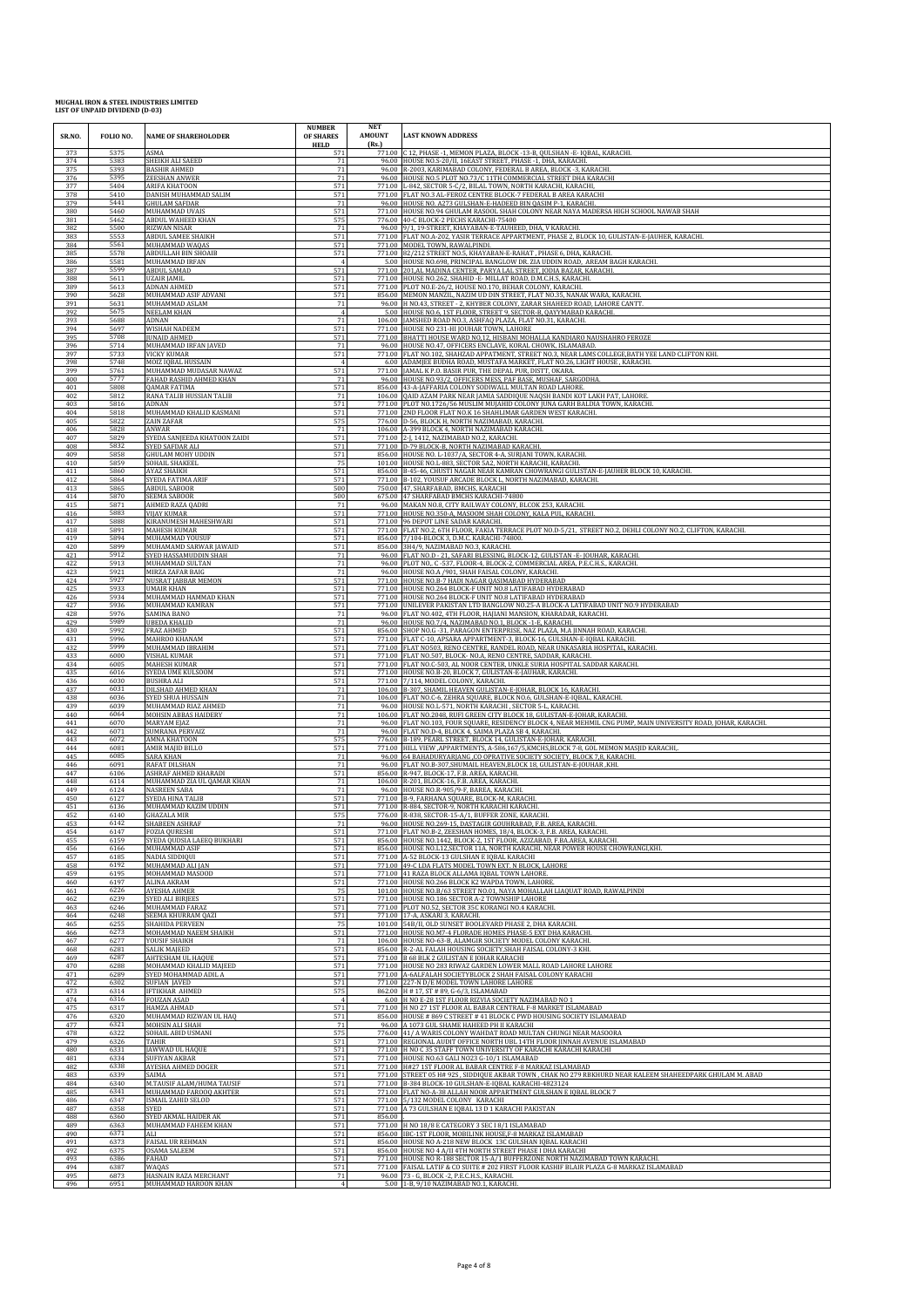| SR.NO.            | FOLIO NO.                | <b>NAME OF SHAREHOLODER</b>                      | <b>NUMBER</b><br>OF SHARES<br><b>HELD</b> | <b>NET</b><br><b>AMOUNT</b><br>(Rs.) | <b>LAST KNOWN ADDRESS</b>                                                                                                                                                       |
|-------------------|--------------------------|--------------------------------------------------|-------------------------------------------|--------------------------------------|---------------------------------------------------------------------------------------------------------------------------------------------------------------------------------|
| 497               | 6958                     | KHURRAM                                          | 571                                       | 771.00                               | HOUSE NO.1732/144 A. BALDIA TOWN NO.3. KARACHI                                                                                                                                  |
| 498               | 6978                     | FATIMA BANO                                      | 71                                        | 96.00                                | ROOM NO.27, 5TH FLOOR, SABN MANSION, NANADWADA, KARACHI.                                                                                                                        |
| 499               | 6990                     | AOIB                                             | $\overline{4}$                            | 5.00                                 | A-201 SAND VIEW HOMES FRERE TOWN, CLIFTON, KARACHI.                                                                                                                             |
| 500               | 7004                     | MOHAMMAD KAMRAN                                  | 571                                       | 771.00                               | C-5/4, IQBAL CENTER, EID GAH, M.A. JINNAH ROAD, KARACHI.                                                                                                                        |
| 501               | 7020                     | <b>GUL HUSSAIN</b>                               | 75                                        | 1,541.00                             | 101.00 POST OFFICE BANGUL DERO, TALUKA RATO DERO, DISTT. LARKANA                                                                                                                |
| 502               | 7076                     | ABDUL MAJEED BAWANI                              | 1142                                      |                                      | HOUSE NO.L-54, NEAR MASJID E SHUGA AZIZABAD, FEDERAL B AREA, KARACHI                                                                                                            |
| 503               | 7088                     | SHAKEEL AHMED                                    | 571                                       |                                      | 856.00 R-392, PAK KAUSAR TOWN, MALIR COLONY, KARACHI.                                                                                                                           |
| 504               | 7204                     | SYED YOUSUF HASHMI                               | 75                                        |                                      | 101.00 E-82 PAKISTAN RAILWAY EMPLOYEES CO-OP. HOUSING SOCIETY, GULSHAN E IQBAL, BLOCK 13-B, KARACHI.                                                                            |
| 505               | 7431                     | AHMED AZHAR SYED                                 | 71                                        | 106.00                               | HOUSE NO.B - 61, BLOCK -13, GULSHAN- E- IQBAL, KARACHI.                                                                                                                         |
| 506               | 7450                     | SANA                                             | 71                                        | 96.00                                | C-503 AL RAMZAN TERRACE GARDEN EAST, KARACHI.                                                                                                                                   |
| 507<br>508        | 7521<br>7556             | SHANAZ ZUBAIR<br>MUHAMMAD SHAHID MASOOD CHAUDHRY | 575                                       | 6.00                                 | PLOT NO.31, SYED GHAFFAR SHAHEED ROAD, ADAM G NAGAR, BLOCK-A, KARACHI.<br>1,006.00 ROOM NO.220, 2ND FLOOR, ALFALAH BUILDING, THE MALL, LAHORE.                                  |
| 509               | 7560                     | KARAN KUMAR                                      | 71                                        | 124.00                               | FLAT NO.B-109, SHAFIQUE PLAZA, NEAR GUL PLAZA, SADDAR, KARACHI                                                                                                                  |
| 510               | 7562                     | MIRZA OWAIS SAEED AHMED                          | 71                                        | 96.00                                | 51-A, PECHS, BLOCK-2, KARACHI.                                                                                                                                                  |
| 511               | 7585                     | <b>IFTIKHAR AHMED</b>                            | 71                                        | 106.00                               | FLAT NO.208/1, GULISTAN-E-JOUHAR, KARACHI.                                                                                                                                      |
| 512               | 7627                     | MUHAMMAD AKRAM SHAD                              |                                           | 6.00                                 | 68-B. POUNCH HOUSE COLONY, MULTAN ROAD, LAHORE                                                                                                                                  |
| 513               | 7631                     | OM PARKASH                                       | 71                                        | 96.00                                | 114.00 FLAT NO.517, BLOCK-C, PRINCE AVENUE, GARDEN WEST, KARACHI.                                                                                                               |
| 514               | 7636                     | FAROOQ AHMAD                                     | 71                                        |                                      | HOUSE NO.321, CIRCULAR ROAD, NEAR DHOBI GHAT RAHIM YAR KHAN                                                                                                                     |
| 515               | 7639                     | SYED ATIQ UR RAHMAN                              | 500                                       | 675.00                               | R-629, SECTOR 11-C/3, SIR SYED TOWN, NORTH KARACHI, KARACHI.                                                                                                                    |
| 516               | 7684                     | MUHAMMAD SHAHZAD                                 | 142                                       | 191.00                               | J T 4/45, MEMON MANZIL, MITHADAR, KARACHI.                                                                                                                                      |
| 517               | 7686                     | SHAMIMA SHAHID                                   | 71                                        | 106.00                               | HOUSE NO.E - 14, 3RD FLOOR, AL HAMRA PALACE, NORTH KARACHI, SECTOR - 14 - B, KARACHI                                                                                            |
| 518               | 7707                     | LAIQ AHMED JABBAR                                | 71                                        |                                      | 106.00 C - 2, GRACE CENTRE, DHA., PHASE - V, GIZRI, KARACHI.                                                                                                                    |
| 519               | 7723                     | MUHAMMAD SHAKEEI                                 | 71                                        | 96.00                                | ROOM NL521-522, 5TH FLOOR, KARACHI STOCK EXCHANGE. KARACHI.                                                                                                                     |
| 520               | 7726                     | SALMAN KHAN                                      | 71                                        | 96.00                                | 363/663, FATIMA JINNAH COLONY, JAMSHED ROAD NO.2, KARACHI,                                                                                                                      |
| 521               | 7748                     | NOMII MUHAMMAD QASIM                             | 71                                        | 106.00                               | HAT NO.28, STREET NO.7, AREA NAYABAD, FAROOQ MANSION. KARACHI                                                                                                                   |
| 522               | 7763                     | <b>FARAH NAZ</b>                                 | 1142                                      | 1,541.00                             | HOUSE NO.133, GARDEN TOWN, OKARA.                                                                                                                                               |
| 523               | 7767                     | MUHAMMAD ABID                                    | 75                                        | 112.00                               | 101.00 F-204, AL-REHMAN ARCADE, BANTVA GALI, LEA MARKET, KARACHI.                                                                                                               |
| 524               | 7781                     | MUHAMMAD IJAZ SHARIF                             | 75                                        |                                      | 259, WEST WOOD, THOKAR NIAZ BAIG, LAHORE.                                                                                                                                       |
| 525               | 7782                     | MUHAMMAD SADIQ                                   | 71                                        | 96.00                                | RAFIA MANZIL, FLAT NO.GK 2/36, MOHALLAH JAFFAR, KHARADAR, KARACHI.                                                                                                              |
| 526               | 7783                     | MUHAMMAD ZAFAR                                   | 71                                        | 96.00                                | HOUSE NO.3/8, AL-HAMRA CENTRE, RADIO PAKISTAN, KARACHI.                                                                                                                         |
| 527               | 7785                     | NADEEM AKHTAR SIDDIQUI                           | 71                                        | 96.00                                | C/O NAVEED AKHTAR HOUSE NO.7-D, STREET NO.1, BLOCK-2, GULSHAN E IQBAL, DISTT. RAHIM YAR KHAN                                                                                    |
| 528               | 7800                     | <b>SYED YOUSUF HASHMI</b>                        | 142                                       |                                      | 191.00 F-82, 1ST FLOOR, PAKISTAN RAILWAY EMPLOYEES CO-OPERATVIE SOCIETY, GULSHAN E IQBAL, BLOCK-13, KARACHI.                                                                    |
| 529               | 7808                     | SHEREEN                                          | $71\,$                                    | 96.00                                | HOUSE NO.R - 25, SECTOR -2 - VI, GULSHAN - E - IQBAL, MAYMAR, KARACHI.                                                                                                          |
| 530               | 7832                     | ASAD MANZOOR                                     | 71                                        | 106.00                               | HOUSE NO.11, BLOCK-1, DINN MARKET, NORTH NAZIMABAD, KARACHI                                                                                                                     |
| 531               | 7848                     | SHAHID MANZOOF                                   | $\mathbf{A}$                              | 5.00                                 | HOUSE NO.1205, BLOCK NO.07, MADAN SHAH NEAR REHMANIA MASJID, JHANG CITY.                                                                                                        |
| 532               | 7857                     | ABDUL SHAKOOR SHAIKH                             | 71                                        | 96.00                                | FLAT NO.5, BLOCK-30, DEFENCE GARDEN APPARTMENT, DHA, PHASE-1, KARACHI                                                                                                           |
| 533               | 7870                     | ADEEL AHMED KHAN                                 | $\mathbf{A}$                              |                                      | 6.00 1139, BLOCK-9, FB AREA, KARACHI.                                                                                                                                           |
| 534               | 7871                     | DILEEP KUMAR                                     | 71                                        |                                      | 114.00 FLAT NO.602-A , BLOCK-C , NAZ PLAZA , MAIN MA JINNAH ROAD, KARAACHI.                                                                                                     |
| 535               | 7878                     | SYED MAJID HUSSAIN ZAIDI                         | 571<br>571                                | 771.00                               | DOUBLE STOREY NO.22, SECTOR- 5/E, NORTH KARACHI, KARACHI                                                                                                                        |
| 536               | 7879                     | SYED SHAHID HUSSAIN ZAID                         |                                           | 771.00                               | HOUSE NO.R - 845, BUFFER ZONE, 15/A3, NORTH NAZIMABAD TOWN, KARACHI                                                                                                             |
| 537               | 7942                     | <b>IMRAN AQIF</b>                                | 500                                       | 750.00                               | 27-A, GRIFFEN SCHEME MUGHALPURA, LAHORE.                                                                                                                                        |
| 538               | 7951                     | <b>IRSHAD ALI</b>                                | 500                                       |                                      | 750.00 HOUSE NO.1, STREET NO.36, AREA 5/C, LANDHI NO.6, KARACHI.                                                                                                                |
| 539               | 8014                     | NISAR AHMED                                      | $71\,$                                    | 106.00                               | 96.00 B - 34, SECTOR- 11- C/1, NORTH KARACHI, KARACHI.                                                                                                                          |
| 540               | 8015                     | ARSHAD ALI                                       | 71                                        |                                      | HOUSE NO.2, SECTOR NO.36, AREA 5/C LANDHI NO.6, KARACHI.                                                                                                                        |
| 541               | 8057                     | SYED FEHAM ALI                                   | 71                                        | 106.00                               | B-130, RUPALI PESIDENCY, GULSHAN, BLOCK-19, KARACHI                                                                                                                             |
| 542               | 8066                     | NISAR AHMED                                      | 500                                       |                                      | 675.00 B - 34, SECTOR - 11 - C, /1, NORTH KARACHI, KARACHI.                                                                                                                     |
| 543               | 8095                     | ZIKRA SIDDIQUI                                   | 71                                        | 750.00                               | 96.00 R-560, BUFFERZONE, SECTOR 15-A/4, KARACHI.                                                                                                                                |
| 544               | 8133                     | MUHAMMAD FAROOQ                                  | 500                                       |                                      | JAMSHED ROAD, KARACHI.                                                                                                                                                          |
| 545               | 8205                     | SYED ATIF MAHMOOD                                | 571                                       | 771.00                               | 7-C, AL MAKA COLONY, COLLEGE ROAD, BUTT CHOWK, TOWNSHIP, LAHORE.                                                                                                                |
| 546               | 8225                     | FAHAD AHMED                                      | 71                                        | 96.00                                | HOUSE NO.B-172, BLOCK-2, GULISTAN-E-JOHAR, KARACHI.                                                                                                                             |
| 547               | 8230                     | SHUGUFTA SULTANA                                 | 3000                                      |                                      | 4,050.00 E-6, KEHKASHAN HOMES, GULZAR E HIJRI, KARACHI.                                                                                                                         |
| 548               | 8238                     | MUHAMMAD ARSHAD                                  | 571                                       |                                      | 856.00 305, BAGSARA TERRACE, 2-B, 2ND FLOOR, GARDEN WEST, KARACHI.                                                                                                              |
| 549               | 8239                     | MUHAMMAD FEROZ AKHTAR                            | 500                                       | 96.00                                | 750.00 FLAT NO.2, TOWER NO.1, SHAHEEN TOWER, NEAR M.A. JINNAH ROAD, KARACHI.                                                                                                    |
| 550               | 8256                     | SYED ATIQ UR REHMAN                              | 71                                        |                                      | HOUSE NO.R-627, SECTOR 11-C/3, SIR SYED TOWN, NORTH KARACHI, KARACHI.                                                                                                           |
| 551               | 9900003                  | STAY ORDER CASES B-1 (5% TAX)                    | 5945                                      | 95,122.00                            | FLAT #. 407,4TH FLOOR, LILLY APARTMENT, PLOT NO. 444/C,BLOCK-7/8, OPP. ZUBAIDA HOSPITAL,K.C.H.S, KARACHI                                                                        |
| 552               | 208012480                | <b>FARHAN ARIF</b>                               | 71                                        | 114.00                               |                                                                                                                                                                                 |
| 553<br>554        | 208020632<br>208021945   | MUHAMMAD SALEEM<br>ADNAN                         | 2                                         |                                      | 2.00 SHOP NO.22, RUBY CENTRE, BOULTON MARKET KARACHI<br>3.00 FLAT NO 101, PLOT NO 329, SIDRA APPARTMENT, GARDEN EAST, BRITTO ROAD, KARACHI                                      |
| 555               | 208026233                | <b>ATTAULLAH RAEES</b>                           |                                           | 2.00                                 | 8,USMAN CHAMBER, WEAVER LANE, KARACHI                                                                                                                                           |
| 556               | 208027165                | SABEEN IRFAN                                     |                                           | 2.00                                 | 401, HEAVEN PRIDE, BLOCK-D, FATIMA JINNAH COLONY, JAMSHED ROAD#2, KARACHI                                                                                                       |
| 557<br>558        | 208031522<br>307047419   | MUHAMMAD YOUNUS<br>SAIRA NASIM                   | 571                                       | 5.00                                 | 401, HEAVEN PRIDE, BLOCK-D, FATIMA JINNAH COLONY, JAMSHED ROAD # 02, KARACHI<br>957.00 HOUSE # 76-B, BLOCK C, ARCHITECT HOUSING SOCIETY, NEAR SHAUKAT KHANUM HOSPITAL, LAHORE   |
| 559               | 307060271                | MUHAMMAD AYUB                                    | 575                                       | 114.00                               | 862.00 HOUSE # A-552, BLOCK-L, NORTH NAZIMABAD, KARACHI                                                                                                                         |
| 560               | 307081657                | MUMTAZ ALI                                       | 7 <sup>2</sup>                            |                                      | RAZZAQ STREET, AHATA MOOL CHAND, KATCHI ABADI, ICHHRA, LAHORE                                                                                                                   |
| 561               | 307093868                | SYED NOUSHAD UR REHMAN                           | 142                                       | 237.00                               | SUITE #414,4TH FLOOR, FRERE BUSINESS CENTRE, FRERE ROAD, SADDAR, KARACHI                                                                                                        |
| 562               | 307094056                | MUHAMMAD IBRAR                                   | 1750                                      | 3.062.00                             | HOUSE # 57, STREET # 6, NEAR LIAQAT GENERRAL STORE, NABIPURA, ARAIYAN BAGHBAN PURA LAHORE                                                                                       |
| 563               | 307095699                | <b>AAMIR SHAHBAZ</b>                             | 1000                                      | 1.750.00                             | OFFICE #406 & 407, 4TH FLOOR, AL HAFEEZ SHOPING MALL, LAHORE                                                                                                                    |
| 564               | 307107668                | ZAHEER ABBAS                                     | 584                                       | 936.00                               | HOUSE # G-300, AREA G KORANGI # 5 1/2, KORANGI TOWN, NEAR UC-5- OFFICE, KARACHI                                                                                                 |
| 565               | 364012433                | <b>ABDUL KARIM NAYANI</b>                        | 1000                                      | 1.750.00                             | APARTMENT # P-14, GOLDEN HEIGHTS, HILAL ROAD, SECTOR # F-11/1, ISLAMABAD                                                                                                        |
| 566               | 364088920                | MUHAMMAD ALI AHMED                               | 2285                                      | 3,999.00                             | C/O EFU LIFE ASSURANCE LTD, 37-K, BLOCK-6, PECHS, KARACHI                                                                                                                       |
| 567               | 364113652                | ZAHEER ALAM                                      | 500                                       |                                      | 750.00 FLAT # A-606, 6TH FLOOR, RUBY BEACH PRIDE, BLOCK-1, CLIFTON, KARACHI                                                                                                     |
| 568               | 364142784                | MUHAMMAD AZHAR HAKEEM                            | 630                                       |                                      | 1,008.00 201-A, BLOCK NO. 15, GULISTAN-E-JOHAR, KARACHI                                                                                                                         |
| 569               | 364173565                | SYED MUHAMMAD HAMZA ZAIDI                        | 165                                       | 536.00                               | 264.00 C-37, BLOCK #10, FEDERAL ""B"" AREA, KARACHI                                                                                                                             |
| 570               | 364184968                | MUHAMMAD AZHAR HAKEEM                            | 335                                       |                                      | 201-A, BLOCK #15, GULISTAN-E-JAUHAR, KARACHI                                                                                                                                    |
| 571               | 364186351                | ARSHAD S. KHAN                                   | 1000                                      | 1,600.00                             | HOUSE # 504, STREET # 34, ASKARI # 11, SECTOR-B, BADIAN ROAD, LAHORE                                                                                                            |
| 572               | 364189439                | MUHAMMAD UMER FAROOQ                             | 500                                       | 800.00                               | HOUSE # 287-B, CAPRI STREET, MOHALLA. JALILABAD, MULTAN                                                                                                                         |
| 573               | 364210730                | <b>HINA FAZAL</b>                                | 1000                                      |                                      | 1,350.00 HOUSE # R-14, MOOSA RESIDENCY, BLOCK # 15, GULISTAN-E-JOHAR, KARACHI                                                                                                   |
| 574               | 539016317                | MOHAMMAD KAMLEEN                                 | 575                                       |                                      | 1,006.00 C/O CHAWLA ELECTRIC CO. OPP. ARAMBAGH, FRERE ROAD KARACHI                                                                                                              |
| 575<br>576        | 539017877<br>620027420   | <b>FARRUKH AHMED KHAN</b><br>MUHAMMAD IQBAL      | 100                                       |                                      | 135.00 FLAT NO.103, KEHKASHAN APARTMENT, SB-15, BLOCK - K, NORTH NAZIMABAD, KARACHI<br>11.00 FLAT NO.502, PLOT NO.45/3, BLOCK-7/8, OVERSEAS SOCIETY, AMEER KHUSRO ROAD, KARACHI |
| 577               | 620042742                | SYED ALI ZAHEER NAQVI                            | 1000                                      |                                      | 1,350.00 ASIF PALACE, FLAT NO.2, BLOCK-13, GULBERG, F.B. AREA, KARACHI                                                                                                          |
| 578               | 620047048                | RAJA SYED RAZA ALI                               | 75                                        |                                      | 101.00 R-533, BLOCK-18, F.B. AREA, KARACHI                                                                                                                                      |
| 579<br>580        | 620053467<br>935016764   | NIAZ AHMED SHAIKH<br><b>MEHMOOD</b>              | 1000                                      | 2.00                                 | 1,750.00 FLAT NO.A-2, MEMON PLAZA, JAMBOO STREET, GARDEN WEST, KARACHI<br>C/O ELIXIR SECURITIES PAKISTAN PVT LTD, 8TH FLOOR, DAWOOD CENTRE, M.T. KHAN ROAD, KARACHI             |
| 581               | 935021798                | MUHAMMAD JUNAID TARIQ                            | 1000                                      | 1.750.00                             | 10/4, RAMPA SKY LINES, SHAHRE-E-FAISAL, KARACHI                                                                                                                                 |
| 582               | 935024495                | MUHAMMAD NAWAZ KHAN                              | 571                                       | 999.00                               | DMS DEPARTMENT, BANK ALFALAH LTD, 8TH FLOOR CAPITAL PLAZA, II CHUNDRIGARH ROAD KARACHI                                                                                          |
| 583               | 935025773                | MUHAMMAD ATHAR KAZI                              | 4000                                      | 6.000.00                             | HOUSE -C-6, BATHISLAND, CLIFTON, BLOCK-7 KARACHI                                                                                                                                |
| 584               | 935035756                | SOMIA MUHAMMAD SAOIB                             | 500                                       |                                      | 676.00 W/O 2/47, MASHA ALLAH SQUARE, 202 2ND FLOOR, NANAKWARA CHAND BIBI ROAD, KARACHI                                                                                          |
| 585               | 1339021170               | <b>NASEEM AKHTAR</b>                             | 500                                       | 800.00                               | HOUSE NO.151, BLOCK-G, VALANCIA SOCIETY, LAHORE. LAHORE                                                                                                                         |
| 586               | 1339021261               | ZAFAR HAYAT                                      | 1000                                      | 1,600.00                             | E-15,2ND FLOOR, NORTH VIEW APPT., SECTOR-7D-1, NORTH KARACHI, KARACHI. KARACHI                                                                                                  |
| 587               | 1339023176               | MUHAMMAD ZEESHAN SIDDIQUE                        | 100                                       | 160.00                               | HOUSE NO.151, BLOCK-G, VALANCIA SOCIETY, LAHORE. LAHORE                                                                                                                         |
| 588               | 1339024190               | MUHAMMAD ZAHEER SHARIF                           | $\overline{4}$                            |                                      | 6.00 R-672/14, FEDERAL B AREA, GULBERG TOWN, KARACHI. KARACHI                                                                                                                   |
| 589               | 1552065824               | RAB NAWAZ (RWP)                                  | 1000                                      | 1,350.00                             | C/O DR ZAHID MEDICOSE MOHALA DAR ISLAM KAMAL ABAD III RAWALPINDI                                                                                                                |
| 590               | 1552082357               | MUHAMMAD SHOAIB                                  | 1150                                      | 1,840.00                             | FIRST FLOOR, PLOT # 5-E, JAMI COMMERCIAL STREET, 4-A, PHASE 7, D.H.A., KARACHI                                                                                                  |
| 591               | 1651022922               | <b>IMRAN KHAN</b>                                | 571                                       | 771.00                               | ROOM #415,4TH FLOOR, COTTON EXCHANGE BUILDING I.I.CHUNDRIGAR ROAD KARACHI                                                                                                       |
| 592               | 1669006494               | MUHAMMAD HAYAT                                   | 10                                        | 14.00                                | P.C.H.S. 189 C LAHORE                                                                                                                                                           |
| 593               | 1669014290<br>1826023218 | <b>KASHIF IAVED</b><br>MUHAMMAD IMRAN            | 131                                       |                                      | 177.00 HOUSE#48-L VIEW SCHEME CANT LAHORE<br>114.00 APT # M-1, MEZANINE FLOOR, BLOCK #3 PLOT #285, SHARFABAD HEIGHTS B.M.C.H.S. KARACHI                                         |
| 594<br>595<br>596 | 1826084129<br>1826084368 | <b>UZAIR AHMED KHAN</b><br>MUHAMMAD SOHAIL       | 71<br>571<br>500                          | 914.00<br>750.00                     | HOUSE# B-116/1, BLOCK# 6 GULSHAN-E-IQBAL KARACHI<br>FLAT# 107, MUHAMMADI PRIDE, PLOT# R-B-5/17, ARAMBAGH QUARTERS CAMBEL ROAD, KARACHI                                          |
| 597               | 1826088682               | JAHANZEB ASHRAF                                  | 571                                       | 771.00                               | BLOCK-B, SIND CLUB COMPOUND, ABDULLAH HAROON ROAD KARACHI                                                                                                                       |
| 598               | 1826091959               | SANDEEP KUMAR ALIAS PARAS PERKASH /              | 100                                       |                                      | 165.00 NEW MODERN CLOTH HOUSE, SHAHI BAZAR, KASHMOR                                                                                                                             |
| 599               | 1826094342               | MUHAMMAD ARIF VOHRA                              | 500                                       | 875.00                               | FLAT# 29-A,2ND FLOOR,13B,PLOT FL-4, KHAYABAN-E-IRUM, GULSHAN-E-IQBAL, KARACHI                                                                                                   |
| 600               | 1826097097               | FARRUKH MAHTAB AHMED                             |                                           | 862.00                               | MUHALLAH USMAN TOWN, RAILWAY ROAD, ALI PUR CHATTA GUJRANWALA                                                                                                                    |
| 601<br>602        | 1826097360               | AAMIR RAMZAN                                     | 575<br>2000<br>500                        | 3,000.00<br>875.00                   | HOUSE# 806/17C, STREET# 9-A, MUSLIM TOWN, MASOOM SHAH ROAD, MULTAN<br>B-4/4, A-ONE CENTRE, P.I.B COLONY, KARACHI                                                                |
| 603               | 2113001094<br>3038027551 | ZIA HABIB<br>MUSTAFA SUBHANI                     | 300                                       | 525.00                               | 303-J, VALINCIA SOCIETY P.E.C.H.S LAHORE                                                                                                                                        |
| 604               | 3038033989               | MUHAMMAD ZEESHAN MEMON                           | 575                                       | 1,006.00                             | H.NO. B-123, BABAR KI BAZAR THALLA, SUKKUR SUKKUR                                                                                                                               |
| 605               | 3038034177               | MUHAMMAD FAHMIL                                  | 575                                       | 942.00                               | HOUSE NO. B-1657 MIANI ROAD SUKKUR                                                                                                                                              |
| 606               | 3038041032               | MUHAMMAD YAQOOB                                  | 1000                                      | 1,600.00                             | 393/3 KUTIYANA MOHALLA KARIMABAD KARACHI                                                                                                                                        |
| 607               | 3038041800               | AFNAN FARRUKH                                    | 1000                                      | 1,500.00                             | 71/2,17TH LANE DEFENCE PAHSE 7, BETWEEN KHY-HILAL AND KHY-BADAR, KARACHI                                                                                                        |
| 608               | 3038044390               | MUHAMMAD JAVED                                   | 45                                        | 771.00                               | 61.00 MOHALLAH KHIDMATGARAN DERA ISMAIL KHAN KPK PAKISTAN DERA ISMAIL KHAN                                                                                                      |
| 609               | 3228035296               | <b>AKHTAR EHSAN QURESHI</b>                      | 571                                       |                                      | HOUSE #420, BLOCK - R - 1, JOHAR TOWN, LAHORE                                                                                                                                   |
| 610               | 3228042326               | MUHAMMAD AKRAM SHAD                              | 10                                        | 14.00                                | 68 - B, POONCH HOUSE COLONY, MULTAN ROAD, LAHORE                                                                                                                                |
| 611               | 3228046533               | TARIQ KHURSHID                                   |                                           | 2.00                                 | RANA GENERAL STORE, 13 - KHYBAR BLOCK, ALLAMA IQBAL TOWN, LAHORE                                                                                                                |
| 612               | 3228047234               | NAVEED EHSAN SHEIKH                              | 500                                       | 2.00                                 | QADIR MANZAL, 71 - UMAR DIN ROAD, WASSAN PUR, LAHORE                                                                                                                            |
| 613               | 3244000934               | SHAHID A.ZIA (SZ)                                |                                           | 800.00                               | 16-EMPRESS ROAD, LAHORE                                                                                                                                                         |
| 614               | 3244027416               | RASHID ALI ANJUM(RAA)                            | - 6                                       | 3,500.00                             | 8.00 HOUSE NO.231, GULSHAN BLOCK, ALLAM IQBAL TOWN, LAHORE                                                                                                                      |
| 615               | 3244059377               | NADEEM AHMAD BUTT (02NAB)                        | 2000                                      |                                      | HOUSE NO.435/B-1, STREET NO.9, MOHALLA: TULIANWALA, SAHIWAL                                                                                                                     |
| 616               | 3244089473               | TARIO MASOOD MAKHDUMI                            | 3000                                      | 13.00                                | HOUSE NO.32-A/L, BLOCK-L, GULBERG-III, LAHORE                                                                                                                                   |
| 617               | 3244095850               | TAHA AHMED RANA                                  |                                           | 4,050.00                             | 41-C, CANAL VIEW HOUSING SOCIETY, LAHORE                                                                                                                                        |
| 618               | 3244098904               | <b>BASHARAT ALI</b>                              | 2000                                      |                                      | 2,700.00 HOUSE NO.202-EE, STREET NO.5, PHASE-4, DHA, LAHORE                                                                                                                     |
| 619               | 3244100668               | RASHID MEHMOOD                                   | 1000                                      |                                      | 1,350.00 BEHIND DRASS MOLVI MAQBOOL AHMAD, RAILWAY COLONY RAIWIND, LAHORE                                                                                                       |
| 620               | 3277000422               | SHAHNAZ PERVEEN                                  | 571                                       |                                      | 914.00 230, NAIABADI SECTOR 4/D, MEMON COLONY NEW SAEEDABAD , BALDIA TOWN KARACHI                                                                                               |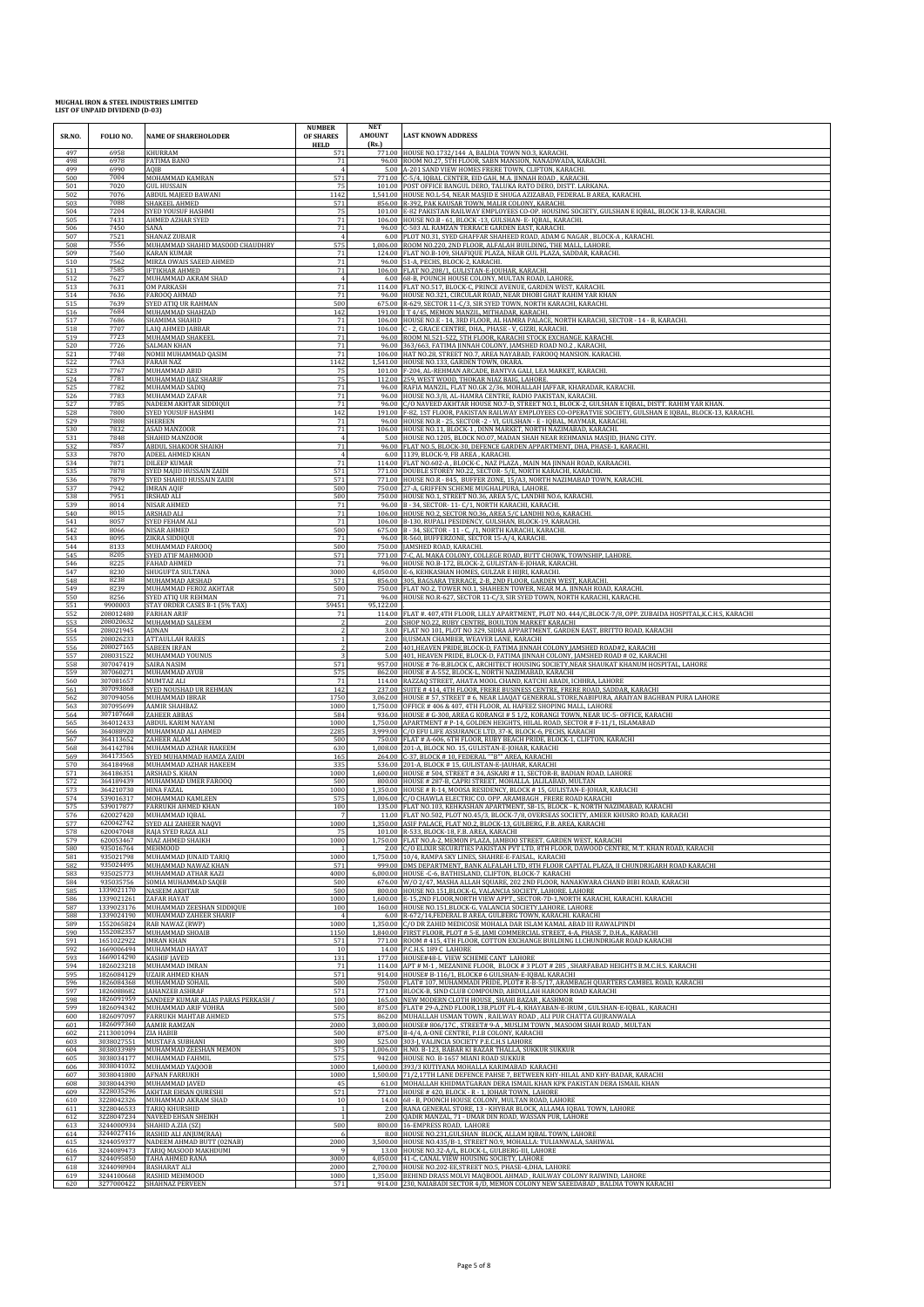| SR.NO.     | FOLIO NO.                            | <b>NAME OF SHAREHOLODER</b>                                                 | <b>NUMBER</b><br>OF SHARES<br><b>HELD</b> | NET<br><b>AMOUNT</b><br>(Rs.) | <b>LAST KNOWN ADDRESS</b>                                                                                                                                                                    |
|------------|--------------------------------------|-----------------------------------------------------------------------------|-------------------------------------------|-------------------------------|----------------------------------------------------------------------------------------------------------------------------------------------------------------------------------------------|
| 621<br>622 | 3277003499<br>3277024789             | <b>AKHTAR HUSSAIN</b><br>SHABBIR HUSSAIN LAKHANI                            |                                           |                               | 2.00 520/2, SOOFI VILLAZ F.B. AREA KARACHI<br>126.00 OHAD RESIDENCY, FLAT NO.103, 1ST FLOOR, PLOT NO.324, BRITTO ROAD GARDEN EAST, KARACHI                                                   |
| 623<br>624 | 3277035482<br>3277039228             | ANWAR ALI KHAWAJA<br><b>UZMA NISHAT</b>                                     | 1150<br>1500                              | 1.840.00<br>2,512.00          | 399/6A, INNARA HOMES BABAR STREET, GARDEN EAST KARACHI<br>FLAT NO.E-8, NIGHAT SQUARE FEDERAL B.AREA, BLOCK-7 KARACHI                                                                         |
| 625        | 3277040678                           | <b>ABDUL KHALID</b>                                                         | 571                                       | 770.00                        | HOUSE NO. 144/3, AMINA PALACE BANTVA TOWN, KARIMABAD KARACHI                                                                                                                                 |
| 626<br>627 | 3277047459<br>3277047855             | ABDUL WAHID DURVESH<br>MUHAMMAD JAWED                                       | 71<br>471                                 |                               | 124.00 A-506, VALI HEIGHTS, JM1-131, BHURGARI ROAD, PARSI COLONY, KARACHI<br>824.00 AISHA GARDEN, A-12, 3RD FLOOR, BRITTO ROAD GARDEN EAST, KARACHI                                          |
| 628<br>629 | 3277050265<br>3277050746             | <b>JAMAL</b><br>SHAMS UDDIN QADRI                                           | 571<br>575                                | 1,006.00                      | 914.00 HOUSE # L-776, SECTOR -5/D, MAMARABAD SARJANI TOWN KARACHI<br>C-4, BLOCK 1 NORTH NAZIMABAD KARACHI-74700                                                                              |
| 630<br>631 | 3277051734<br>3277055797             | <b>ABDUL RAZZAK</b><br><b>BILQUIS</b>                                       | 571<br>571                                | 770.00<br>770.00              | 3RD FLOOR, FLAT NO. 302, BLOCK-A MISBAH HEIGHT, PICTURE ROAD MOOSA LANE LYARI KARACHI<br>GULSHAN-E-HUNAIN, FLAT NO. 4 PLOT NO. 20/21, BLOCK 3, MOAUMABAD OFF. KHALID BIN WAL D ROAD, KARACHI |
| 632<br>633 | 3277060207<br>3277067592             | <b>KIBRIA HASAN</b><br>SYED AIJAZ AHMED                                     | 575<br>71                                 | 96.00                         | 1,006.00 G-40/10 MALIR EXTENSION KHOKRAPAR KARACHI<br>FLAT NO.14, FAROOQ TERRACE, N.J.MODI ST. NEAR JANG PRESS, I.I CHUNDRIGAR ROAD KARACHI                                                  |
| 634<br>635 | 3277068307<br>3277075486             | ABDUL QADIR MOOSANI<br>FAISAL                                               | 571                                       | 856.00<br>6.00                | SHOP # 4, INSIDE COCHINWALA MARKET, NEAR BANK AL-FALAH CLOTH MARKET BRANCH, NEW NEHAM ROAD, KARACHI<br>FLATE NO-306 MISHBA GARDEN JAMISHED ROAD NO.3 FATIMA JINNAH COLONY KARACHI            |
| 636<br>637 | 3277077766<br>3277085297             | AQEEL<br>MUHAMMAD ARSALAN KHAN                                              | 571                                       |                               | 999.00 FLAT # A-5, NOOR MEHAL COLONY RUBI STREET, GARDEN WEST, KARACHI<br>2.00 HOUSE NO.Y-379, KORANGI # 2 1/2, KARACHI                                                                      |
| 638<br>639 | 3277086011<br>3277088751             | <b>ADILILYAS</b><br><b>SHEWA RAM</b>                                        | 571<br>1000                               | 1.637.00                      | 914.00 PLOT# 699, IMRAN ARCADE, FLAT NO.D2, FATIMA JINNAH COLONY, JAMSHED ROAD#3, KARACHI<br>SHAHJAN LUXURY APPT, FLAT NO B.5 4TH FLOOR, PLOT NO:379-2 BUSINESS RECORDER R KARACHI           |
| 640        | 3277089375<br>3277089988             | <b>AZIZ AHMED</b>                                                           | 571                                       | 771.00<br>6.00                | HOUSE NO.124,STREET#1, MADINA COLONY,PAKISTAN QUATER GARDEN KARACHI<br>SEND VIEW HOME, FLOOR 8TH, NO-09, FLAT# 804-A CLIFTON CANTT, KARACHI                                                  |
| 641<br>642 | 3277091989                           | KHURRAM AHMED<br><b>SAIMA NOREEN</b>                                        | 575                                       | 921.00                        | B-124, SULTANABAD, MOULVI TAMEEZUDDIN KHAN ROAD, KARACH                                                                                                                                      |
| 643<br>644 | 3277094916<br>3350053609             | MUHAMMAD SOHAIL<br>MUHAMMAD JAHANGIR SATTI                                  | 571<br>71                                 | 970.00<br>96.00               | FLAT# 903, AL-ARZ ARCADE, BLOCK-3, K.M.C.H.S, SHARAFBAD, KARACHI<br>OFFICE OF DGADS, KASHMIR ROAD, RAWALPINDI                                                                                |
| 645<br>646 | 3350099107<br>3350102828             | <b>ABDUL GHANI</b><br>MUHAMMAD ARSHED GUL DURRANI                           | 1000<br>3000                              | 1.750.00                      | MOHALLAH ASIFABAD NEAR HOUSE OF KHYZAR HAYAT KHAN HARIPUR<br>4,500.00 45 B12 ZAHID ROAD CHAKLALA GAR RAWALPINDI                                                                              |
| 647<br>648 | 3350109526<br>3350112678             | <b>WALEED YOUNUS</b><br>MUHAMMAD IQBAL ZAFAR                                | 571<br>500                                |                               | 856.00 HOUSE NO. D-360 OPPOSITE AL FURQAN LADIES PARK SATELLITE TOWN RAWALPIND<br>750.00 HOUSE NO. CB-207, MADNI STREET, SHALLEY VALLEY, RANGE ROAD, RAWALPINDI                              |
| 649<br>650 | 3350118154<br>3350122859             | SYED MUHAMMAD MOHSIN YOUSAF<br><b>OBAID UR REHMAN</b>                       | 500<br>500                                | 713.00<br>675.00              | HOUSE NO. 562, BLOCK B PEOPLES COLONY NO. 1 FAISALABAD<br>HOUSE NO. 32 STREET NO.3 G-6/2 ISLAMABAD                                                                                           |
| 651<br>652 | 3350124111<br>3459008999             | <b>NASIR MEHMOOD</b><br><b>GHAZANFAR ALI</b>                                | 2500<br>1500                              | 2,250.00                      | 3,375.00 POST OFFICE JADA, MOHALLAH MAKHDOOM ABAD, TEHSIL & DISTT JHELUM<br>ASKARI BANK LIMITED 3RD FLOOR, AWT PLAZA, SADDAR, RAWALPINDI                                                     |
| 653<br>654 | 3525081392<br>3939024872             | SHAHNAZ AKHTAR<br><b>ALI KHAN</b>                                           | 10                                        |                               | 16.00 HOUSE #19, STREET #6, GARHI SHAHU OPPOSITE CITY DISTRICT SCHOOL LAHORE<br>2.00 PARKHODHERI TEHSIL & DISTT TAKHT BHAI. MARDAN                                                           |
| 655<br>656 | 3939029996                           | SYED MUHAMMAD MAHMOOD ALAM                                                  | 150<br>1571                               | 240.00                        | HOUSE NO.A-12 BLOCK 13-D/1 GULSHAN-E- IQBAL. KARACH<br>2,692.00 A-12 BLOCK 13-D/1 GULSHAN-E-IQBAL KARACHI                                                                                    |
| 657        | 3939030200                           | 3939030010 KASHIF MAJEED<br>SHIEKH OBAID TARIQ                              | 4000                                      |                               | 7,000.00 16-MONTGOMERY ROAD, CITY CAR CENTER LAHORE                                                                                                                                          |
| 658<br>659 | 3939036801                           | 3939035910 SHEIKH ABDUL MAJEED<br>RIZVANA IKRAM                             | 71<br>1000                                |                               | 114.00 A-12, BLOCK 13-D/1, GULSHAN-E-IQBAL KARACHI<br>1,350.00 HOUSE NO.223, ""D"" PHASE -8 D.H.A. LAHORE                                                                                    |
| 660<br>661 | 3939037338 ALI AHMED                 | 4002005955 HAJI SALIM LAKHANI                                               | 500<br>571                                |                               | 874.00 43-A TECH SOCIETY LAHORE<br>914.00 27/7, COCHINWALA MARKET, LAXMIDAS STREET, KARACHI                                                                                                  |
| 662<br>663 | 4002010062                           | MUMTAZ ALI BHUTTO<br>4002018545 MUSHTAQ AHMED                               | 571                                       | 3.00                          | FLAT NO.D-201, RAO ZEBAISH, BLOCK-13, GULISTAN-E-JOHAR, KARACHI<br>770.00 FLAT NO.A-B/10, NEW DHORAJI COLONY, KARACHI                                                                        |
| 664<br>665 | 4002028825<br>4002037495             | ZEESHAN AHMED<br>FAHIM                                                      | 500<br>571                                |                               | 800.00 HOUSE NO.N-2932, BLOCK-2, SECTOR 14-A, METROVILLE-III, KARACHI<br>977.00 HOUSE NO.103,STREET#10,GENERAL SOCIETY, NATIONAL STADIUM COLONY,NEAR NAT.STADIUM GULSHAN-E-IQBAL KARACHI     |
| 666<br>667 | 4002037941<br>4010026505             | ABDUL RAHIM IQBAL CHARA<br>SYED MOHAMMAD MINHA                              | 2571<br>500                               |                               | 4,114.00 A-130,BLOCK-C, GULSHAN-E-JAMAL, KARACHI<br>800.00 G27/8 MALIR EXT COLONY KHOKRAPAR KARACHI                                                                                          |
| 668        | 4010026513<br>4085062644             | SYED MOHAMMAD FARRUKH                                                       | 71                                        |                               | 117.00 G-27/8 MALIR EXTENSION COLONY KHOKHARAPAR KARACHI                                                                                                                                     |
| 669<br>670 | 4085068088                           | SHAH ALAM<br><b>SAAD AHMED</b>                                              | 250<br>1071                               |                               | 419.00 HOUSE NO. 103 MOHALLA MOHAMMAD ABAD FEROZ COLONY ORANGI TOWN SECTOR 11-1/2 KARACHI<br>1,714.00 FLAT # F-29 HASSAN LOGDE BLOCK 7 FEDERAL B AREA KARACHI                                |
| 671<br>672 | 4085088003                           | 4085075976 MUHAMMAD SHAMOON MANAI<br>MUHAMMAD FARAZ                         | 900<br>500                                |                               | 1,440.00 SHAMA PLAZA BLOCK B-3 3RD FLOOR FLAT # 303 KARACHI<br>800.00 FLAT 34 4TH FLOOR MADINA APPARTMENT GHULAM HUSSAIN QASIM ROAD GARDEN WEST KARACHI                                      |
| 673<br>674 | 4093016342                           | 4093015724 MUHAMMAD YAQOOB<br>NASIR ALI                                     | 100<br>5000                               | 8,750.00                      | 135.00 HOUSE # 05, UMER FAROOQ STREET RANA TOWN P/O AWAN TOWN LAHORE<br>CHAK # 157, NB - SHAHNIKDAR TEHSIL SILANWALI DISTT SARGODHA                                                          |
| 675<br>676 | 4150018183<br>4184066585 SHAFQAT ALI | SYED HASSAN RAZA ZAIDI                                                      | 71<br>575                                 |                               | 96.00 FLAT NO.1, PLOT NO.2, LANE-2, SEHER COMMERCIAL, D.H.A. PHASE-7, KARACHI<br>920.00 B1/51A, 4TH FLOOR, STREET # 2, PUNJAB COLONY, CLIFTON, KARACHI                                       |
| 677<br>678 | 4184074597                           | <b>BEHROZ JAMAL</b><br>4184078515 MUHAMMAD ABDULLAH SHAHID                  | 2000<br>500                               |                               | 3,200.00 HOUSE # A-17, C-1, AREA LIAQUATABAD, KARACHI<br>875.00 H # B-34, MUHALLAH G.O-R2, MOZANG CHUNGI LAHORE                                                                              |
| 679<br>680 | 4184080719                           | RAHEEL AHMED<br>4184084919 ASPY M. TROMBAYWALLA                             | 200<br>571                                | 320.00<br>914.00              | ZOHRA APPARTMENT, FLAT NO. B-13, PLOT E-2, SECTOR 22-38A, SCHEME 33, NEAR MOSMIAT STOP, KARACHI<br>54-A, BL-K, CYRUS MINWALLA COLONY, PARSI GATE, MAHMOODABAD, KARACHI                       |
| 681<br>682 |                                      | 4184090056  QURRATULAIN SWALEH<br>4184096442 MUHAMMAD ANWAR SHAHZAD QURESHI | 571<br>1000                               |                               | 913.00 R-447, BLOCK-19, F.B.AREA, GULBERG TOWN, KARACHI<br>1,600.00 K-41, FIRDOUS COLONY, NAZIMABAD, KARACHI                                                                                 |
| 683        | 4184107264                           | 4184105003 OMERA SALEEM                                                     | 500<br>75                                 |                               | 675.00 501-A, CENTRAL RESIDENCY APARTMENT, C-20 CECHS GULSHAN-E-IQBAL 10-A, KARACHI<br>106.00 HOUSE # A-48, BLOCK-18, FEDERAL ""B"" AREA KARACHI                                             |
| 684<br>685 | 4218001306                           | SAJID RASOOL<br>MR. RIAZ AHMED VOHRA                                        | 571                                       |                               | 914.00 FLAT NO:D/10, 3RD FLOOR, BLESSING PLAZA, BLOCK-K, NORTH KARACHI                                                                                                                       |
| 686<br>687 | 4234005016 IRSHAD ALI<br>4234010255  | MUHAMMAD IMRAN KHAN                                                         | 571<br>2000                               |                               | 999.00 HOUSE NO. 1, , AREA 5-C, LANDHI NO.6, KARACHI. KARACHI<br>3,200.00 HOUSE NO.G-29, IMRAN HOUSE, IJAZ COLONY, NISHTER ROAD, LASBELLA, KARACHI                                           |
| 688<br>689 | 4234020254<br>4234020536             | MUHAMMAD IQBAL KHAN<br>MUHAMMAD IQBALUDDIN                                  | 571<br>75                                 |                               | 914.00 HOUSE NO#N-996/A, BLOCK#01, METROVIL-III, GULZAR-E-HIJRI, GULSHAN TOWN KARACHI. KARACHI<br>120.00 L-1242, SECTOR - 11- E, MUSLIM TOWN, NORTH KARACHI KARACHI                          |
| 690<br>691 | 4283025365                           | ZUBAIDA KHATOON<br>4317002872 MRS.NAEEMA SOHAII                             | 500<br>71                                 | 800.00                        | HOUSE NO. 37-A, TARIQ BLOCK NEW GARDEN TOWN LAHORE<br>114.00 FLAT NO.C-405,5TH FLOOR,BLOCK C-7, SAWANA CITY NEAR RABIA LAWN, GULSHAN 13-D/3, KARACHI                                         |
| 692<br>693 | 4317009349<br>4317010057             | SHAKIL AKHTAR<br><b>IQBAL ADAMJEE</b>                                       | 500<br>47000                              | 819.00                        | FLAT NO.A-26, MADINA COMFORTS, BLOCK-16, GULISTAN-E-JOUHAR, KARACHI<br>82,250.00 3RD FLOOR, ADAMJEE HOUSE, I.I CHUNDRIGAR ROAD, KARACHI                                                      |
| 694<br>695 | 4341025680<br>4366005920             | ZAHID AHMED KHAN<br>GHULAM RASOOL (3024)                                    | 500                                       |                               | 712.00 C-1 / B, NAURUS CHOWRANGI, S.I.T.E, KARACHI. KARACHI<br>2.00 FLAT # 410 DATA CENTRE BLOCK C, BHIMPURA KARACHI. KARACHI                                                                |
| 696<br>697 |                                      | 4374004427 NOMAN HAROON<br>4374010440 ASIF ZAHEER HASHMI                    | 500<br>571                                |                               | 800.00 HOUSE NO.B-451, PAKISTAN POST OFFICE HOUSING SOCIETY, BLOCK-13-A, SCHEME-33, GULZAR-E-HIJRI KARACHI<br>914.00 FLAT NO.03, ALIZA ARCADE, BLOCK-13-D-1, GULSHAN-E-IQBAL, KARACHI        |
| 698<br>699 |                                      | 4432016423 MOHAMMAD UMER<br>4440011324 SAIF UR REHMAN                       | 571<br>571                                |                               | 914.00 FLAT.NO.315 STREET NO.7 NADEEM MENSION 3RD FLOOR MOOSA LANE LIYARI KARACHI<br>799.00 FLAT NO:E-16/1, MOHALLA AWARI-1 M-T-KHAN ROAD KARACHI                                            |
| 700        | 4457043037                           | 4457000847 JAHANGIR AHMED<br>$($ JAD $/5)$<br>KHURRAM AKHTAR (STT)          | 71                                        |                               | 124.00 FLAT# D-402, AL-HABIB APPARTMENT, BLOCK # 8, CLIFTON, KARACHI                                                                                                                         |
| 701<br>702 | 4457050537                           | MUHAMMAD FAISAL ESSANI                                                      | 57<br>2000                                |                               | 914.00 117 MARINA ELEVATION BLOCK 2 CLIFTON KARACHI<br>3.500.00 FIRST FLOOR 1150 BLOCK-3 F.B AREA KARACHI                                                                                    |
| 703<br>704 | 4457055379<br>4457068638             | SYED ALEEM JILANI<br><b>RAFI AHMED</b>                                      | 150<br>1000                               |                               | 240.00 R/44/BLOCK-9 A ONE COTTAGES F.B AREA KARACHI<br>1,350.00 1950/2 F.B AREA AZIZABAD KARACHI                                                                                             |
| 705<br>706 | 4457070436                           | <b>NASREEN ARIF</b><br>4457083470 SARFARAZ SALEEM                           | 71<br>571                                 |                               | 114.00 FLAT NUM 201 PLOT NUM 106 B.M.C.H.S AL-HARAM TOWER 1 KARACHI<br>813.00 H#06 ST#21 A QUYYAMABAD KORANGI ROAD KARACH                                                                    |
| 707<br>708 | 4564009372<br>4564009406             | <b>AKHTAR HUSSAIN</b><br>TANZEELA AMIR                                      | 71<br>142                                 |                               | 101.00 HOUSE # E-1, 23 TARIO ROAD LAHORE CANTT LAHORE<br>207.00 E1,23 TARIQ ROAD LAHORE CANTT LAHORE                                                                                         |
| 709<br>710 | 4952018376<br>5116013518             | ADNAN<br>KHALIL RAHMAN ANSARI-058012                                        | 500<br>1000                               |                               | 837.00 PLOT [M-12-715-4, FLAT NO. 301, 3RD FLOOR, YOUSUF HEIGHTS, KARACHI<br>1,750.00 BUNGLOW NO 42, PAKLAND BUNGLOWS, NEAR QASIMABAD GRID STATION, HYDERABAD                                |
| 711<br>712 | 5116022535                           | 5116022188 FURQAN YOUSUF<br>SHAILA MEMON                                    | 571<br>571                                |                               | 914.00 FLAT # 201, ASIF CENTRE RAJA GHAZANFAR ALI KHAN ROAD SADDAR KARACHI<br>914.00 FLAT # B 10 MANJHI ORIELS NASIM NAGAR QASIMABAD, HYDERABAD                                              |
| 713<br>714 | 5116023749<br>5264060009             | MUHAMMAD BILAL ATARA<br><b>JAVERIA METHANI</b>                              | 500<br>571                                |                               | 675.00 32/3C, HUSSAINI CO HOUSING, SOCITY KARACHI<br>771.00 41/1.IINNAH HOUSING SOCIETY. TIPU SULTAN ROAD, KARACHI                                                                           |
| 715<br>716 | 5264077375                           | <b>AMIN SHARIF</b><br>5264100052 SARMAD KHAN                                | 35<br>15                                  | 52.00                         | SULTAN FORTS TOWN, NEAR TULAMBA BYPASS, MIAN CHANNU<br>24.00 HOUSE NO.111, STREET NO.3, NEW SHAIKH ZAID COLONY, LARKANA                                                                      |
| 717        | 5264100334                           | RIZWAN AHMAD                                                                | 2000                                      | 3,200.00                      | STREET #.2, MOHALLAH YOUSAFABAD, BHIWALA ROAD, MANAWALA, FAISALABAD                                                                                                                          |
| 718<br>719 | 5264102272<br>5298000721             | SAIM AHMED SHAHAB<br>ABDIII. MONAM                                          | 200<br>2                                  |                               | 320.00 R-486, SECTOR-10, SHADMAN TOWN, KARACHI<br>3.00 H#21/4, ABU BAKAR ST#7 A.S , RUSTAM PARK NEW SHALIMAR MULTAN ROAD LAHORE                                                              |
| 720<br>721 | 5298000861<br>5298004681             | MUHAMMAD ZUBAIR GILL<br><b>NAVEED ASIM</b>                                  | 71                                        | 2.00<br>96.00                 | HOUSE NO 3,ST NO 38/47 RAMNAGAR RAJGHAR ROAD LAHORE<br>OFF#2,4TH FLOOR,36CIVIC CENTER BARKET MARKET LAHORE                                                                                   |
| 722<br>723 | 5348019625<br>5348020326             | MUHAMMAD JUNAID RAZZAK TAHIRANI<br><b>RAFIA</b>                             | 15000                                     |                               | 22,500.00 PLOT NO.510 AZIZ ABAD F.B AREA BLOCK-2 KARACHI<br>2.00 FATIMA HAJIANI MANSION 1ST FLOOR NAJMUDDIN STREET NANAKWADA KARACHI                                                         |
| 724<br>725 | 5348026497<br>5348028477             | MUHAMMAD FURQAN<br>REHANA                                                   | 71<br>71                                  | 124.00                        | 114.00 A-195, BLOCK-1 GULSHAN-E-IQBAL KARACHI<br>101,1ST FLOOR STAR RESIDENCY LASBELA KARACHI                                                                                                |
| 726<br>727 | 5348029186<br>5348029913             | <b>AFSHEEN ABDUL WAHID</b><br>ALAMGIR GULZAR ADIL                           | 1142<br>571                               | 956.00                        | 1,584.00 SALEH MUHAMMAD BUILDING HOUSE O.T-4/31 KAGZI BAZAR MITHADAR KARACHI<br>C-48 BLOCK-6 GULSHAN-E-IQBAL KARACHI                                                                         |
| 728<br>729 | 5348031273<br>5512015597             | SHUMAILA HAFEEZ<br>SYEDA SHAISTA ZAIDI                                      | 1500<br>71                                |                               | 2,400.00 B-12/C 1ST FLOOR ALLIED BANK SITE AREA KARACHI<br>114.00 HOUSE #186, BLOCK - A, UNIT NO. 10, LATIFABAD, HYDERABAD                                                                   |
| 730        | 5512015829                           | ADNAN AHMED                                                                 | 571                                       |                               | 914.00 FLAT # 50, BLOCK E-1, SUNNY PRIDE, RASHID MINHAS ROAD, KARACHI                                                                                                                        |
| 731<br>732 | 5512048838 HINA<br>5512073901        | MUHAMMAD ASIF IQBAL                                                         | 571<br>571                                | 856.00                        | 771.00 R-292, BLOCK-B, MILLAT GARDEN SOCIETY, MALIR KALA BOARD KARACHI<br>HOUSE NO. LS-20, SECTOR 6/E, ORANGI TOWN KARACHI                                                                   |
| 733<br>734 | 5512078066<br>5512078330             | MUHAMMAD JUNAID<br>KHALIL BAIG MUGHAL                                       | 4000<br>650                               |                               | 6,400.00 HOUSE # 75/6, MALIR TUSE COLONY, MALIR KARACHI<br>1,040.00 A-296, BLOCK H, NORTH NAZIMABAD, STREET MANSOOR AKHTAR KARACHI                                                           |
| 735<br>736 | 5587029567<br>5587048641             | TARIQ ALEEM<br>MUHAMMAD MUNEER                                              | 25000<br>30                               | 43.750.00                     | 53-H VALANCIA HOUSING SOCIETY LAHORE<br>52.00 HOUSE NO.235/13, MOHALLAH MUHAMMAD ZAI, P.O NAWANSHEHR, ABBOTTABAD                                                                             |
| 737<br>738 | 5587050100<br>5587074324             | <b>ADNAN YOUSUF</b><br>ABDUL HADI                                           | 27<br>500                                 | 36.00                         | HOUSE NO. 802/17, MOHALLAH NAYA QILLA, JOGAN LINK ROAD, NAWA SHER ABBOTTABAD<br>675.00 HOUSE #168, SECTOR K-6, MAIN STREET, PHASE 03, HAYATABAD, PESHAWAR                                    |
| 739<br>740 | 5660006524<br>5660018602             | SYED ATIQ UR RAHMAN<br>SYED ALI NOMAN QUADRI                                | 3000<br>2000                              | 3,500.00                      | 4,800.00 R-627 SECTOR 11-C/3, SIR SYED TOWN, NORTH KARACHI. KARACHI<br>HOUSE NO.85/II, KHAYABAN-E-BADAR, PHASE-5, DHA KARACHI                                                                |
| 741<br>742 | 5728006005<br>5884015859             | <b>BABAR MUSHTAQ KHAN</b><br><b>ERUM KHAWAR</b>                             | 500<br>71                                 | 106.00                        | 675.00 7 & 8, 101-W, ADJACENT OLD STOCK--EXCHANGE BUILDING, FAZAL-E-HAQ ROAD, BLUE AREA, ISLAMABAD<br>76/B/I, MAIN K.H.E. SEHER, PHASE-7, D.H.A. KARACHI. KARACHI                            |
| 743<br>744 | 6122046110 TAYYAB EJAZ               | 5892001908   QASIM ASLAM                                                    | 1000                                      |                               | 2.00 321-N-SAMANABAD LAHORE<br>1,750.00 BOQ 3 ROOM 12 FAUJI FERTILIZER TOWNSHIP MIRPUR MATHELO DISTT GHOTKI                                                                                  |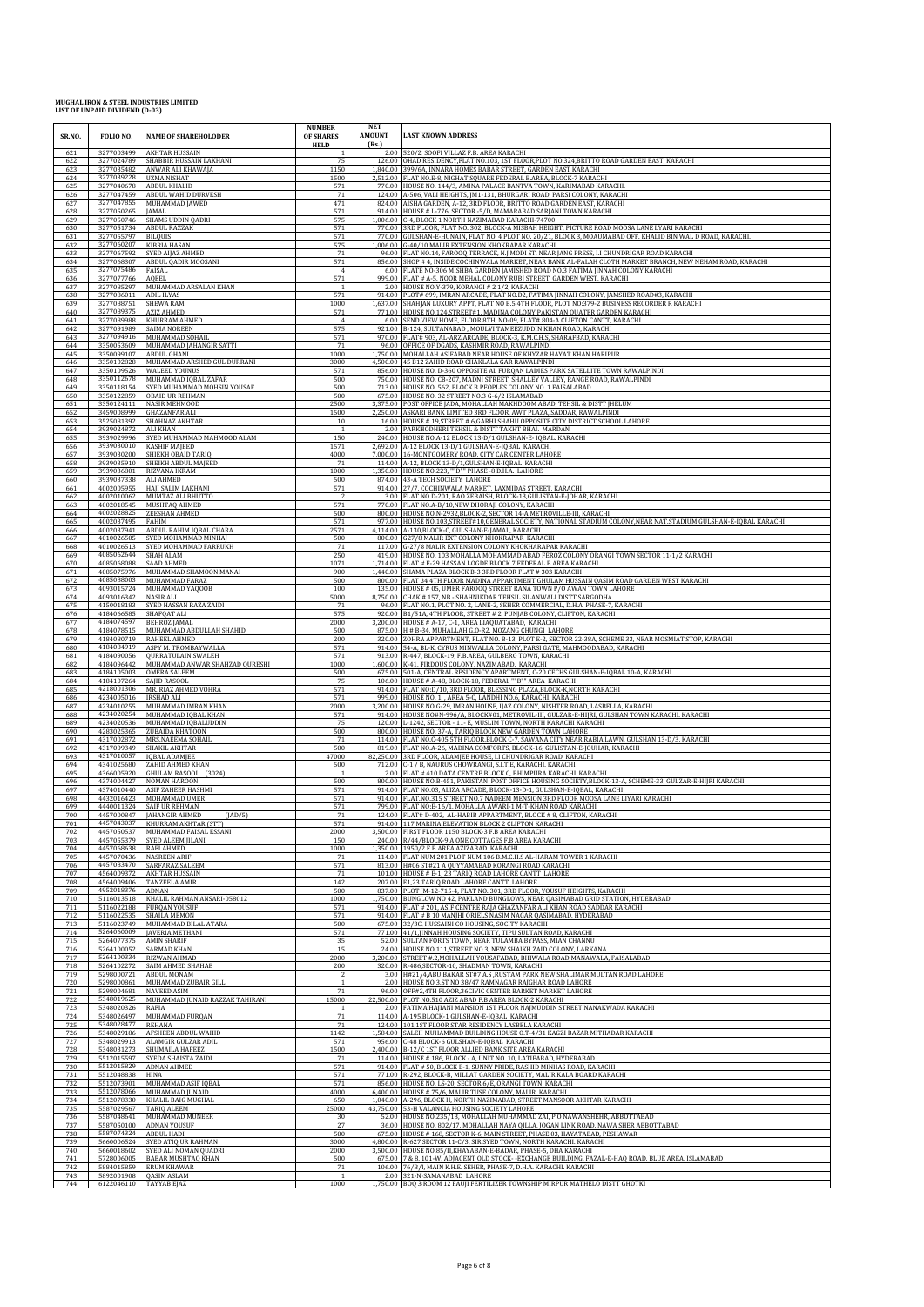| SR.NO.     | FOLIO NO.                                   | <b>NAME OF SHAREHOLODER</b>                                                       | <b>NUMBER</b><br>OF SHARES<br><b>HELD</b> | <b>NET</b><br><b>AMOUNT</b><br>(Rs.) | <b>LAST KNOWN ADDRESS</b>                                                                                                                                                                                                    |
|------------|---------------------------------------------|-----------------------------------------------------------------------------------|-------------------------------------------|--------------------------------------|------------------------------------------------------------------------------------------------------------------------------------------------------------------------------------------------------------------------------|
| 745<br>746 | 6122049551<br>6122055715                    | MUHAMMAD USMAN<br>MUNIBA AMJAD                                                    | 100                                       |                                      | 135.00 14-D, NAZAMI ROAD, ITTEHAD COLONY, IQBAL TOWN LAHORE<br>2.00 3-A, 2/20, NAZIMABAD KARACHI                                                                                                                             |
| 747        | 6122061721                                  | MUHAMMAD NAVEED YOUSAF                                                            | 71                                        |                                      | 96.00 360-J BLOCK, VALANCIA TOWN LAHORE                                                                                                                                                                                      |
| 748<br>749 | 6122075994<br>6122076539                    | MUHAMMAD FAROOQ<br><b>NELOFER ABBASI</b>                                          | 500<br>500                                |                                      | 875.00 G.M (SO) NPCC, NTDC H-8/1 ISLAMABAD<br>694.00 HOUSE NO 57, STREET NO. 7, KHAYABAN E BA DAR, DHA KARACHI                                                                                                               |
| 750<br>751 | 6122077511<br>6122079004                    | MUHAMMAD MURTAZA KHAN<br>MUHAMMAD SALMAN KAKAR                                    | 500<br>170                                | 800.00                               | HOUSE # F/89, TARIQ GARDEN, NEAR WAPDA TOWN LAHORE<br>229.00 KILLI KARIZ MUBARAK, WESTORN BY PASS SHIEKH MANDA QUETTA                                                                                                        |
| 752<br>753 | 6122083949<br>6122087460                    | <b>AAMIR RASHID</b><br><b>FARAZ NADEEM</b>                                        | 100<br>661                                | 135.00                               | SAFE MIX CONCRETE 25-B FCC SYED MARATIB ALI ROAD GULBERG # 4 LAHORE<br>1,058.00 F2 3/16, BLOCK-3 GULSHAN-E-IQBAL KARACHI                                                                                                     |
| 754<br>755 | 6122097253<br>6122100289                    | <b>RIZWAN AHMED KHAN</b><br>MUHAMMAD SHAKIR                                       | 571<br>500                                |                                      | 914.00 HOUSE # G-45/1 CLAYTON OTRS JAHANGIR ROAD KARACHI<br>800.00 FLAT J-302 ZAINAB PLAZA GULSHAN-E-IQBAL BLOCK # 17 KARACHI                                                                                                |
| 756<br>757 | 6122111534<br>6122112029                    | ABDUL RAFAI<br><b>FERHEEN ALI</b>                                                 | 500<br>25                                 |                                      | 675.00 NAVAL COMPLEX HOUSE # E-1/1 SEC # E-8 ISLAMABAD<br>34.00 HOUSE # R-507 SECTOR # 11-C -3, NORTH KARACHI. KARACHI                                                                                                       |
| 758<br>759 | 6122112847<br>6445026031                    | MUHAMMAD KASHIF HANIF                                                             | 500                                       |                                      | 750.00 HOUSE NO. 106/B-I, JALIL ABAD COLONY MULTAN                                                                                                                                                                           |
| 760        | 6445036907                                  | AMBER MUHAMMAD SHEHZA<br>MUHAMMAD AMIR KHAN                                       | 1000<br>571                               | 999.00                               | 1,600.00 HOUSE NO.D-84/I, HAJI SULEMAN HOUSE, NEAR BILAWAL HOUSE, BLOCK-2, CLIFTON, KARACHI<br>HOUSE NO.257, SECTOR 10, NORTH KARACHI, KARACHI                                                                               |
| 761<br>762 | 6445044489<br>6445048399                    | MUHAMMAD AYUB BHATTI<br><b>TARIO UMER</b>                                         | 30<br>71                                  | 114.00                               | 50.00 HOUSE NO.2-B, ALLAMA IQBAL STREET, GHOUSIA COLONY, NEAR WAHDAT COLONY, LAHORE<br>S-90, MUHAMMAD HUSSAIN SHAHEED ROAD, PHASE 7, EXTENSION DHA, KARACHI, KARACHI                                                         |
| 763<br>764 | 6445059602<br>6502003403                    | HAKEEM MUHAMMAD ISMAIL<br><b>FARHAN</b>                                           | 1000<br>500                               | 1.350.00<br>676.00                   | HOUSE NO.L/382, SECTOR 4, NORTH KARACHI, KARACHI, KARACHI<br>1ST FLOOR, FLAT NO. 02, FRIENDS TERRACE PLOT NO. CA-19, CHANDNI CHOWK, OLD SABZI MANDI KARACHI                                                                  |
| 765<br>766 | 6601007717<br>6601025495                    | RUKHSANA YAYA & MUHAMMAD YAYA<br>ANEEL KUMAR                                      | 500<br>1142                               | 712.00                               | H-NO 94 D.M.C.H. S BLOCK# 7/8 KARACHI<br>1,913.00 OFFICE NO.708 PROGRESSIVE PLAZA PIDC KARACHI                                                                                                                               |
| 767<br>768 | 6684028004<br>6684060213                    | MUHAMMAD WASEEM<br>MUHAMMAD AHMED SALEEM                                          | 571<br>71                                 | 114.00                               | 914.00 FLAT NO.802 8TH FLOOR ZULEKHA PALACE PLOT NO.15 BLOCK 3 B. M. C. H. S KARACHI<br>HOUSE NO.A-228 BLOCK 13-C GULSHAN-E-IQBAL KARACHI                                                                                    |
| 769<br>770 | 6684077464<br>6684089055                    | SHAKEEL AHMED<br>ABDUL GHANI MEMON                                                | 427<br>571                                | 914.00                               | 683.00 R.S 2/52 NOOR JEHAN BUILDING JEVEN STREET RAMSWAMI KARACHI<br>FLAT NO.35 4TH FLOOR MASHALLAH BUILDING LY 7/21 MOOSA LANE LIYARI KARACHI                                                                               |
| 771        | 6684099690                                  | <b>ATHER MOHIB</b>                                                                | 1000                                      |                                      | 1,675.00 HOUSE NO.B-153/1 BLOCK NO.15 GULISTAN-E-JOHAR KARACHI                                                                                                                                                               |
| 772<br>773 | 6684103856<br>6684104797                    | SYED SHADAB RAZA<br>RUKHSANA YAYA                                                 | 500<br>1142                               | 1.827.00                             | 800.00 HOUSE NO.G-32 AP3 BLOCK B NORTH NAZIMABAD KARACHI<br>HOUSE NO.88J-2 BLOCK 6 P.E.C.H.S KARACHI                                                                                                                         |
| 774<br>775 | 6684106016<br>6684106909                    | SYED TANVEER ALAM<br>MUHAMMAD UMAIR                                               | 571<br>571                                | 999.00                               | HOUSE NO.R-380 11-C-1 NORTH KARACHI KARACHI<br>999.00 FLAT NO.E-4 5TH FLOOR BANTWA PLAZA BUNDER ROAD SUKKUF                                                                                                                  |
| 776<br>777 | 6684107972<br>6684110257                    | MUHAMMAD YASEEN<br>WAQAS AHMED                                                    | 1142<br>71                                |                                      | 1,828.00 QASR-E-SHAISTA 1ST FLOOR A-3/ST-5 SECTOR 7D-1 NORTH KARACHI KARACHI<br>114.00 HOUSE NO.1729/220 GUJRAT COLONY BALDIA TOWN KARACHI                                                                                   |
| 778<br>779 | 6684115918<br>6684126188                    | FARHAN<br>MUHAMMAD MUSTAFA                                                        | 571<br>571                                | 914.00                               | HOUSE NO.6 2ND FLOOR AYESHA MANZIL YOUSUF NABI BAKSH STREET RAMSWAMI KARACHI<br>914.00 HOUSE NO.R-542 BLOCK 18 FEDERAL B AREA KARACHI                                                                                        |
| 780<br>781 | 6684127657<br>6684127970                    | KAMRAN MUHAMMAD ELYAS<br><b>GHULLAM HUSSAIN</b>                                   | 571<br>213                                | 999.00                               | 71/1 10 COMMERCIAL STREET PHASE 4 D.H.A KARACHI<br>341.00 HOUSE NO.B-245 SCHEME 33 SECTOR 12-A BAKAR GOTH ABUL HASSAN ISPHANI ROAD KARACHI                                                                                   |
| 782        | 6684131212                                  | 6684129828 HUMA KASHIF                                                            | 71<br>575                                 | 949.00                               | 119.00 E-47/1 STREET NO.8 ZAMAN COLONY CAVALRY GROUND LAHORE                                                                                                                                                                 |
| 783<br>784 | 6684133044                                  | MUHAMMAD ABID<br>ZOHREEN MUHAMMAD SHOAIB<br>6684134158 SHAIKH MUHAMMAD ADIL ABBAS | 1150                                      |                                      | HOUSE NO.C-337/2B ISLAM GANG STREET FREERE ROAD SUKKUR<br>1,839.00 FLAT NO.302 F.T 31 PEARL APPARTMENT CLIFTON KARACHI                                                                                                       |
| 785<br>786 | 6684135387                                  | MAHMOOD UZ ZAFAR KHAN                                                             | 71<br>71                                  |                                      | 116.00 HOUSE NO.668/2 AZIZABAD FEDERAL B AREA NEAR TABBA HEART HOSPITAL KARACHI<br>124.00 HOUSE NO. B-152/1 BLOCK 4-A GULSHAN-E-IQBAL KARACHI                                                                                |
| 787<br>788 | 6684136112<br>6684138563                    | HAJI MUHAMMAD RAFIQ<br>MUHAMMAD IMRAN                                             | 575<br>71                                 | 114.00                               | 920.00 FLAT NO.20 BLOCK B KARACHI CENTER NEAR PRINTING PRESS NEW TOWN KARACHI<br>HOUSE NO.R-130 14-A SHADMAN TOWN NORTH KARACHI KARACHI                                                                                      |
| 789<br>790 | 6684139694<br>6684149438                    | MUHAMMAD ZUBAIR<br>MUHAMMAD ATIF                                                  | 642<br>500                                |                                      | 1,058.00 FLAT NO.405 4TH FLOOR SHERETON TOWER GARDEN EAST KARACHI<br>800.00 HOUSE NO.B-11 BLOCK B P.B.H.S NORTH NAZIMABAD KARACHI                                                                                            |
| 791<br>792 | 6684150550<br>6684152895                    | <b>ABDUL MAJID</b><br><b>JAMIL AHMED</b>                                          | 571<br>4737                               |                                      | 914.00 FLAT NO.2 RUKH TERRACE D. D CHOUDHRY ROAD BAGHDADI LIYARI KARACHI<br>7,579.00 FLAT NO.103 MADIHA HOMES TEERATH DAS STREET SOLDIER BAZAR NO.2 KARACHI                                                                  |
| 793<br>794 | 6684153851<br>6684154719                    | WAQAR ADIL MUGHAL<br><b>OWAIS KHALIL</b>                                          | 500<br>500                                | 800.00                               | HOUSE NO.B-33 BLOCK 3 STREET NO.9 CHAPPAL SUNCITY SCHEME 33 KIRAN HOSPITAL ROAD KARACHI<br>800.00 BANGLOW NO.226 M.E.S COLONY MANORA KARACHI                                                                                 |
| 795<br>796 | 6684159858<br>6684160161                    | <b>NADIA RAFAT</b>                                                                | 66<br>500                                 |                                      | 106.00 HOUSE NO.A-119 BLOCK T NORTH NAZIMABAD KARACHI                                                                                                                                                                        |
| 797        | 6684172463                                  | RAZIA BANO<br>AHMED ALI KHAN                                                      | 1000                                      | 1,350.00                             | 819.00 HOUSE NO.B-123/1 BABAR KI BAZAR OPP QADRI MASJID THALLAH SUKKUR<br>WASEEM BAGH HOUSE NO.A-84 BLOCK 13-D/2 GULSHAN-E-IQBAL KARACHI                                                                                     |
| 798<br>799 | 6684174311<br>6684175953                    | <b>ARSALAN ALI</b><br>SHIRAZ AZEEM KHAN                                           | 500<br>2000                               | 800.00<br>3.500.00                   | FLAT NO.MM-309 MARIA HILL VIEW SECTOR 14-B SHADMAN TOWN NORTH KARACHI KARACHI<br>FLAT NO.C-09 CROWN PLAZA FL-31 SECTOR 11-C-1 NORTH KARACHI KARACHI                                                                          |
| 800<br>801 | 6700001858                                  | CH. HAMMAD AZEEM<br>6700009604 FAISAL SHAHZAD                                     | 571<br>22                                 |                                      | 914.00 B-196, BLOCK-2 GULISTAN-E-JOHAR KARACHI<br>35.00 HOUSE NO 79, STREET # 5 GULISTAN COLONY, MUSTAFABAD DHARAMPURA LAHORE                                                                                                |
| 802<br>803 | 6700015676                                  | 6700010750 NAVEED AKHTAR MALIK<br>TARIQ ALEEM                                     | $\overline{1}$<br>19000                   | 2.00<br>33,250.00                    | 501-C, 1ST AVENUE STREET # 5 PHASE-I, NFC NEAR WAPDA TOWN LAHORE<br>53-H, VALACIA SOCIETY LAHORE                                                                                                                             |
| 804<br>805 | 6700023175<br>6700023662                    | <b>FAROOQ AHMED FAIZ</b><br>SUMBAL GHAFOOR                                        | 200<br>571                                | 270.00                               | HOUSE # 7, STREET # 2-B, GATE # 2 HASSAN ABAD KHANEWAL ROAD MULTAN<br>914.00 53-G, HAMEED PARK JOHAR TOWN LAHORE                                                                                                             |
| 806<br>807 | 6700024389<br>6858009458                    | <b>IMRAN ALI</b><br>MUHAMMAD ASHRAF                                               | 71<br>2000                                | 3,200.00                             | 114.00 MC-571, GREEN TOWN KARACHI<br>2ND FLOOR A-514, BLOCK-I, NORTH NAZIMABAD KARACHI                                                                                                                                       |
| 808<br>809 | 7054004281<br>7054011781                    | SYED IQBAL UDDIN GHAZI<br>SHABBIR HUSSAIN                                         | 137<br>540                                | 219.00<br>864.00                     | SUN CONSULTING (PVT) LTD 139-Q, BLOCK 2, P.E.C.H.S KASHMIR ROAD KARACHI<br>FLAT# 4, FIRST FLOOR, N N MANZIL SOLDIER BAZAR 2, KARACHI KARACHI                                                                                 |
| 810<br>811 | 7112000737<br>7179000657                    | MUHAMMAD TAHIR KHAN(437)<br>SYED MUHAMMAD SADIO                                   | 1075<br>500                               |                                      | 1,720.00 HOUSE#913, STREET # 14-A, MAHMOODABAD#4 KARACHI<br>837.00 R134/3 BLOCK 13 D/1 GULSHAN-E-IQBAL KARACHI                                                                                                               |
| 812<br>813 | 7245007059                                  | 7179003099 HASAN DADABHOY<br><b>QAISER MAJEED</b>                                 | 500<br>1000                               | 1,350.00                             | 800.00 C-4, SURAT HOUSE 4-F-7/9, NAZIMABAD-4 KARACHI<br>53-C, CANAL BANK EXTENSION MUGHALPURA ROAD, LAHORE                                                                                                                   |
| 814<br>815 | 7294013250<br>7294013391                    | HAFIZ MUDASSAR AL<br>NAGHMANA KAUSAR                                              | 171<br>1571                               | 230.00                               | /1 STREET#5 BLOCK -D NISHAT COLONY LAHORE<br>2,121.00 HOUSE#9 STREET#7 INSAF RUSTAM PARK MULTAN ROAD LAHORE                                                                                                                  |
| 816<br>817 | 7302010915<br>7310010195                    | MIR MUHAMMAD KHAN<br>ABDUL HAMID KHAN                                             | 575<br>-1                                 |                                      | 776.00 12-LARECHS COLONY, CANAL BANK EXTENSION, MUGHALPURA, LAHORE<br>2.00 C/O BOMB DISPOSAL UNIT, SECTOR BII, TOWNSHIP, LAHORE                                                                                              |
| 818<br>819 | 7328000583<br>7328007661                    | NAVAID                                                                            | 500                                       | 875.00<br>7.00                       | 1ST FLOOR PLOT NO.417 BLOCK-2 AZIZABAD, F.B.AREA KARACHI<br>44/11, KH-E-RAHAT, PHASE 6 D H A KARACHI                                                                                                                         |
| 820        | 7419004170 SHEZAD                           | ABDULLAH ANJUM                                                                    | 1000                                      |                                      | 1.750.00 F/23, BLOCK NO.8, CLIFTON KARACHI                                                                                                                                                                                   |
| 821<br>822 | 7450020503                                  | SYED MUHAMMAD ASHFAQ<br>7450020834 MUHAMMAD HANIF                                 | 2500<br>571                               |                                      | 4,000.00 A-344, BLOCK-15, GULISTAN-E-JOHAR, KARACHI<br>913.00 HOUSE #105/3, F.B. AREA, KARACHI                                                                                                                               |
| 823<br>824 | 9563017461<br>9563017701 IQRA SHAHID        | SHAIKHA AMJAD                                                                     | $\mathbf{1}$                              |                                      | 2.00 H# 11, ST# 41, MUHAMMADY MUHALLA, WASAN PURA, LAHORE<br>2.00 HOUSE# 50, KARAM PARK WASANPURA LAHORE                                                                                                                     |
| 825<br>826 |                                             | 9563018600 ASGHAR HUSSAIN AWAN<br>9852002294 KALEEMULLAH KHALIDI                  | 571                                       |                                      | 771.00 HOUSE #160, PHASE 2, D.O.H.S GUJRANWALA CANTT GUJRANWALA<br>8.00 OFFICE NO 55,56 KMC MARKET GARDEN, NISHTER ROAD, KARACHI                                                                                             |
| 827<br>828 | 10231017047                                 | 10231016270 SYED MURTAZA HUSSAIN<br><b>OMAR FAROOQ</b>                            | 71<br>71                                  | 121.00                               | 96.00 FLAT.NO.C-19, 2ND FLOOR ALI HEIGHTS BLOCK 7, F.B.AREA KARACHI<br>HOUSE.NO.M/8/3, KHAYBAN-E-SADDI D.H.A, KARACHI KARACHI                                                                                                |
| 829<br>830 | 10231018888 AJAZ AHMED                      | 10231018870 AFREEN JAWEID                                                         | 571<br>3000                               |                                      | 771.00 130/C, BLOCK-2, PECHS KARACHI KARACHI<br>4,800.00 21/H, P.E.C.H.S BLOCK-2 KARACHI KARACHI                                                                                                                             |
| 831<br>832 |                                             | 10231019027 SHAMIM AHMED<br>10363001699 ROMANA AZIZ KHAN                          | 2000<br>4825                              |                                      | 2,700.00 189/B, BLOCK-14 GULISTAN - E-JOUHAR KARACHI KARACHI<br>8,444.00 HOUSE NO. 212/2, 33RD STREET, KHAYABAN -E-ROOMI NEAR CAS SCHOOL DHA PHASE 8, KARACHI KARACHI                                                        |
| 833<br>834 | 10629053705                                 | 10629036411 SYED SHAHANSHAH HUSAIN<br>ALI GHULAM ABBAS                            | 571<br>100                                | 914.00                               | HOUSE # C-82, BLOCK-6, GULSHAN-E-IQBAL KARACHI<br>175.00 E-9 HASHOO APPARTMENTS NUSERWANJI ROAD GARDEN EAST KARACHI                                                                                                          |
| 835<br>836 | 10629090186 AARISH                          | 10629076565 KHWAJA ARIF MAJEED                                                    | 500<br>71                                 |                                      | 675.00 3/11 CREEK LANE 2 KHAYABAN-E-ITTEHAD PHASE 7 D.H.A KARACHI                                                                                                                                                            |
| 837        |                                             | 10629098882 SYED ZAIN UL ABIDIN<br><b>ZOYA YOUSUF</b>                             | 500                                       |                                      | 96.00 FLAT # B-12, AL-MOMIN SOCIETY, PEDRO D'SOUZA ROAD, 383 - GARDEN EAST KARACHI<br>750.00 81 - CMA COLONY, STREET NO.5 LAHORE CANTT LAHORE<br>KOHINOOR SOAP & DETERGENTS (PVT) LTD. TIBET CENTRE, M.A.JINNAH ROAD KARACHI |
| 838<br>839 | 10629100126                                 | 10629108319 MUHAMMAD AQEEL ZAFAR BUKHARI                                          | 1000<br>571                               | 1.750.00                             | 999.00 BUKHARI HOUSE B-93 BLOCK #15 GULISTAN-E-JOHAR KARACHI                                                                                                                                                                 |
| 840<br>841 | 10629109408 LUBNA MALIK                     | 10629118201 RAJA NAVEED AHMED CHANNA                                              | 71<br>571                                 |                                      | 114.00 BUILDING 25-C FLAT # 01, SUNSET LANE EXTENSION - 2 DHA PHASE IV KARACHI<br>771.00 FLAT # E-12, GALLANT SUMITTS, GULSHAN-E-IQBAL BLOCK # 11 KARACHI                                                                    |
| 842<br>843 |                                             | 10629119332 SYED HASHIM RAZA NAQVI<br>10629122104 SYED IMRAN ABBAS                |                                           | 2.00                                 | 3.00 SA 233 D STREET # 09 NEAR MAGISTRATE COLONY RAWALPINDI<br>72 - C/1, M M ALAM ROAD, GULBERG III LAHORE                                                                                                                   |
| 844<br>845 |                                             | 10629128879 SALMAN MALIK<br>10629136328 MUHAMMAD IMRAN SHAHID                     | 1000<br>571                               |                                      | 1,350.00 HOUSE #89/1 BLOCK M DHA LAHORE<br>771.00 HOUSE # R 162, SECTOR 11-L, NORTH KARACHI KARACHI                                                                                                                          |
| 846<br>847 |                                             | 10629139413 MUHAMMAD SAMEER ARIF<br>11072015511 ABDUL WAHEED KHALFE               | 2500<br>571                               |                                      | 3,750.00 HOUSE # A 93 KDA OFFICERS SOCIETY BLOCK A KARACHI<br>999.00 HAMILTON APPT, FLAT B-3, 2ND FLOOR PLOT G-2/1, BLOCK 7, CLIFTON, ADJACENT SINDH HILAL AHMER KARACHI                                                     |
| 848<br>849 |                                             | 11387003148 NOOREEN ZAIDI<br>11387032857 MUHAMMED IMRAN                           | 1000<br>71                                | 1,600.00                             | A-60, BLOCK 'L', NORTH NAZIMABAD KARACHI. KARACHI<br>114.00 FLAT # 303-304, 3RD FLOOR, RABIA PALACE, BAGH E ZEHRA STREET, KHARADAR, KARACHI                                                                                  |
| 850<br>851 | 11387039258 FAISAL                          | 11387035454 SHEIKH AMANAT ALI                                                     | 75<br>2500                                |                                      | 101.00 B-240/11, F B AREA, KARACHI<br>4,000.00 HOUSE # 1137, BLOCK 3, FB AREA, GULBERG TOWN, KARACHI                                                                                                                         |
| 852<br>853 | 11676000536 AISHA                           | 11544008948 MUHAMMAD HAMZA                                                        | 575<br>571                                | 914.00                               | 920.00 B - 704, IQRA WEST WIND, GHULAM HUSSAIN QASIM ROAD, GARDEN WEST, KARACHI<br>3RD FLOOR FLAT#9,18/19, KARIM MANZIL OFF WADHUMAL UDHARAM, ROAD KARACHI                                                                   |
| 854<br>855 | 11692024583 WAQAS<br>11692026208 PREM KUMAR |                                                                                   | 500<br>500                                |                                      | 800.00 FLAT NO.A1-406, RABIA PATALS APP ABUL HASSAN ISPHANI ROAD KARACHI<br>875.00 FLAT NO.Y-402, PARSA VIEW APPARTMENT NEAR OLD CLIFTON BRIDGE KARACHI                                                                      |
| 856        |                                             | 11874000631 NASREEN AKHTAR                                                        | 213                                       |                                      | 373.00 HOUSE # 55, SECTOR Q, PHASE II D.H.A, LAHORE                                                                                                                                                                          |
| 857<br>858 |                                             | 12005003265 MALIK ASGHAR ALI<br>12005003935 SHEIKH MUHAMMAD WAHID                 | 500<br>10                                 | 16.00                                | 875.00 H NO:159, BLOCK-E, GULSHAN-E-RAVI, LAHORE<br>HOUSE NO: 5 / 40, ST NO: 3, BANO BAZAR, MIAN CHANNU. MIAN CHANNU                                                                                                         |
| 859<br>860 |                                             | 12013003710 SHAHZAD AHMAD KHAN<br>12161003580 USMAN SHAHID                        | 1500<br>50                                |                                      | 2,250.00 HOUSE181-STREET4-B-1- TOWNSHIP LAHORE<br>80.00 H/NO 15-C-24 MOHALLA RUSTAM PARK KALYAR ROAD NAWAN KOT LAHORE                                                                                                        |
| 861<br>862 |                                             | 12161005015 SHAHID NAZEER KHAWAJA<br>12492001569 MUHAMMAD ZULQARNAIN MEHMOOD KHAN | 75                                        |                                      | 102.00 15-CS-24, RUSTAM PARK, KALYAR ROAD, NAWAN KOT LAHORE<br>2.00 HOUSE # 2-A, RACE VIEW ROAD OFF JAIL ROAD, LAHORE                                                                                                        |
| 863<br>864 | 12674008116 ABDUL MAJID                     | 12674003190 MUNAWAR HAYAT KHAN                                                    | 5000                                      | 7,500.00                             | HOUSE NO. 460, STREET NO. 74, SECTOR G 8/1, ISLAMABAD<br>2.00 FLAT-04, BLOCK-3, PLOT 84/3, YOUSUF MANSION D.A.C.H.S, KARACHI                                                                                                 |
| 865<br>866 | 13920003024 IMRAN AKIF                      | 13417036323 KHURSHID ANWAR                                                        | 1000<br>1713                              |                                      | 1,750.00 170-B-III JOHAR TOWN LAHORE<br>2,570.00 HOUSE NO.27-A GRAYFAN RAILWAY OFFICERS COLONY MUGHALPURA LAHORE                                                                                                             |
| 867<br>868 |                                             | 13920003073 ADEEL HASSAN<br>14043000554 MUHAMMAD ATIF PARDESI                     | 500<br>1713                               |                                      | 712.00 HOUSE NO.22 MUHALA SHAH INYYAT COLONY KAMARA ROAD KASUR<br>2,741.00 SADAF SQUARE, PLOT #538/9 FLAT # A-4, GUL MEHAR STREET GARDEN EAST. KARACHI                                                                       |